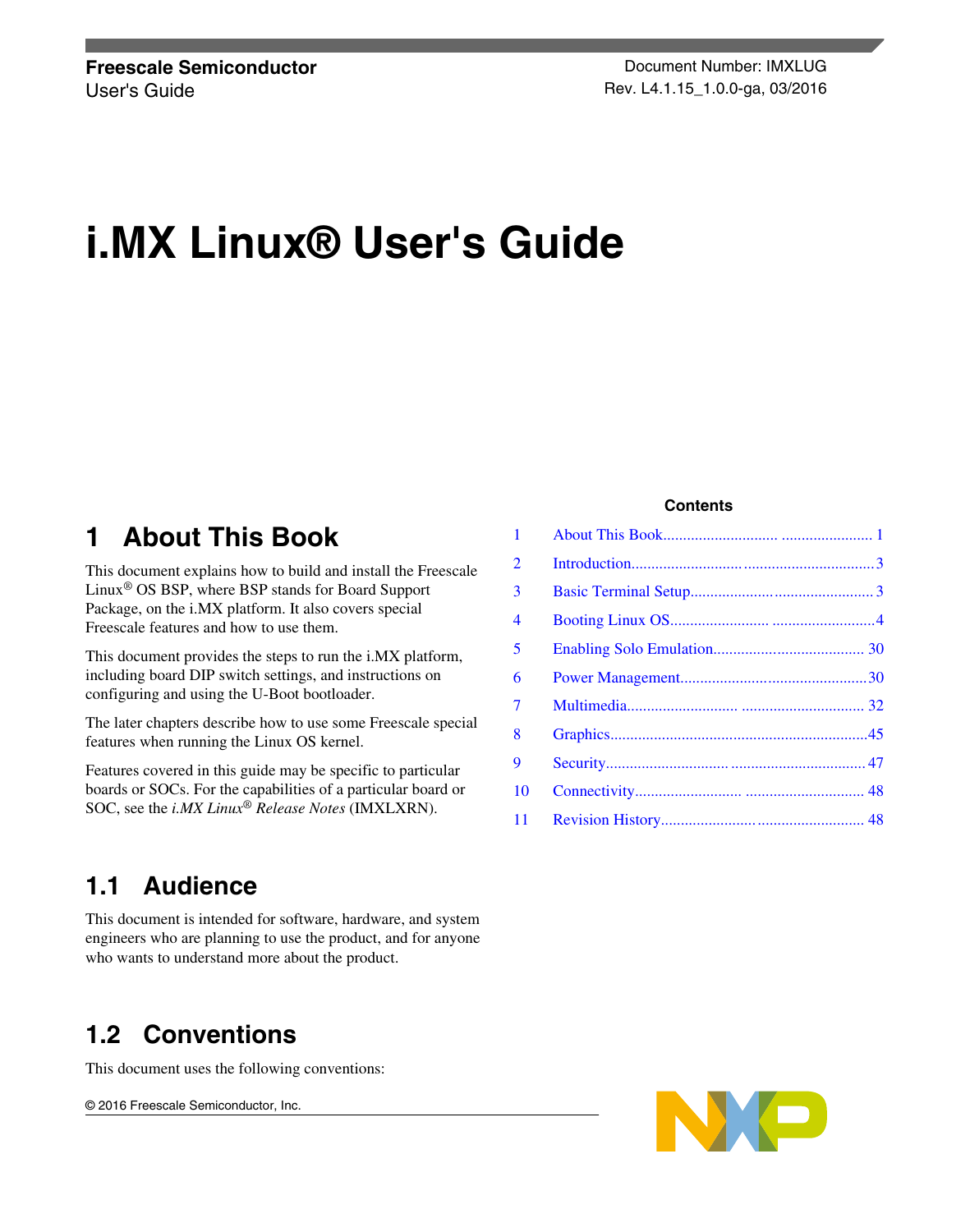#### **About This Book**

• Courier New font: This font is used to identify commands, explicit command parameters, code examples, expressions, data types, and directives.

## **1.3 Supported hardware SoCs and boards**

These are the systems covered in this guide:

- i.MX 6Quad SABRE-SD Board and Platform
- i.MX 6DualLite SABRE-SD Platform
- i.MX 6Quad SABRE-AI Platform
- i.MX 6DualLite SABRE-AI Platform
- i.MX 6SoloLite EVK
- i.MX 6SoloX SABRE-SD Platform
- i.MX 6SoloX SABRE-AI Platform
- i.MX 6QuadPlus SABRE-AI platform
- i.MX 6QuadPlus SABRE-SD platform
- i.MX 6UltraLite EVK platform

Some abbreviations are used in places in this document.

- SABRE-SD refers to the i.MX 6Quad SABRE-SD, i.MX 6DualLite SABRE-SD, i.MX 6QuadPlus SABRE-SD, and i.MX 7Dual SABRE-SD boards.
- SABRE-AI refers to the i.MX 6Quad SABRE-AI, i.MX 6DualLite SABRE-AI, and i.MX 6QuadPlus SABRE-AI boards.
- SoloLite refers to the i.MX 6SoloLite Board.
- SoloX or SX refers to the i.MX 6SoloX SABRE-SD and SABRE-AI boards.
- UL refers to the i.MX 6UltraLite board

## **1.4 References**

This release includes the following references and additional information.

- *i.MX Linux® Release Notes* (IMXLXRN) Provides the release information.
- *i.MX Linux® User's Guide* (IMXLUG) Contains the information on installing U-Boot and Linux OS and using i.MXspecific features.
- *Freescale Yocto Project User's Guide* (IMXLXYOCTOUG) Contains the instructions for setting up and building Linux OS in the Yocto Project.
- *i.MX Linux® Reference Manual* (IMXLXRM) Contains the information on Linux drivers for i.MX.
- *i.MX 6 Graphics User's Guide* (IMX6GRAPHICUG) Describes the graphics used.
- *i.MX BSP Porting Guide* (IMXXBSPPG) Contains the instructions on porting the BSP to a new board.
- *i.MX VPU Application Programming Interface Linux® Reference Manual* (IMXVPUAPI) Provides the reference information on the VPU API.

The quick start guides contain basic information on the board and setting it up. They are on the NXP website.

- [SABRE Platform Quick Start Guide \(IMX6QSDPQSG\)](http://www.nxp.com/files/32bit/doc/quick_start_guide/SABRESDP_IMX6_QSG.pdf?fpsp=1)
- [SABRE Board Quick Start Guide \(IMX6QSDBQSG\)](http://www.nxp.com/files/32bit/doc/quick_start_guide/SABRESDB_IMX6_QSG.pdf?fpsp=1)
- [SABRE Automotive Infotainment Quick Start Guide \(IMX6SABREINFOQSG\)](http://www.nxp.com/files/32bit/doc/user_guide/IMX6SABREINFOQSG.pdf?fpsp=1)
- [i.MX 6SoloLite Evaluation Kit Quick Start Guide \(IMX6SLEVKQSG\)](http://www.nxp.com/files/32bit/doc/quick_start_guide/IMX6SL_EVK_QSG.pdf?fpsp=1)

Documentation is available online at [nxp.com.](http://www.nxp.com)

- i.MX 6 information is at  $nxy.com/iMX6$  series
- i.MX 6 SABRE information is at  $nxy.com/imxSABRE$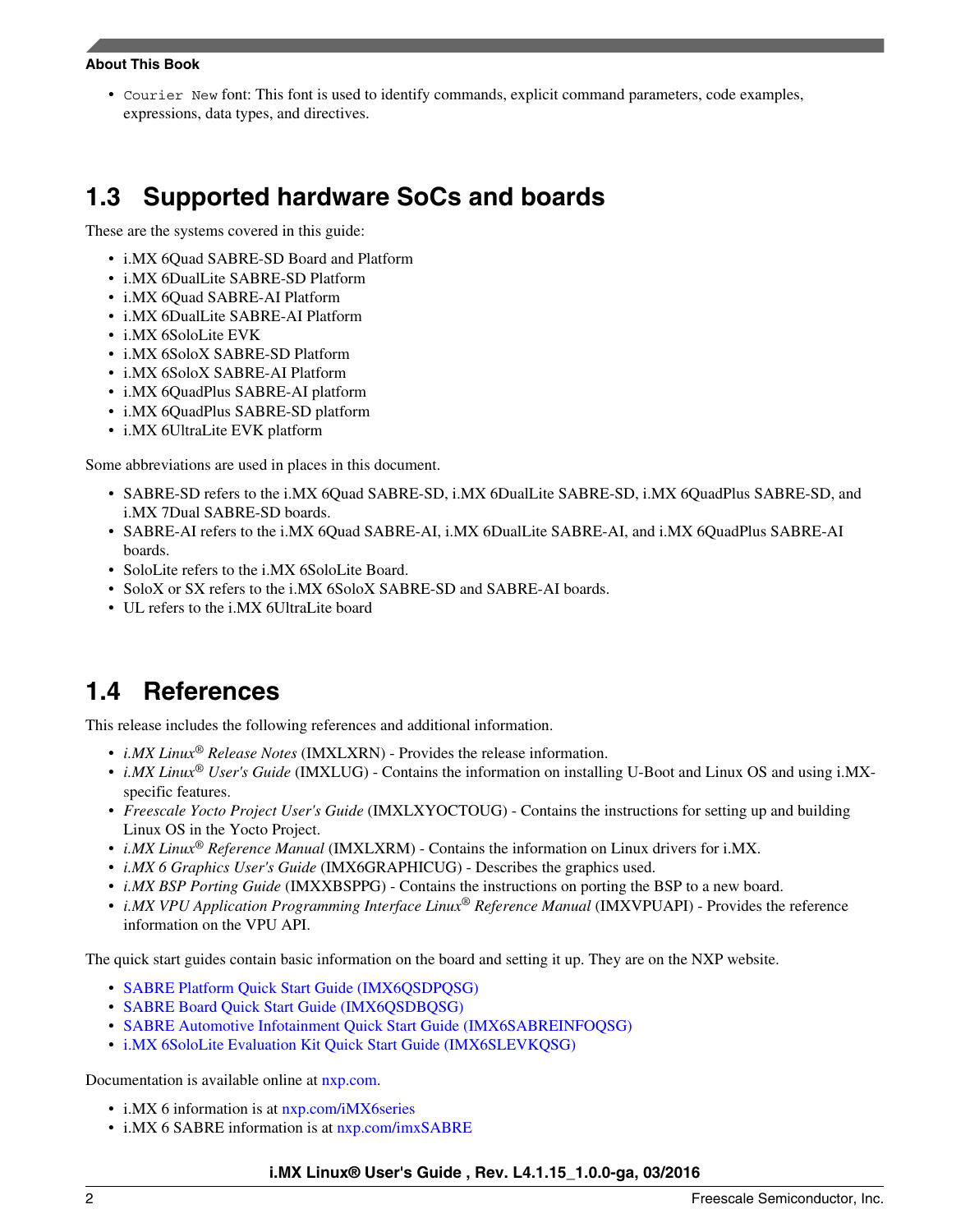- <span id="page-2-0"></span>• i.MX 6SoloLite EVK information is at  $nxy.com/6SLEVK$
- i.MX 7Dual information is at [nxp.com/webapp/sps/site/prod\\_summary.jsp?code=i.MX7D](http://www.nxp.com/webapp/sps/site/prod_summary.jsp?code=i.MX7D)
- i.MX 6UltraLite information is at [nxp.com/webapp/sps/site/prod\\_summary.jsp?code=i.MX6UL.](http://www.nxp.com/webapp/sps/site/prod_summary.jsp?code=i.MX6UL)

## **2 Introduction**

The i.MX Linux BSP is a collection of binary files, source code, and support files that can be used to create a U-Boot bootloader, a Linux kernel image, and a root file system for i.MX development systems. The Yocto Project is the framework of choice to build the images described in this document, although other methods can be used.

All the information on how to set up the Linux host machine, how to run and configure a Yocto Project, generate an image, and generate a rootfs, are covered in the *Freescale Yocto Project User's Guide* (IMXLXYOCTOUG).

When Linux OS is running, this guide provides information on how to use some special features that Freescale SoCs provide. The release notes provides the features that are supported on a particular board.

## **3 Basic Terminal Setup**

The i.MX boards can communicate with a host server (Windows® OS or Linux OS) using a serial cable. Common serial communication programs such as HyperTerminal, Tera Term, or PuTTY can be used. The example below describes the serial terminal setup using HyperTerminal on a Windows host.

The i.MX 6Quad/QuadPlus/DualLite SABRE-AI boards connect to the host server using a serial cable.

The i.MX 6 SABRE-SD, i.MX 6SoloLite EVK, i.MX 6SoloX SABRE-AI, i.MX 7Dual SABRE-SD, and i.MX 6UltraLite EVK boards connect the host driver using the micro USB connector. The USB to serial driver can be found under [www.ftdichip.com/Drivers/VCP.htm](http://www.ftdichip.com/Drivers/VCP.htm).

- 1. Connect the target and the PC running Windows OS using a serial cable on i.MX 6 SABRE-AI boards or a micro-B USB cable on i.MX 6 SABRE boards.
- 2. Open HyperTerminal on the PC running Windows OS and select the settings as shown in the following figure.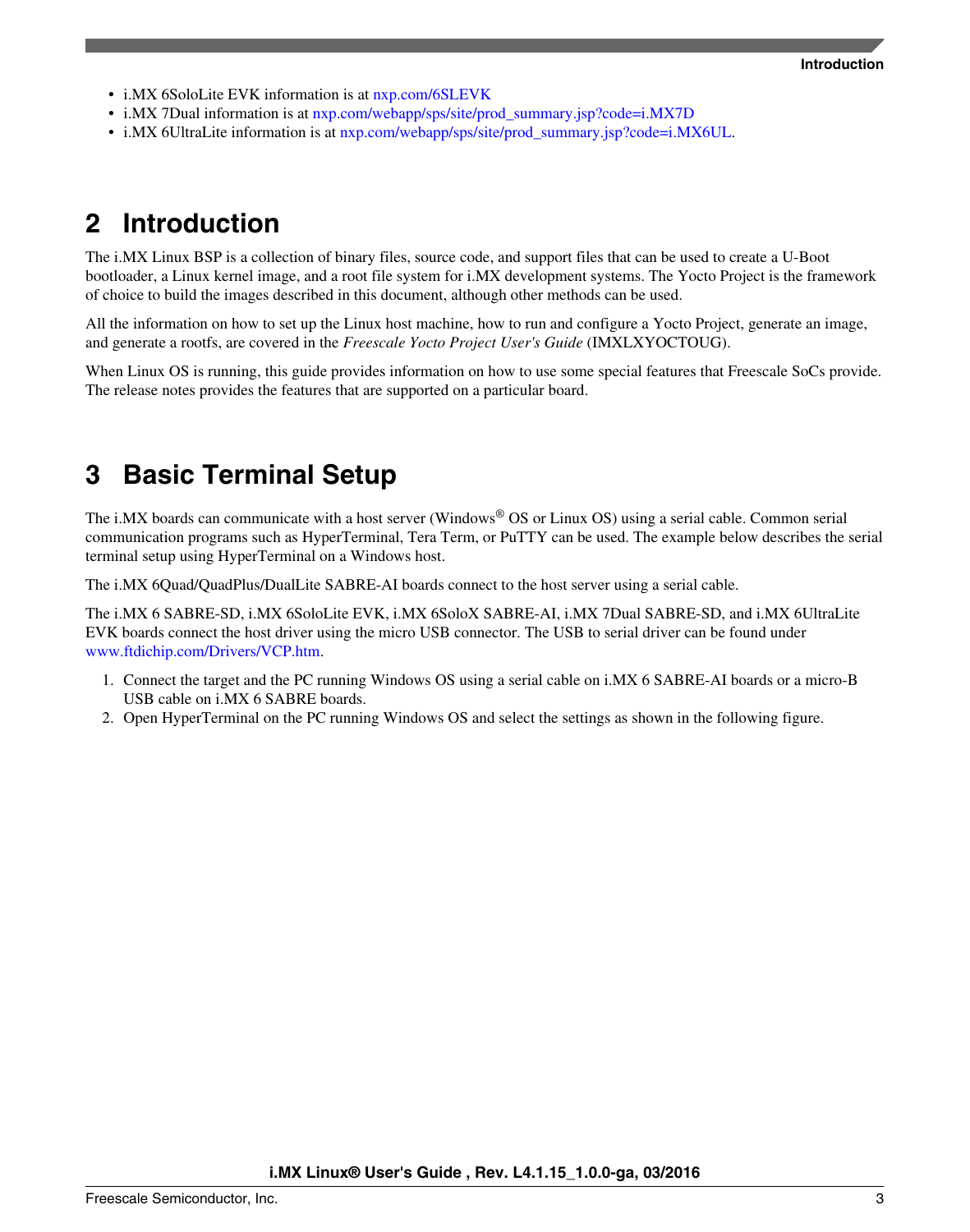| <b>COM1 Properties</b> |                  |
|------------------------|------------------|
| Port Settings          |                  |
|                        |                  |
| Bits per second:       | 115200           |
| Data bits:             | 8<br>▽           |
| Parity:                | None             |
| Stop bits:             | $\mathbf{1}$     |
| Flow control:          | None             |
|                        | Restore Defaults |
| 0K                     | Cancel<br>Apply  |

**Figure 1. Teraterm settings for terminal setup**

## **4 Booting Linux OS**

<span id="page-3-0"></span>**Booting Linux OS**

Before the Linux OS kernel can boot on an i.MX board, the images (U-Boot, Linux kernel, device tree, and rootfs) need to be copied to a boot device and the boot switches need to be set to boot that device. There are various ways that this can be done for different boards, boot devices, and results desired. This section explains how to prepare a boot device, where files need to be in the memory map, how to set switches for booting, and how to boot Linux OS from U-Boot.

## **4.1 Software overview**

This section describes the software needed for the board to be able to boot and run Linux OS. To boot a Linux image, four elements are needed:

- Bootloader (U-Boot)
- Linux kernel image (zImage)
- A device tree file (.dtb) for the board being used
- A root file system (rootfs) for the particular Linux image

The system can be configured for a specific graphical backend. The graphical backends are X11, XWayland, and Frame Buffer.

### **4.1.1 Bootloader**

U-Boot is the tool recommended as the bootloader. U-Boot must be loaded onto a device to be able to boot from it. U-Boot images are board-specific and can be configured to support booting from different sources.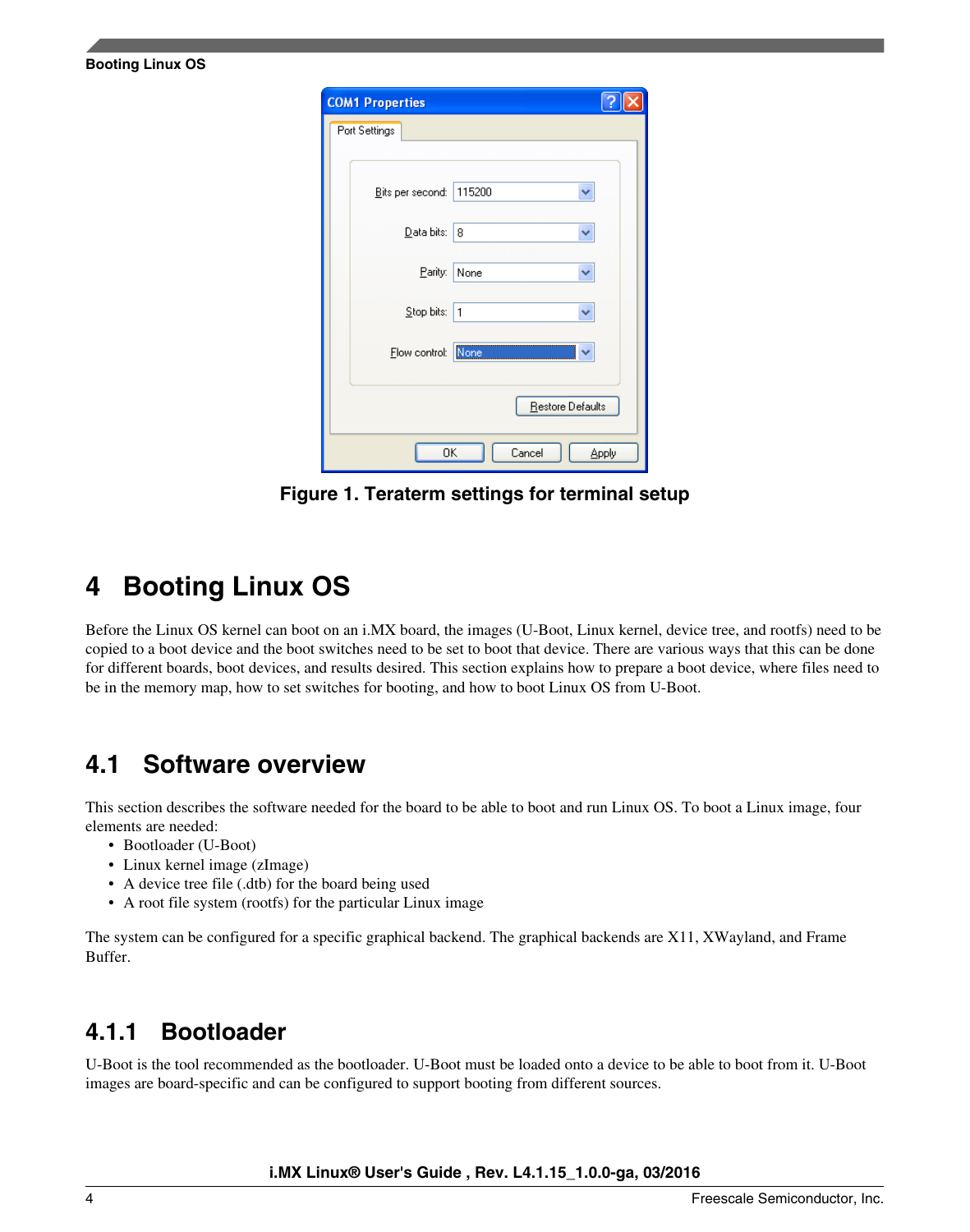The pre-built or Yocto Project default bootloader names start with the name of the bootloader followed by the name of the platform and board and followed by the name of the device that this image is configured to boot from: u-boot-[platform] [board]\_[machine configuration].imx. If no boot device is specified, it boots from SD/MMC.

The manufacturing tool can be used to load U-Boot onto all devices. U-Boot can be loaded directly onto an SD card using the Linux dd command. U-Boot can be used to load a U-Boot image onto some other devices.

### **4.1.2 Linux kernel image and device tree**

This Freescale i.MX BSP contains a pre-built kernel image based on the 4.1.15 version of the Linux kernel and the device tree files associated with each platform.

The same kernel image is used for all the i.MX boards. Device trees are kernel configuration files that allow a common kernel to boot with different pin settings for different boards or configurations. Device tree files use the .dtb extension. The configuration for a device tree can be found in the Linux source code under arch/arm/boot/dts in the \*.dts files.

The i.MX Linux delivery package contains pre-built device tree files for the i.MX boards in various configurations. File names for the prebuilt images are named zImage--[kernel]-[platform]-[board]-[configuration].dtb.

The \*ldo.dtb device trees are used for LDO-enabled feature support. By default, the LDO bypass is enabled. If your board has the CPU set to 1.2 GHZ, you should use the \*ldo.dtb device tree instead of the default, because LDO bypass mode is not supported on the CPU at 1.2 GHZ. The device tree \*hdcp.dtb is used to enable the DHCP feature because of a pin conflict, which requires this to be configured at build time.

### **4.1.3 Root file system**

The root file system package (or rootfs) provides busybox, common libraries, and other fundamental elements.

The i.MX BSP package contains several root file systems. The file system includes Freescale-specific libraries and common Linux utilites. They are named with the following convention: [image recipe]-[backend]-[platform][board].[ext3|sdcard]. The ext3 extension indicates a standard file system. It can be mounted as NFS, or its contents can be stored on a boot media such as an SD/MMC card.

The graphical backend to be used is also defined by the rootfs.

## **4.2 Manufacturing Tool**

The Manufacturing Tool, named MfgTool, is a tool that runs on a Windows OS host and is used to download images to different devices on an i.MX board. The tar.gz file can be found with the pre-built images.

## **4.2.1 Configuring MfgTool**

Unzip Mfgtools-Rel-[version]\_UPDATER.tar.gz.

Instructions for MfgTool V2 can be found in the file Profiles/[SOC] Linux Update/OS Firmware/ucl2.xml. Read and update the ucl2.xml file to understand the operations before using MfgTool.

It is important to correctly configure the cfg.ini and UICfg.ini files. For example, if only one board is supported, PortMgrDlg=1 should be set in UICfg.ini. If four boards are supported, PortMgrDlg=4 should be set. Incorrect configuration causes MfgTool to malfunction.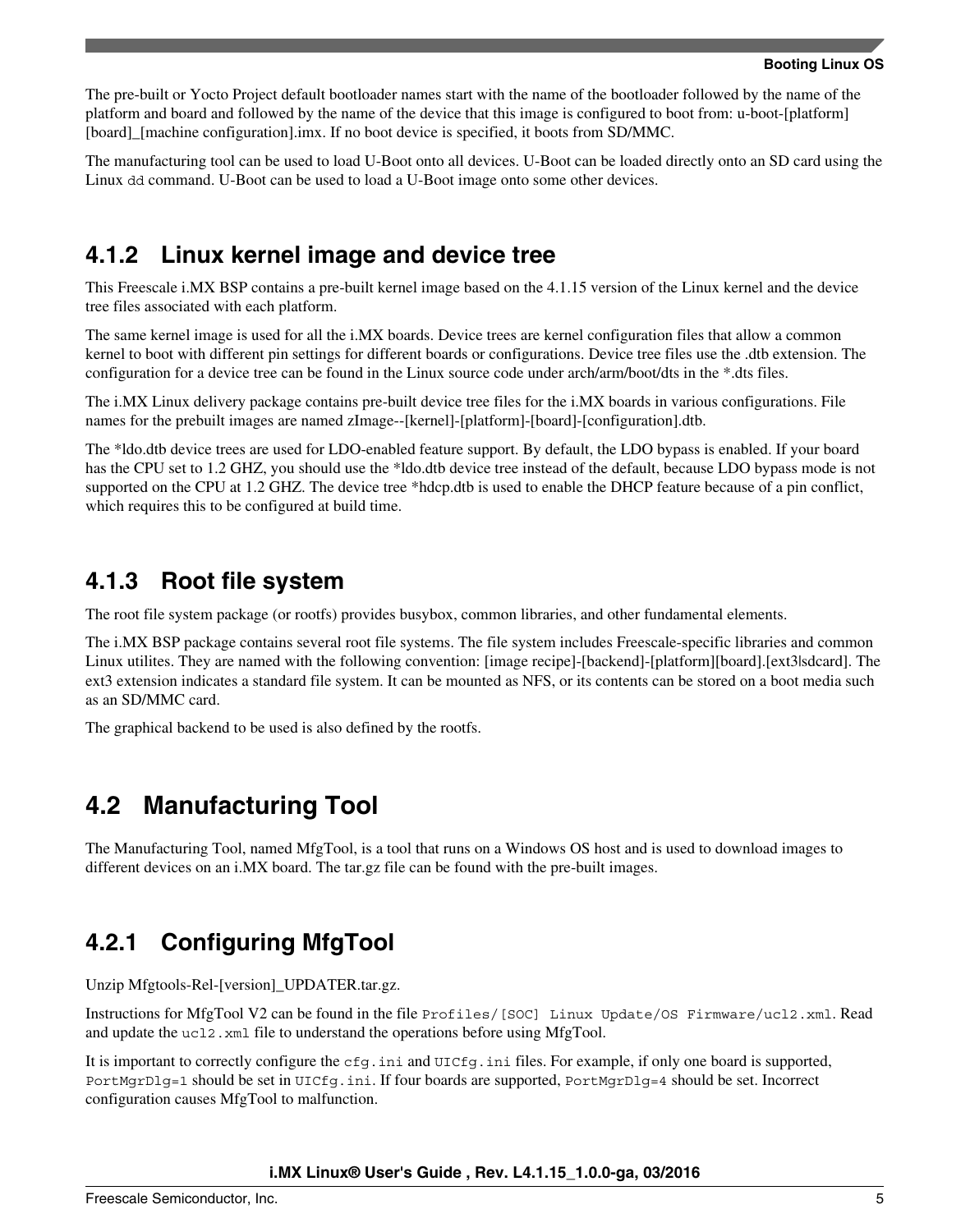#### **NOTE**

For i.MX 6SoloX, the default settings in the  $cfq$ , ini file need to be changed as follows. MfgTool looks for the settings in the ucl2.xml file.

[profiles] chip = Linux [platform] board = SabreSD  $[I.TST]$ name = SDCard [variable] board = sabresd  $mmc = 0$ sxuboot=17x17arm2 sxdtb=17x17-arm2  $1d0=$ 

### **4.2.2 Using MfgTool**

Follow these instructions to use the MfgTool V2:

- 1. Connect a USB cable from a computer to the USB OTG port on the board.
- 2. Connect a USB cable from the OTG-to-UART port to the computer for console output.
- 3. Open a Terminal emulator program. See Section "[Basic Terminal Setup](#page-2-0)" in this document.
- 4. Set the boot pin to MfgTool mode. See Section ["Serial download mode for the Manufacturing Tool](#page-21-0)" in this document.
- 5. Choose the correct file and double-click it to launch MfgTool host tool.
- 6. The default profile of the Manufacturing Tool assumes that your file system is packed and compressed using the bzip2 algorithm. An example can be found in the MfgTool release package in the folder Profiles\Linux\OS Firmware \files. To create this file, run the following commands as a root user on Linux OS. You can also modify the profile to support other formats.
- 7. After the image downloading is done, set the boot pin to boot up the board. See Section "How to boot the i.MX boards" in the document.

| MfgTool_MultiPanel     |                           |           |
|------------------------|---------------------------|-----------|
| <b>⊢Hub 2--Port 2-</b> | Status Information        |           |
| Drive(s): $ F:$        | Successful Operations:    |           |
|                        | <b>Failed Operations:</b> |           |
| Done                   | <b>Failure Rate:</b>      | $0.00 \%$ |
|                        | Stop                      | Exit      |

**Figure 2. Programming SD with the Manufacturing Tool – image downloading**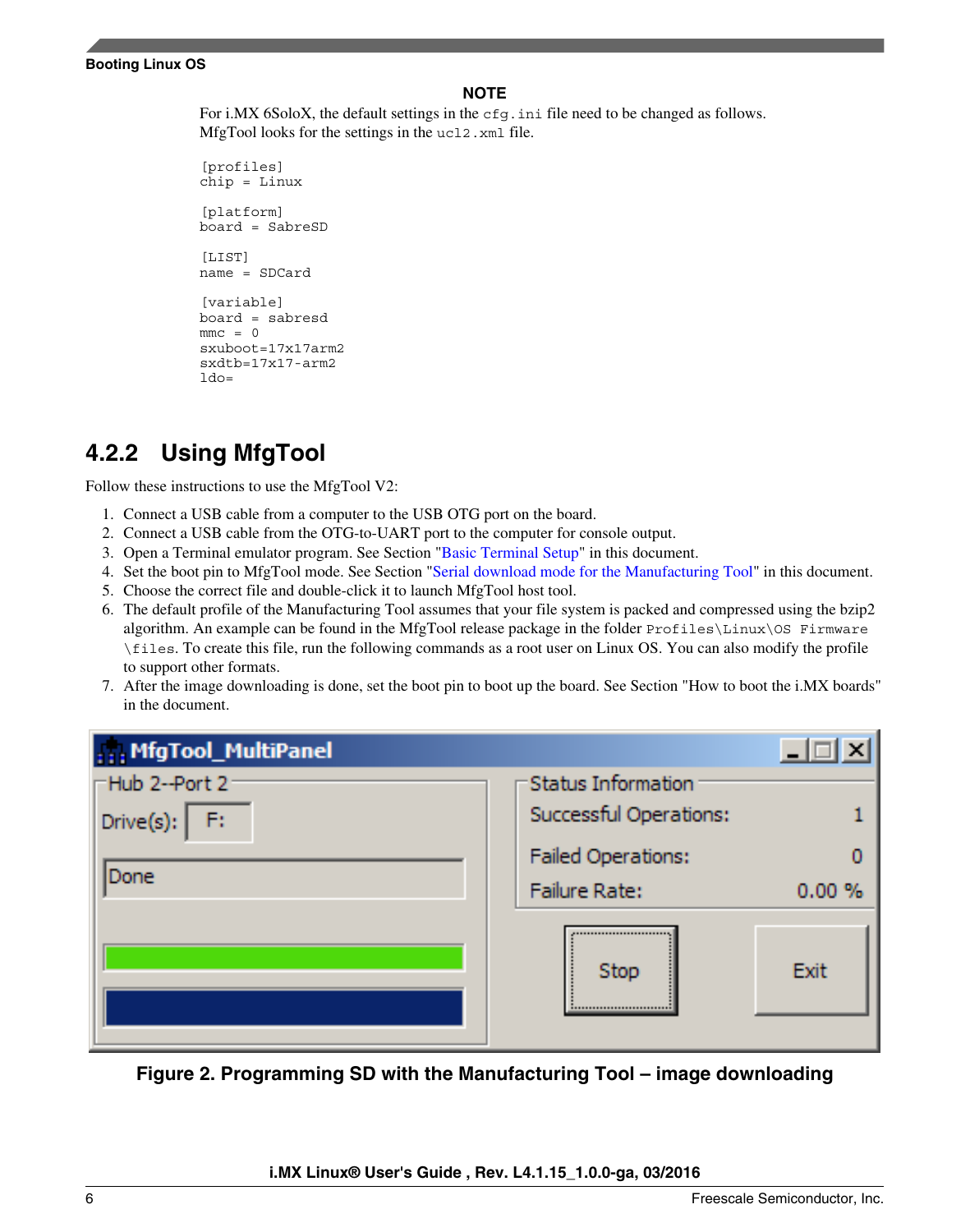#### **NOTE**

<span id="page-6-0"></span>The Manufacturing Tool may sometimes report an error message when it is downloading the file system to an SD card. This can be caused by insufficient space on the SD card due to a small partition size. To fix this, unzip the file Profiles\Linux\OS Firmware\mksdcard.sh.tar and modify the script to increase the size of the partition and create more partitions according to your file system requirements. After the modification is done, tar the script again.

### **4.3 Preparing an SD/MMC card to boot**

This section describes the steps to prepare an SD/MMC card to boot up an i.MX board using a Linux host machine. These instructions apply to SD and MMC cards although for brevity, often only SD card is listed.

For a Linux image to be able to run, four separate pieces are needed: the Linux kernel image (zImage), the device tree file (\*.dtb), the U-Boot boot loader image, and the root file system (\*.ext3 or \*.ext4).

A .sdcard image contains all four images properly configured for an SD card. The release contains a pre-built .sdcard image that is built specifically for the one board configuration. It runs the X11 graphical backend. It does not run on other boards unless U-Boot, the device tree, and rootfs are changed.

The Yocto Project build creates an SD card image that can be flashed directly. This is the simplest way to load everything needed onto the card with one command.

When more flexibility is desired, the individual components can be loaded separately, and those instructions are included here as well. An SD card can be loaded with the individual components one-by-one or the .sdcard image can be loaded and the individual parts can be overwritten with the specific components.

The rootfs on the default .sdcard image is limited to a bit less than 4 GB, but re-partitioning and re-loading the rootfs can increase that to the size of the card. The rootfs can also be changed to specify the graphical backend that is used.

The device tree file (.dtb) contains board and configuration-specific changes to the kernel. Change the device tree file to change the kernel for a different i.MX board or configuration.

By default, the release uses the following layout for the images on the SD card. The kernel image and DTB move to use the FAT partition without a fixed raw address on the SD card. The users have to change the U-Boot boot environment if the fixed raw address is required.

| Start address (sectors)    | Size (sectors)         | Format     | <b>Description</b>       |
|----------------------------|------------------------|------------|--------------------------|
| 0x400 bytes (2)            | 0x9FFC00 bytes (20478) | <b>RAW</b> | U-Boot and reserved area |
| 0xa00000 bytes (20480)     | 500 Mbytes (1024000)   | <b>FAT</b> | Kernel zimage and DTBs   |
| 0x25800000 bytes (1228800) | Remaining space        | Ext3/Ext4  | Rootfs                   |

### **4.3.1 Preparing the card**

An SD/MMC card reader, such as a USB card reader, is required. It is used to transfer the bootloader and kernel images to initialize the partition table and copy the root file system. To simplify the instructions, it is assumed that a 4GB SD/MMC card is used.

Any Linux distribution can be used for the following procedure.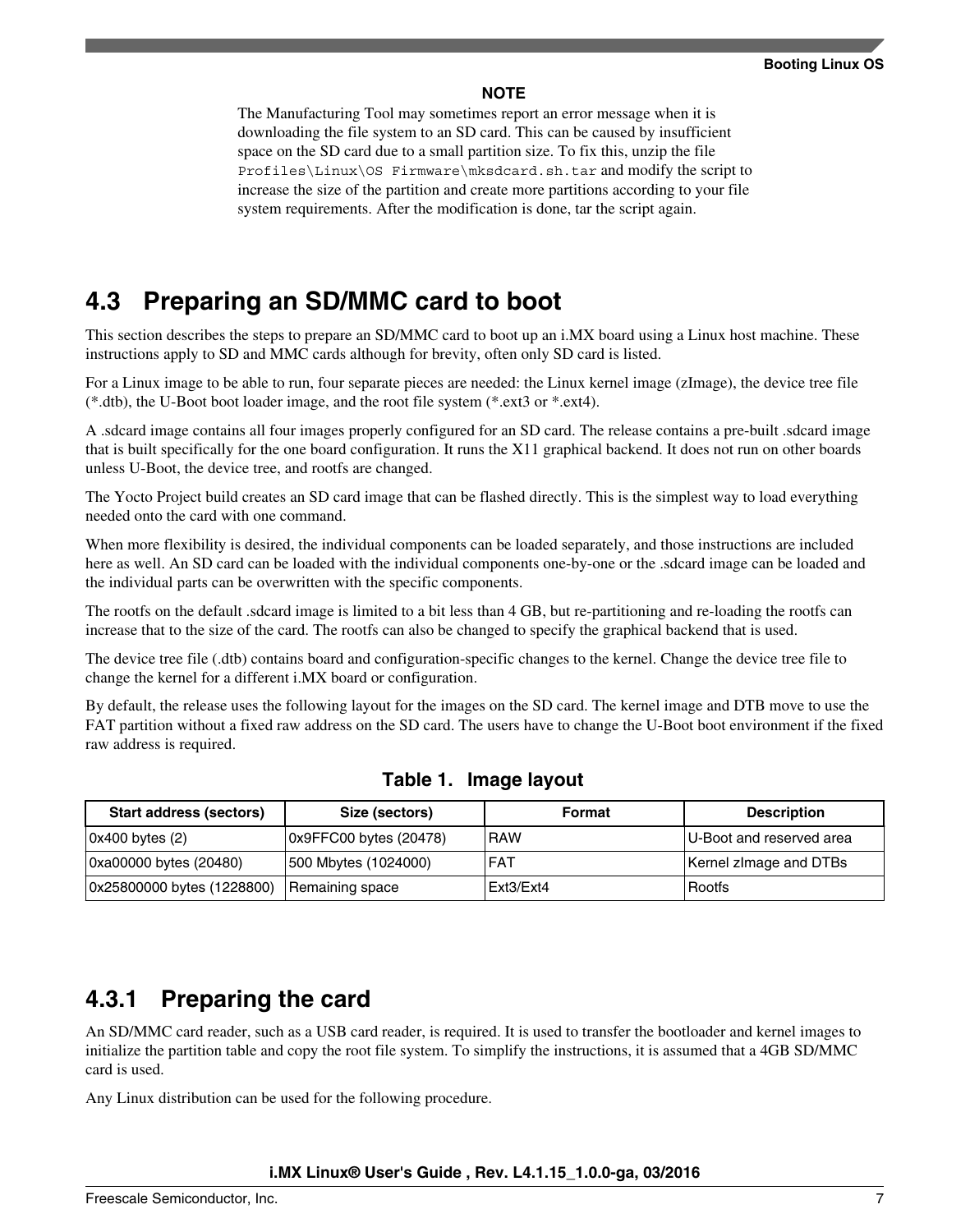#### **Booting Linux OS**

The Linux kernel running on the Linux host assigns a device node to the SD/MMC card reader. The kernel might decide the device node name or udev rules might be used. In the following instructions, it is assumed that udev is not used.

To identify the device node assigned to the SD/MMC card, carry out the following command:

\$ cat /proc/partitions major minor #blocks name<br>8 0 78125000 sda 8 0 78125000 sda 1 75095811 sda1 8 2 1 sda2<br>8 5 3028221 sda5 8 5 3028221 sda5 8 32 488386584 sdc 8 33 488386552 sdc1 8 16 3921920 sdb 8 18 3905535 sdb1

In this example, the device node assigned is /dev/sdb (a block is 512 Bytes).

#### **NOTE**

Make sure that the device node is correct for the SD/MMC card. Otherwise, it may damage your operating system or data on your computer.

### **4.3.2 Copying the full SD card image**

The SD card image (with the extension .sdcard) contains U-Boot, the Linux image and device trees, and the rootfs for a 4 GB SD card. The image can be installed on the SD card with one command if flexibility is not required.

Carry out the following command to copy the SD card image to the SD/MMC card. Change sdx below to match the one used by the SD card.

\$ sudo dd if=<image name>.sdcard of=/dev/sdx bs=1M && sync

The entire contents of the SD card are replaced. If the SD card is larger than 4 GB, the additional space is not accessible.

### **4.3.3 Partitioning the SD/MMC card**

The full SD card image already contains partitions. This section describes how to set up the partitions manually. This needs to be done to individually load the bootloader, kernel, and rootfs.

There are various ways to partition an SD card. Essentially, the bootloader image needs to be at the beginning of the card, followed by the Linux image and the device tree file. These can either be in separate partitions or not. The root file system does need to be in a partition that starts after the Linux section. Make sure that each section has enough space. The example below creates two partitions.

On most Linux host operating systems, the SD card is mounted automatically upon insertion. Therefore, before running fdisk, make sure that the SD card is unmounted if it was previously mounted (through sudo umount /dev/sdx).

Start by running fdisk with root permissions. Use the instructions above to determine the card ID. We are using sdx here as an example.

\$ sudo fdisk /dev/sdx

Type the following parameters (each followed by <ENTER>):

```
p [lists the current partitions]
d [to delete existing partitions. Repeat this until no unnecessary partitions 
           are reported by the 'p' command to start fresh.]
n [create a new partition]
p [create a primary partition - use for both partitions]
```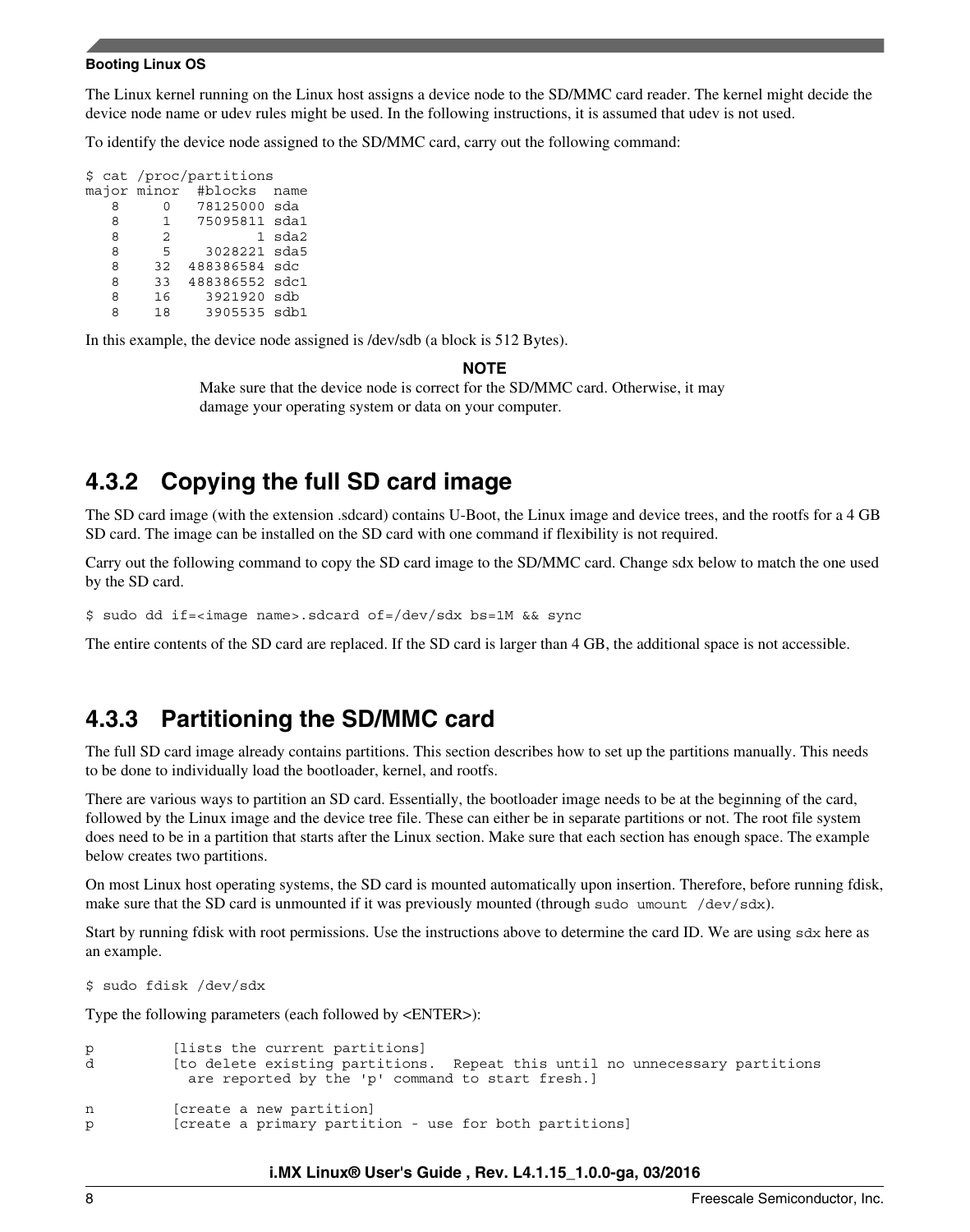```
1 [the first partition]<br>20480 [starting at offset s
20480 [starting at offset sector]<br>1024000 [size for the first partiti
          [size for the first partition to be used for the boot images]
p [to check the partitions]
n
p
2
1228800 [starting at offset sector, which leaves enough space for the kernel, 
                 the bootloader and its configuration data]
<enter> [using the default value will create a partition that extends to 
                 the last sector of the media]
p [to check the partitions]
w [this writes the partition table to the media and fdisk exits]
```
### **4.3.4 Copying a bootloader image**

This section describes how to load only the boot loader image when the full SD card image is not used. Execute the following command to copy the U-Boot image to the SD/MMC card.

\$ sudo dd if=<U-Boot image> of=/dev/sdx bs=512 seek=2 conv=fsync

The first 1 KB of the SD/MMC card, which includes the partition table, is preserved.

#### **NOTE**

Users need to modify configurations for fused parts. For example, the i.MX 6UltraLite has four parts, G0, G1, G2, and G3.

The fused modules are as follows:

- G0: TSC, ADC2, FLEXCAN1, FLEXCAN2, FREQ\_MON, TEMP\_MON, VOLT\_MONLCDIF, CSI, ENET2, CAAM, USB\_OTG2, SAI23, BEE, UART5678, PWM5678, ECSPI34, I2C34, GPT2, and EPIT2.
- G1: TSC, ADC2, FLEXCAN2, FREQ\_MON, TEMP\_MON, VOLT\_MON, LCDIF, CSI, ENET2, and BEE.
- G2: FREQ\_MON, TEMP\_MON, VOLT\_MON, and BEE.
- G3: No fused module.

U-Boot configuration changes:

G0:

```
 /* #define CONFIG_VIDEO */
       #define CONFIG_FEC_ENET_DEV 0
      /* #define CONFIG CMD BEE */
      #define CONFIG USB MAX CONTROLLER COUNT 1
G1:
       /* #define CONFIG_VIDEO */
      #define CONFIG_FEC_ENET_DEV 0
      /* #define CONFIG_CMD_BEE */
G2:
       /* #define CONFIG_CMD_BEE */
G3: No change.
```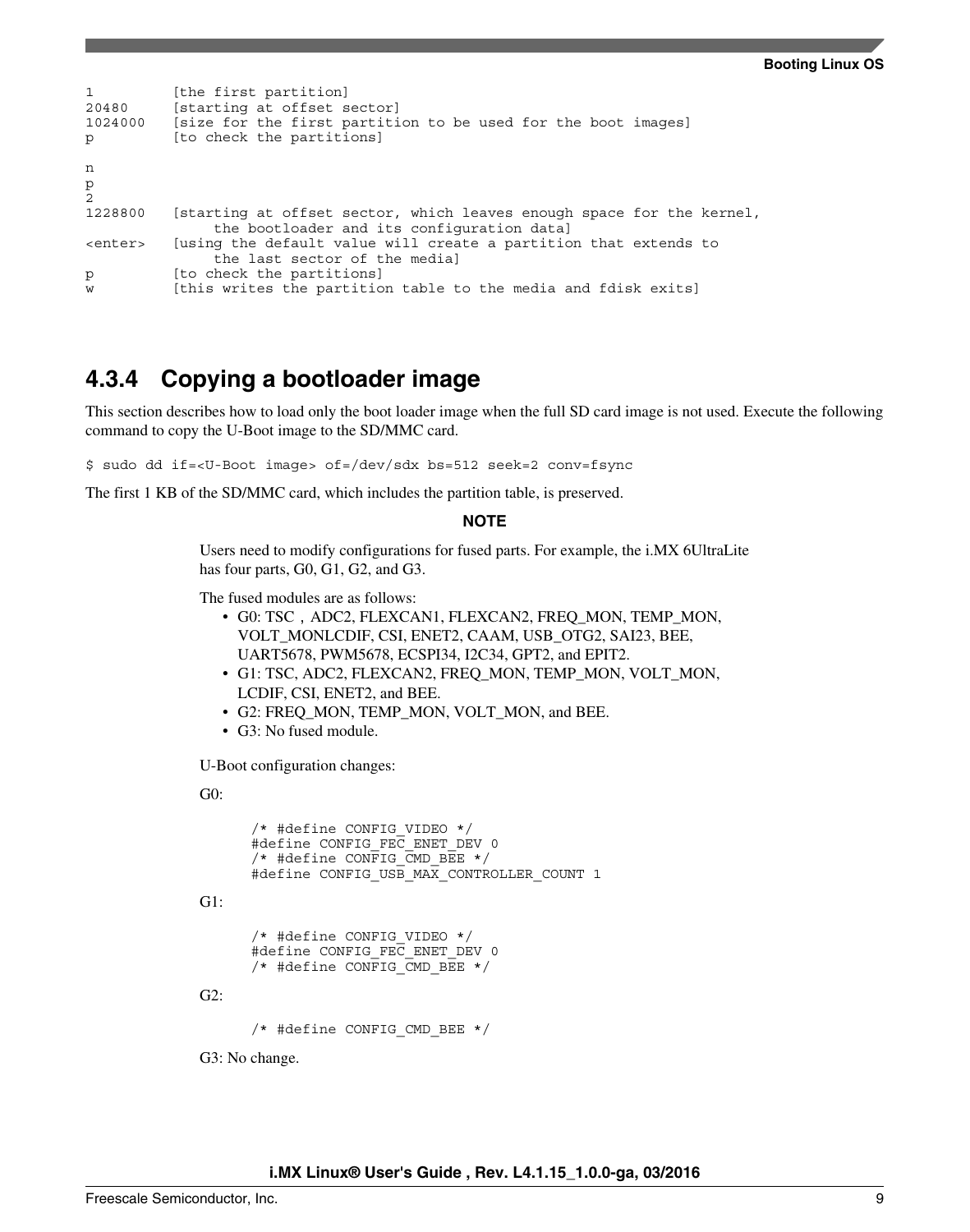#### **Booting Linux OS**

### **4.3.5 Copying the kernel image and DTB file**

This section describes how to load the kernel image and DTB when the full SD card image is not used. The pre-built SD card image uses the VFAT partition for storing kernel image and DTB, which requires a VFAT partition that is mounted as a Linux drive and the files are simply copied into it. This is the preferred method.

Another method that can be used is for users to put the kernel image and DTB to the fixed raw address of the SD card by using the dd command. The later method needs to modify the U-Boot default environment variables for loading the kernel image and DTB.

#### **Default: VFAT partition**

1. Format partition 1 on the card as VFAT with this command:

\$ sudo mkfs.vfat /dev/sdx1

2. Mount the formatted partition with this command:

```
$ mkdir mountpoint
```
- \$ sudo mount /dev/sdx1 mountpoint
- 3. Copy the zImage and \*.dtb files to the mountpoint by using cp. The device tree names should match the mount point specified by U-Boot. Be sure to un-mount the partition with this command:

\$ sudo umount mountpoint

#### **Alternative: Fixed raw address**

The following command can be used to copy the kernel image to the SD/MMC card:

\$ sudo dd if=zImage\_imx\_v7\_defconfig of=/dev/sdx bs=512 seek=2048 conv=fsync

Each of them copies zImage to the media at offset 1 MB (bs x seek  $= 512$  x 2048  $= 1$  MB).

The i.MX DTB image can be copied by using the copy command and copying the file to the 2nd partition or the following commands copy an i.MX DTB image to the SD/MMC card by using dd. Choose a command for your board:

\$ sudo dd if=zImage-imx6qp-sabreauto.dtb of=/dev/sdx bs=512 seek=20480 conv=fsync

\$ sudo dd if=zImage-imx6q-sabreauto.dtb of=/dev/sdx bs=512 seek=20480 conv=fsync

\$ sudo dd if=zImage-imx6q-sabresd.dtb of=/dev/sdx bs=512 seek=20480 conv=fsync

```
$ sudo dd if=zImage-imx6sl-evk.dtb of=/dev/sdx bs=512 seek=20480 conv=fsync
```
\$ sudo dd if=zImage-imx7d-sdb.dtb of=/dev/sdx bs=512 seek=20480 conv=fsync \$ sudo dd if=zImage-imx6qp-sabresd.dtb of=/dev/sdx bs=512 seek=20480 conv=fsync

This copies the board-specific .dtb file to the media at offset 10 MB (bs x seek =  $512 \times 20480 = 10 \text{ MB}$ ).

The following command can be used to copy the kernel image to the i.MX 6UltraLite EVK board:

\$ sudo dd if=zImage-imx6ul-14x14-evk.dtb of=/dev/sdx bs=512 seek=20480 conv=fsync

### **4.3.6 Copying the root file system (rootfs)**

This section describes how to load the rootfs image when the full SD card image is not used.

Copy the target file system to a partition that only contains the rootfs. This example uses partition 2 for the rootfs. First format the partition. The file system format ext3 or ext4 is a good option for the removable media due to the built-in journaling. Replace sdx with the partition in use in your configuration.

```
$ sudo mkfs.ext3 /dev/sdx2
Or
$ sudo mkfs.ext4 /dev/sdx2
```
Copy the target file system to the partition: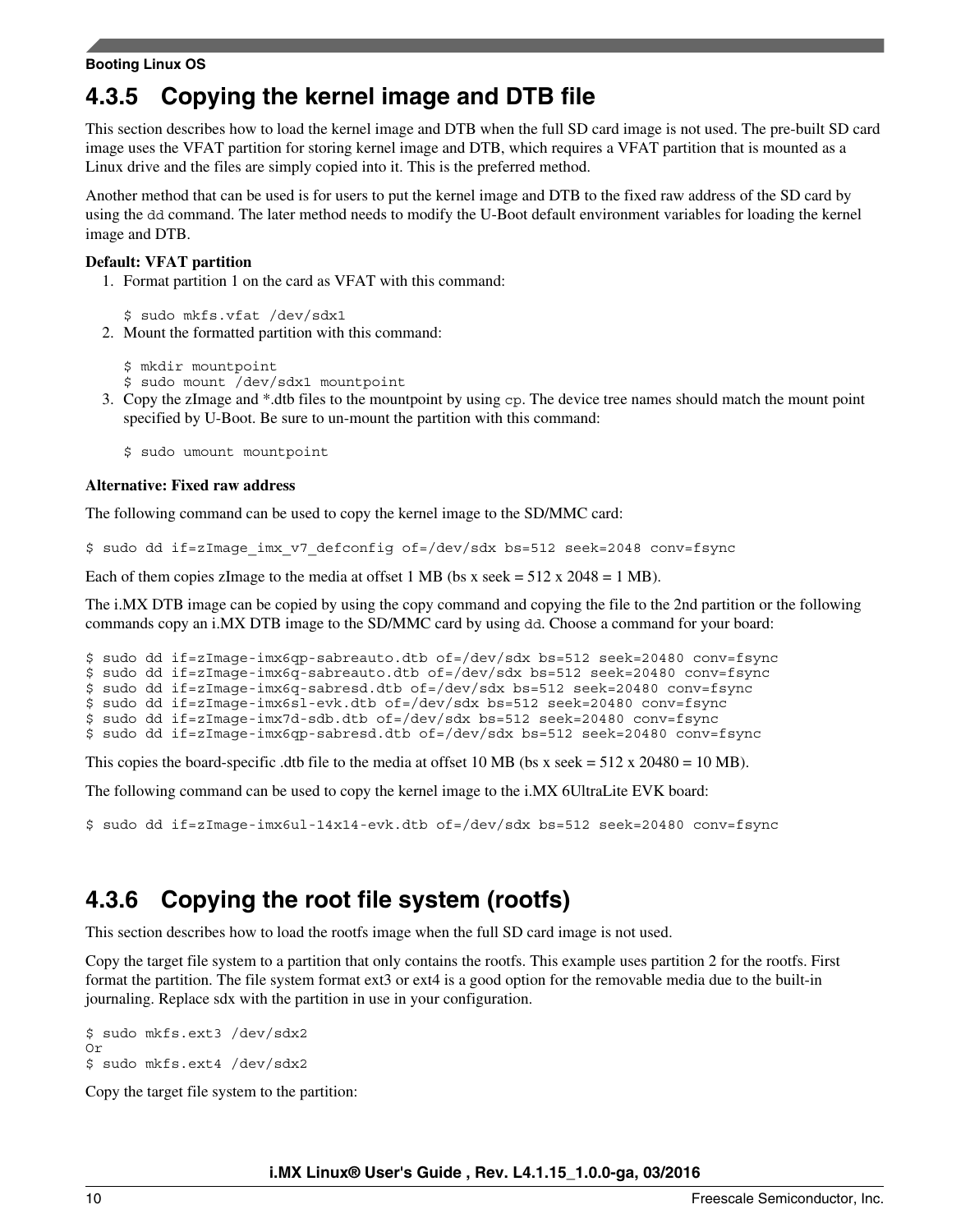<span id="page-10-0"></span>\$ mkdir /home/user/mountpoint \$ sudo mount /dev/sdx2 /home/user/mountpoint

Extract a rootfs package to a directory: extract fsl-image-gui-imx6qpsabreauto.ext3 to /home/user/rootfs for example:

\$ sudo mount -o loop -t ext3 fsl-image-gui-imx6qpsabreauto.ext3 /home/user/rootfs

The rootfs directory needs to be created manually.

Assume that the root file system files are located in /home/user/rootfs as in the previous step:

```
$ cd /home/user/rootfs
$ sudo cp -a * /home/user/mountpoint
$ sudo umount /home/user/mountpoint
$ sudo umount /home/user/rootfs
$ sync
```
#### **NOTE**

Copying the file system takes several minutes depending on the size of your rootfs.

The file system content is now on the media.

### **4.4 Downloading images**

Images can be downloaded to a device using a U-Boot image that is already loaded on the boot device or by using the Manufacturing Tool, MfgTool. Use a terminal program to communicate with the i.MX boards.

### **4.4.1 Downloading images using U-Boot**

The following sections describe how to download images using the U-Boot bootloader.

The commands described below are generally useful when using U-Boot. Additional commands and information can be found by typing help at the U-Boot prompt.

The U-Boot print command can be used to check environment variable values.

The setenv command can be used to set environment variable values.

### **4.4.1.1 Downloading an image to MMC/SD**

This section describes how to download U-Boot to an MMC/SD card that is not the one used to boot from.

Insert an MMC/SD card into the SD card slot. This is slot SD3 on i.MX 6 SABRE boards and SD1 on i.MX 6SoloLite boards, SD2 on i.MX 6UltraLite EVK board and SD1 on i.MX 7Dual SABRE-SD board.

To flash the original U-Boot, see [Preparing an SD/MMC card to boot.](#page-6-0)

The U-Boot bootloader is able to download images from a TFTP server into RAM and to write from RAM to an SD card. For this operation, the Ethernet interface is used and U-Boot environment variables are initialized for network communications.

The boot media contains U-Boot, which is executed upon power-on. Press any key before the value of the U-Boot environment variable, "bootdelay", decreases and before it times out. The default setting is 1 second to display the U-Boot prompt.

1. To clean up the environment variables stored on MMC/SD to their defaults, carry out the following command in the U-Boot console: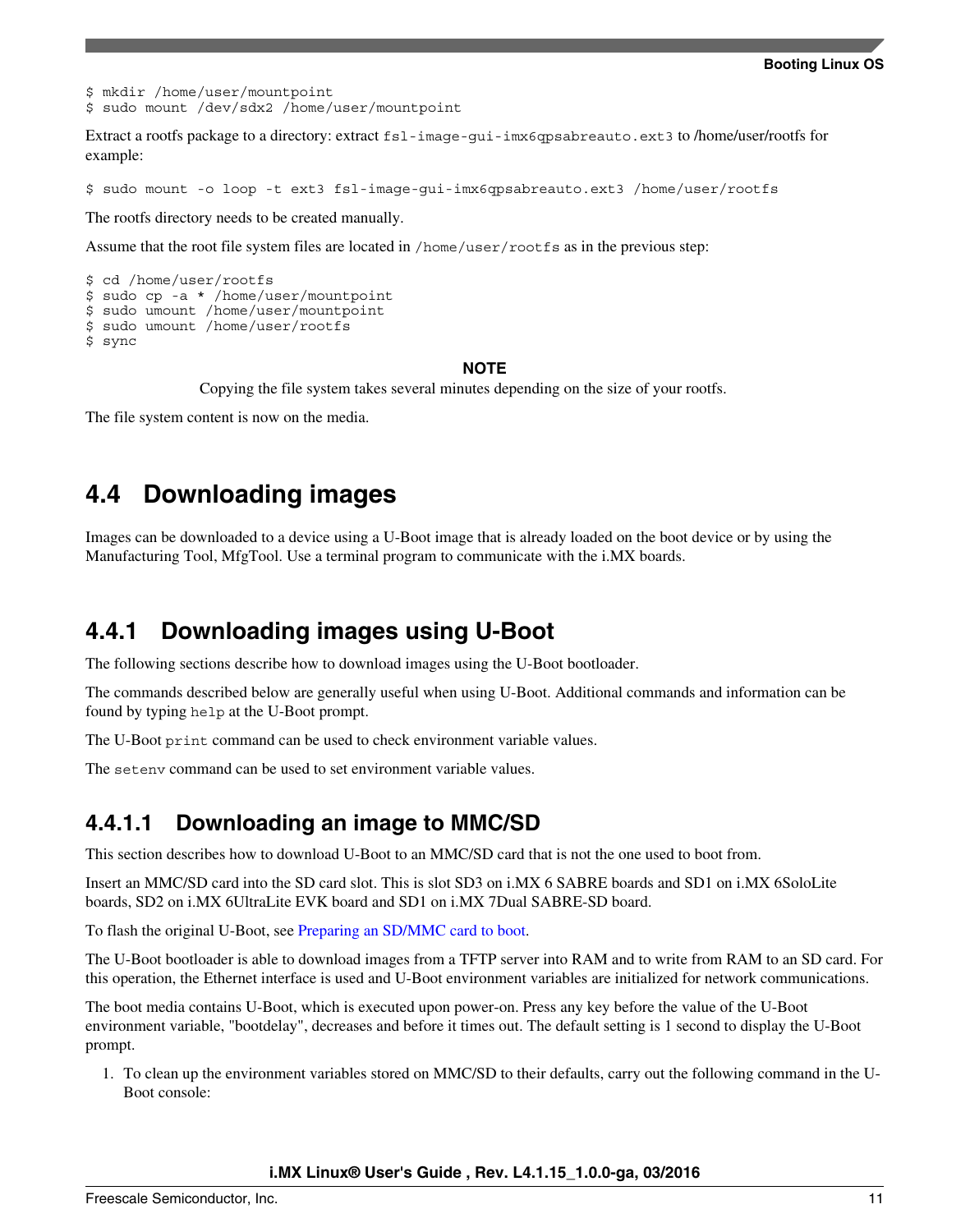#### **Booting Linux OS**

```
U-Boot > env default -f -a 
U-Boot > save
U-Boot > reset
```
2. Configure the U-Boot environment for network communications. The folllowing is an example. The lines preceded by the "#" character are comments and have no effect.

U-Boot > setenv serverip <your TFTPserver ip> U-Boot > setenv bootfile <your kernel zImage name on the TFTP server> U-Boot > setenv fdt\_file <your dtb image name on the TFTP server>

The user can set a fake MAC address through ethaddr enviroment if the MAC address is not fused.

U-Boot > setenv ethaddr 00:01:02:03:04:05 U-Boot > save

3. Copy zImage to the TFTP server. Then download it to RAM:

U-Boot > dhcp

4. Query the information about the MMC/SD card.

U-Boot > mmc dev U-Boot > mmcinfo

5. Check the usage of the "mmc" command. The "blk#" is equal to "<the offset of read/write>/<br/>block length of the card>". The "cnt" is equal to "<the size of read/write>/<block length of the card>".

```
U-Boot > help mmc
mmc - MMC sub system
Usage:
mmc read addr blk# cnt
mmc write addr blk# cnt
mmc erase blk# cnt
mmc rescan
mmc part - lists available partition on current mmc device
mmc dev [dev] [part] - show or set current mmc device [partition]
mmc list - lists available devices
```
6. Program the kernel zImage located in RAM at \${loadaddr} into the SD card. For example, the command to write the image with the size 0x800000 from \${loadaddr} to the offset of 0x100000 of the microSD card. See the following examples for the definition of the mmc parameters.

```
blk# = (microSD Offset) / (SD block length) = 0x100000 / 0x200 = 0x800cnt = (image Size)/(SD block length) = 0x800000/0x200 = 0x4000
```
This example assumes that the kernel image is equal to 0x800000. If the kernel image exceeds 0x800000, increase the image length. After issuing the TFTP command, filesize U-Boot environment variable is set with the number of bytes transferred. This can be checked to determine the correct size needed for the calculation. Use the U-Boot command printenv to see the value.

```
U-Boot > mmc dev 2 0
U-Boot > tftpboot ${loadaddr} ${bootfile}
### Suppose the kernel zImage is less than 8M.
U-Boot > mmc write ${loadaddr} 0x800 0x4000
```
7. Program the dtb file located in RAM at \${fdt\_addr} into the microSD.

U-Boot > tftpboot \${fdt\_addr} \${fdt\_file} U-Boot > mmc write  $\frac{2}{5}$   $\left\{\frac{\text{fdt}}{\text{addr}}\right\}$  0x5000 0x800

- 8. On i.MX 6 SABRE boards, you can boot the system through the rootfs in the SD card by the HannStar LVDS. The kernel MMC module now uses a fixed mmcblk index for the uSDHC slot. The SD3 slot uses mmcblk2 on i.MX 6 SABRE boards, the SD1 slot uses mmcblk0 on the i.MX 7Dual SABRE-SD board, and the SD2 slot uses mmcblk1 on the i.MX 6UltraLite board.
- 9. Boot the board.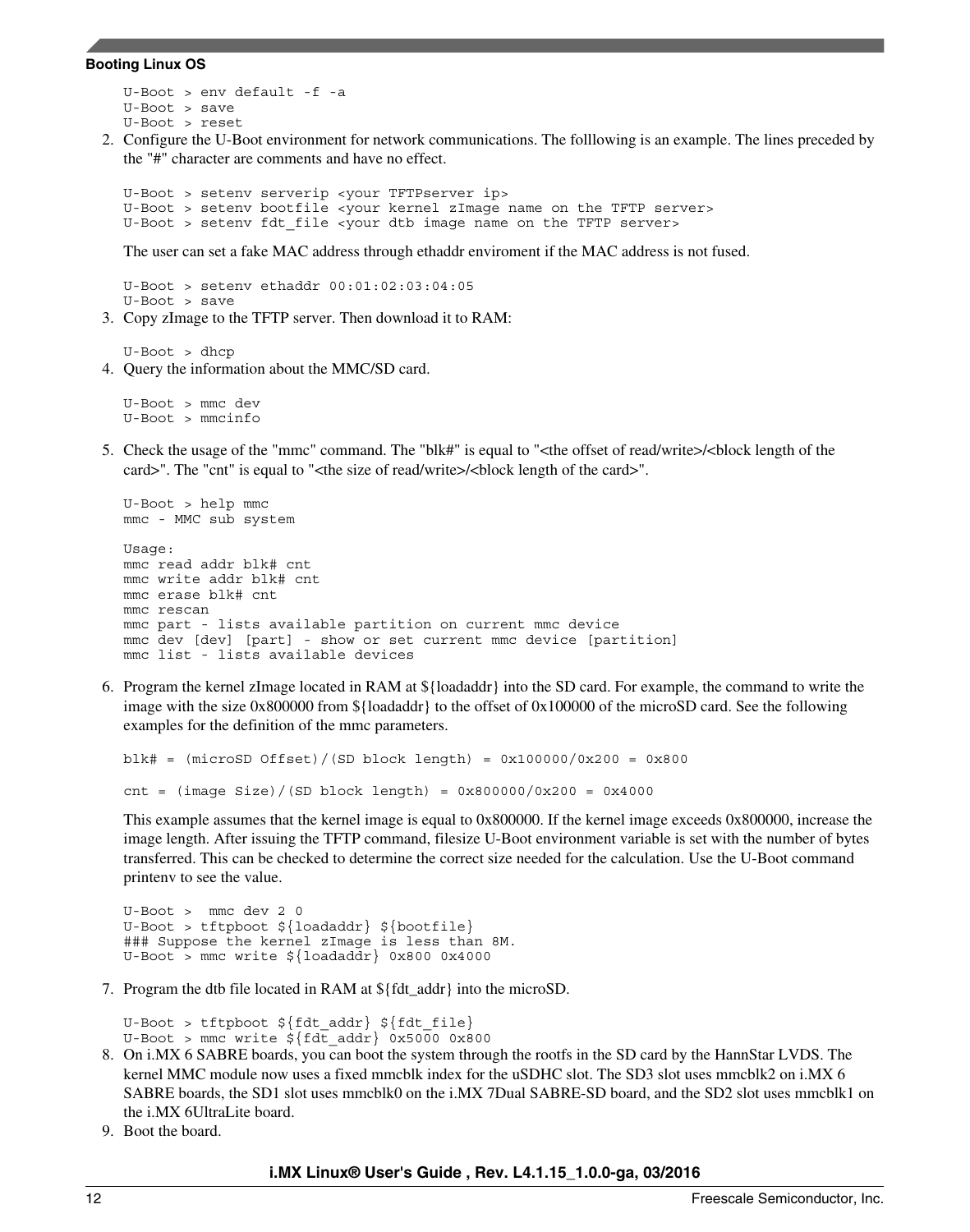```
U-Boot >setenv bootcmd_mmc 'run bootargs_base mmcargs;mmc dev;mmc
read ${loadaddr} 0x800 0x4000;mmc read ${fdt addr} 0x5000 0x800;bootz ${loadaddr} - $
{fdt_addr}'
U-Boot > setenv bootcmd 'run bootcmd_mmc'
U-Boot > saveenv
```
### **4.4.1.2 Using eMMC**

There is an eMMC chip on i.MX SABRE boards. It is accessed through SDHC4 on i.MX 6 SABRE boards or SDHC3 on i.MX 7Dual SABRE-SD board. The following steps describe how to use this memory device.

1. Carry out the following command on the U-Boot console to clean up the environments stored on eMMC:

```
U-Boot > env default -f -a 
U-Boot > save
U-Boot > reset
```
2. Configure the boot pin. Power on the board and set the U-Boot environment variables as required. For example,

```
U-Boot > setenv serverip <your tftpserver ip>
U-Boot > setenv bootfile <your kernel zImage name on the tftp server>
U-Boot > setenv fdt file <your dtb image name on the tftp server>
### The user can set fake MAC address via ethaddr enviroment if the MAC address is not 
fused
U-Boot > setenv ethaddr 00:01:02:03:04:05
U-Boot > save
```
3. Copy zImage to the TFTP server. Then download it to RAM:

U-Boot > dhcp

4. Query the information about the eMMC chip.

U-Boot > mmc dev U-Boot > mmcinfo

5. Check the usage of the "mmc" command. "blk#" is equal to "<the offset of read/write>/<br/>block length of the card>". "cnt" is equal to "<the size of read/write>/<block length of the card>".

```
mmc read addr blk# cnt
mmc write addr blk# cnt
mmc erase blk# cnt
mmc rescan
mmc part - lists available partition on current mmc device
mmc dev [dev] [part] - show or set current mmc device [partition]
mmc list - lists available devices
```
6. Program the kernel zImage into eMMC. For example, the command below writes the image with the size 0x800000 from  $\{\{\text{loadaddr}\}\$ to the offset 0x100000 of the eMMC chip. Here, the following equations are used: 0x800  $=0x1000000/x200$ ,  $0x4000=0x800000/x200$ . The block size of this card is 0x200. This example assumes that the kernel image is less than 0x800000 bytes. If the kernel image exceeds 0x800000, enlarge the image length.

```
### Select mmc dev 2 (USDHC4) on the i.MX 6 SABRESD board:
U-Boot > mmc dev 2 0
### Select mmc dev 1 (USDHC3) on the i.MX 7Dual SABRESD board:
U-Boot > mmc dev 1 0
### Select mmc dev 1 (USDHC2) on the i.MX 6UltraLite EVK board:
U-Boot > mmc dev 1 0
### Suppose kernel zImage is less than 8 MB:
U-Boot > tftpboot ${loadaddr} ${bootfile}
U-Boot > mmc write ${loadaddr} 0x800 0x4000
```
7. Program the dtb file located in RAM at \${fdt\_addr} into the eMMC chip.

```
U-Boot > tftpboot ${fdt_addr} ${fdt_file}
U-Boot > mmc write $fdt addr} 0x5000 0x800
```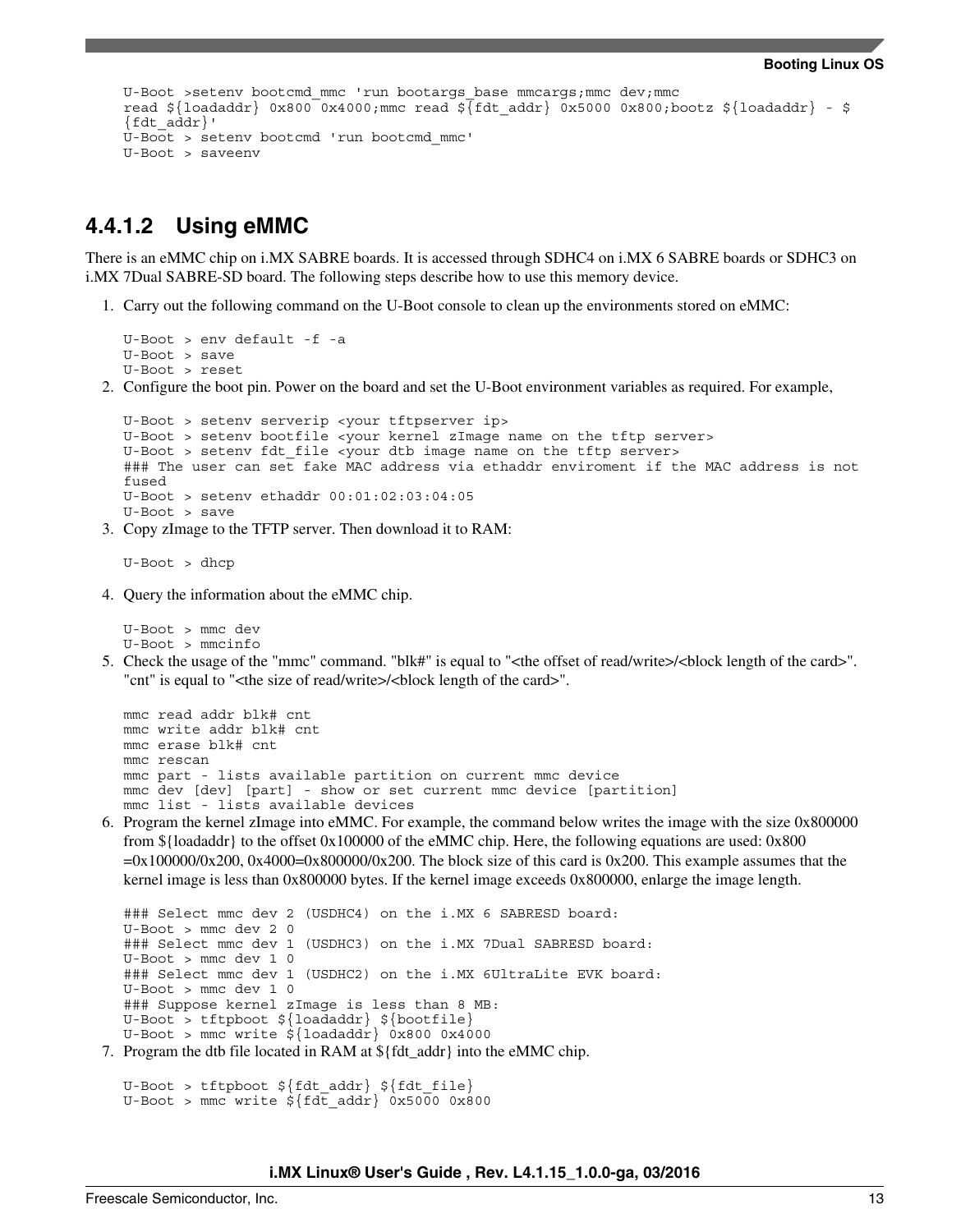#### **Booting Linux OS**

8. Boot up the system through RFS in eMMC by HannStar LVDS. The kernel MMC module now uses the fixed mmcblk indices for the USDHC slots. The eMMC/SD4 slot in i.MX 6 SABRE boards is mmcblk3. The eMMC5.0/SD3 slot on the i.MX 7Dual SABRE board is mmcblk2.

```
U-Boot > setenv mmcboot 'run bootargs base mmcargs; mmc dev 2;
mmc read ${loadaddr} 0x800 0x4000; mmc read ${fdt_addr} 0x5000 0x800;bootz ${loadaddr} 
 - \frac{1}{2} \frac{1}{2} \frac{1}{2} \frac{1}{2} \frac{1}{2} \frac{1}{2} \frac{1}{2} \frac{1}{2} \frac{1}{2} \frac{1}{2} \frac{1}{2} \frac{1}{2} \frac{1}{2} \frac{1}{2} \frac{1}{2} \frac{1}{2} \frac{1}{2} \frac{1}{2} \frac{1}{2} \frac{1}{2} \frac{1}{2} \frac{1}{2U-Boot > setenv bootcmd 'run mmcboot'
U-Boot > saveenv
```
- 9. Boot up the system through RFS in eMMC by the CLAA WVGA panel:
	- For i.MX 6 boards:

```
U-Boot > setenv mmcargs 'setenv bootargs ${bootargs}
root=/dev/mmcblk3p2 rootwait rw video=mxcfb0:dev=lcd,CLAA-WVGA,if=RGB565 ip=dhcp'
```
• For i.MX 7Dual SABRE boards:

U-Boot > setenv mmcargs 'setenv bootargs \${bootargs} root=/dev/mmcblk2p2 rootwait rw **video=mxcfb0:dev=lcd,CLAA-WVGA,if=RGB565** ip=dhcp'

- 10. Boot up the system through RFS in eMMC by HDMI:
	- For i.MX 6 boards:

```
U-Boot > setenv mmcargs 'setenv bootargs ${bootargs} root=/dev/mmcblk3p2 rootwait 
rw video=mxcfb0:dev=hdmi,1920x1080M@60,if=RGB24'
```
• For i.MX 7Dual SABRE boards:

```
U-Boot > setenv mmcargs 'setenv bootargs ${bootargs} root=/dev/mmcblk2p2 rootwait 
rw video=mxcfb0:dev=hdmi,1920x1080M@60,if=RGB24'
```
To program the rootfs to MMC/SD, see [Using an i.MX board as the host server to create a rootfs](#page-15-0) or [Preparing an SD/MMC](#page-6-0) [card to boot.](#page-6-0)

### **4.4.1.3 Flashing U-Boot on SPI-NOR from U-Boot**

Flashing directly to SPI-NOR with TFTPBoot is limited to i.MX 6 SABRE-AI boards. To flash U-Boot on SPI-NOR, perform the following steps:

- 1. Boot from an SD card.
- 2. Set Jumper J3 to position: 2-3.
- 3. Fetch the U-Boot image with built-in SPI-NOR support. This example uses u-boot.imx.

```
----------------
tftpboot ${loadaddr} u-boot.imx
-----------------
```
4. Flash the U-Boot image in SPI-NOR.

```
-----------------
sf probe 
sf erase 0 0x80000
sf write ${loadaddr} 0x400 0x7FC00
----------------
```
- 5. Set boot switches to boot from SPI-NOR on SABRE-AI.
	- $S2-11$
	- S2-2 1
	- S2-3 0
	- $S2-40$
	- S1-[1:10]  $X$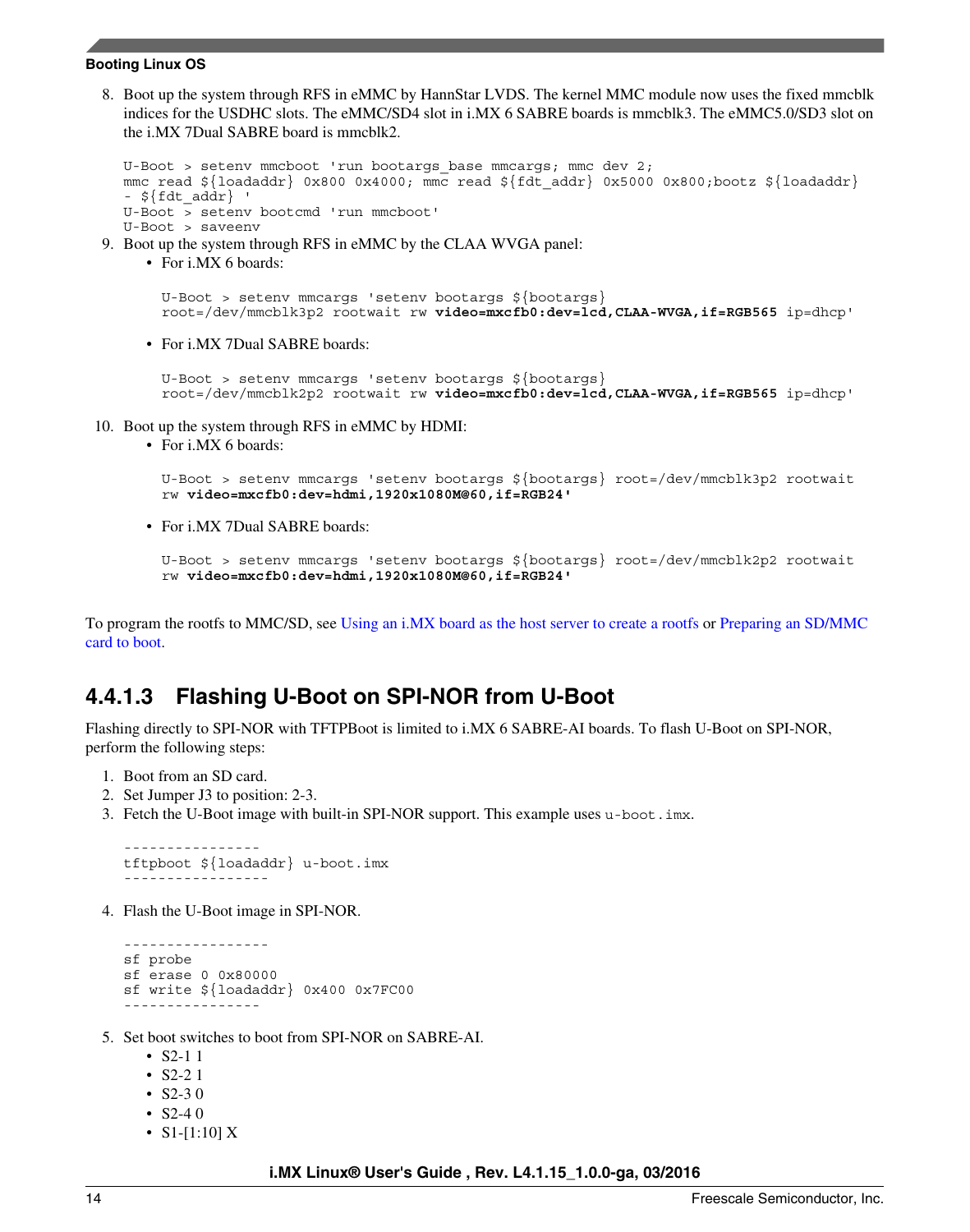6. Reboot the target board.

### **4.4.1.4 Flashing U-Boot on Parallel NOR from U-Boot**

Flashing directly to Parallel NOR with TFTPBoot is limited to i.MX 6 SABRE-AI boards. To flash U-Boot on Parallel NOR, perform the following steps:

```
1. Boot from an SD card.
```
2. TFTP the U-Boot image.

```
tftpboot ${loadaddr} u-boot.imx
3. Flash the U-Boot image.
```

```
cp.b ${loadaddr} 0x1000 ${filesize}
4. Change boot switches and reboot.
```
S2 all 0 S1-6 1 others 0 5. By default, rootfs is mounted on NFS.

### **4.4.1.5 Flashing an ARM® Cortex®-M4 image on QuadSPI**

i.MX 6SoloX SABRE-SD and SABRE-AI boards have an ARM Cortex-M4 processor and QuadSPI memory that can be used to flash an image to it.

U-Boot has a default script to flash the ARM Cortex-M4 image from the SD card VFAT partition. To execute the script, perform the following steps:

- 1. Copy the ARM Cortex-M4 image to the first VFAT partition of the boot SD card. Name the file to "m4\_qspi.bin".
- 2. Boot from the SD card.
- 3. Flash the ARM Cortex-M4 image from the SD card to the NOR flash on QuadSPI2 PortB CS0 on the i.MX 6SoloX SABRE-SD board or QuadSPI1 PortB CS0 on the i.MX 6SoloX SABRE-AI board.

```
----------------
run update_m4_from_sd
-----------------
```
Alternatively, users can flash the ARM Cortex-M4 image from TFTP by performing the following steps:

1. Boot from the SD card.

-----------------

2. TFTP the ARM Cortex-M4 image.

```
tftp ${loadaddr} m4_qspi.bin
----------------
```
3. Select the NOR flash on QuadSPI2 PortB CS0 on the i.MX 6SoloX SABRE-SD board or QuadSPI1 PortB CS0 on the i.MX 6SoloX SABRE-AI board.

```
-----------------
sf probe 1:0
----------------
```
4. Flash the ARM Cortex-M4 image to the selected NOR flash. The erase size is \${filesize}, around 64 Kbytes. This example assumes that it is 128 Kbytes.

```
-----------------
sf erase 0x0 0x20000
sf write ${loadaddr} 0x0 ${filesize}
----------------
```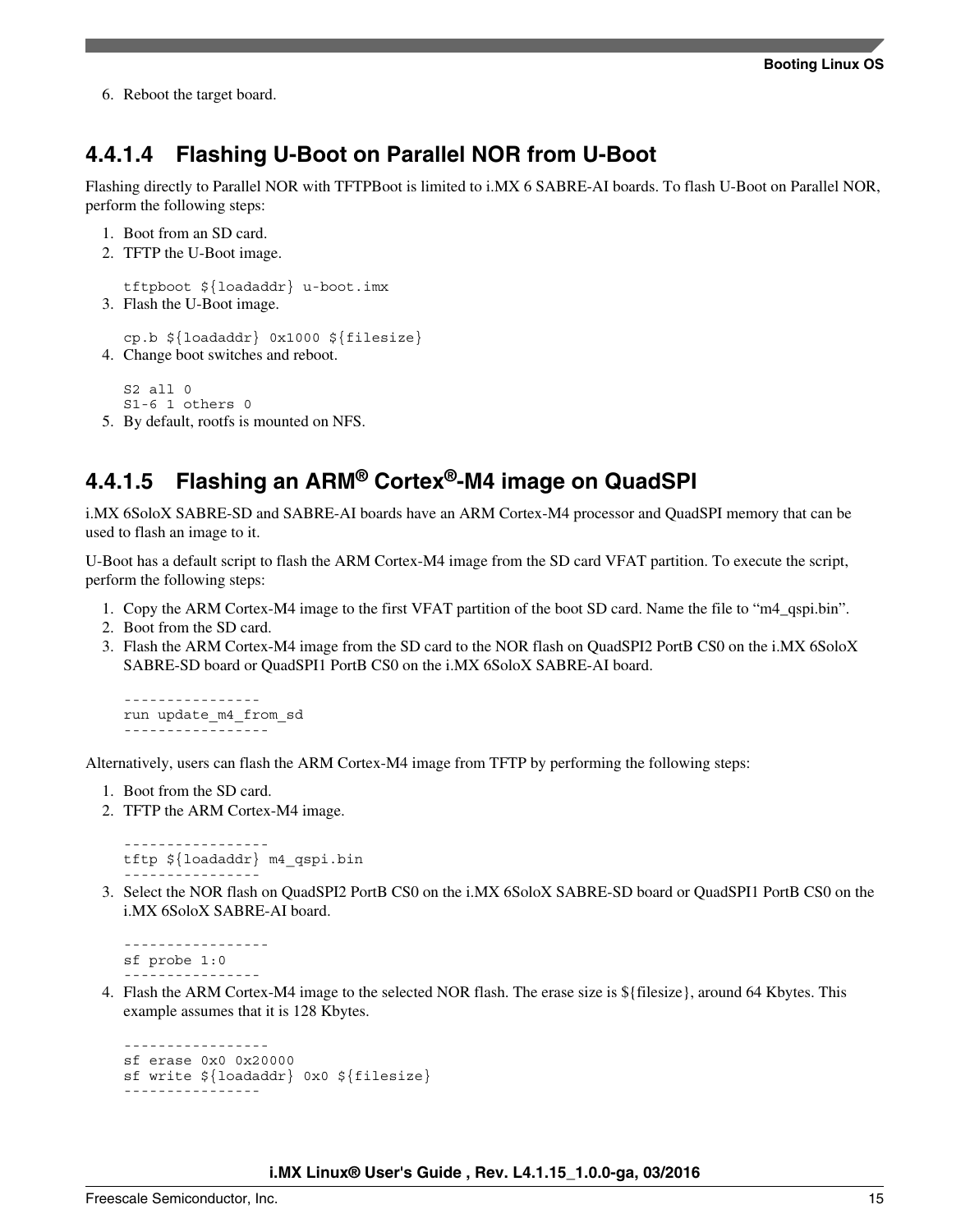### <span id="page-15-0"></span>**4.4.2 Using an i.MX board as the host server to create a rootfs**

Linux OS provides multiple methods to program images to the storage device. This section describes how to use the i.MX platform as a Linux host server to create the rootfs on an MMC/SD card or the SATA device. The following example is for an SD card. The device file node name needs to be changed for a SATA device.

1. Boot from NFS or other storage. Determine your SD card device ID. It could be mmcblk\* or sd\*. (The index is determined by the USDHC controller index.) Check the partition information with the command:

\$ cat /proc/partitions

2. To create a partition on the MMC/SD card, use the fdisk command (requires root privileges) in the Linux console:

root@freescale ~\$ sudo fdisk /dev/\$SD

Replace \$SD above with the name of your device.

3. If this is a new SD card, you may get the following message:

```
The device contains neither a valid DOS partition table, nor Sun, SGI or OSF disk label
Building a new DOS disklabel. Changes will remain in memory only,
until you decide to write them. After that the previous content
won't be recoverable.
The number of cylinders for this disk is set to 124368.
There is nothing wrong with that, but this is larger than 1024,
and could in certain setups cause problems with:
1) software that runs at boot time (e.g., old versions of LILO)
2) booting and partitioning software from other OSs
    (e.g., DOS FDISK, OS/2 FDISK)
```
The usual prompt and commands to partition the card are as follows. Text in boldface indicates what the user types.

Command (m for help): **p**

```
Disk /dev/sdd: 3965 MB, 3965190144 bytes
4 heads, 32 sectors/track, 60504 cylinders, total 7744512 sectors
Units = sectors of 1 * 512 = 512 bytes
Sector size (logical/physical): 512 bytes / 512 bytes
I/O size (minimum/optimal): 512 bytes / 512 bytes
Disk identifier: 0x00080bff
```
Device Boot Start End Blocks Id System

4. As described in [Flash memory maps,](#page-22-0) the rootfs partition should be located after the kernel image. The first 0x800000 bytes can be reserved for MBR, bootloader, and kernel sections. From the log shown above, the Units of the current MMC/SD card is 32768 bytes. The beginning cylinder of the first partition can be set to "0x300000/32768 = 96." The last cylinder can be set according to the rootfs size. Create a new partition by typing the letters in bold:

```
 Command (m for help): n
     e extended
    p primary partition (1-4)
    Select (default p): p
    Partition number (1-4): 1
    First cylinder (1-124368, default 1): 96
    Last cylinder or +size or +sizeM or +sizeK (96-124368, default 124368): Using 
default value 124368 
    Command (m for help): w
    The partition table has been altered!
```

```
 Calling ioctl() to re-read $SD partition table
```
5. Check the partitions (see above) to determine the name of the partition. \$PARTITION is used here to indicate the partition to be formatted. Format the MMC/SD partitions as ext3 or ext4 type. For example, to use ext3:

```
root@freescale ~$ mkfs.ext3 /dev/$PARTITION
mke2fs 1.42 (29-Nov-2011)
Filesystem label=
```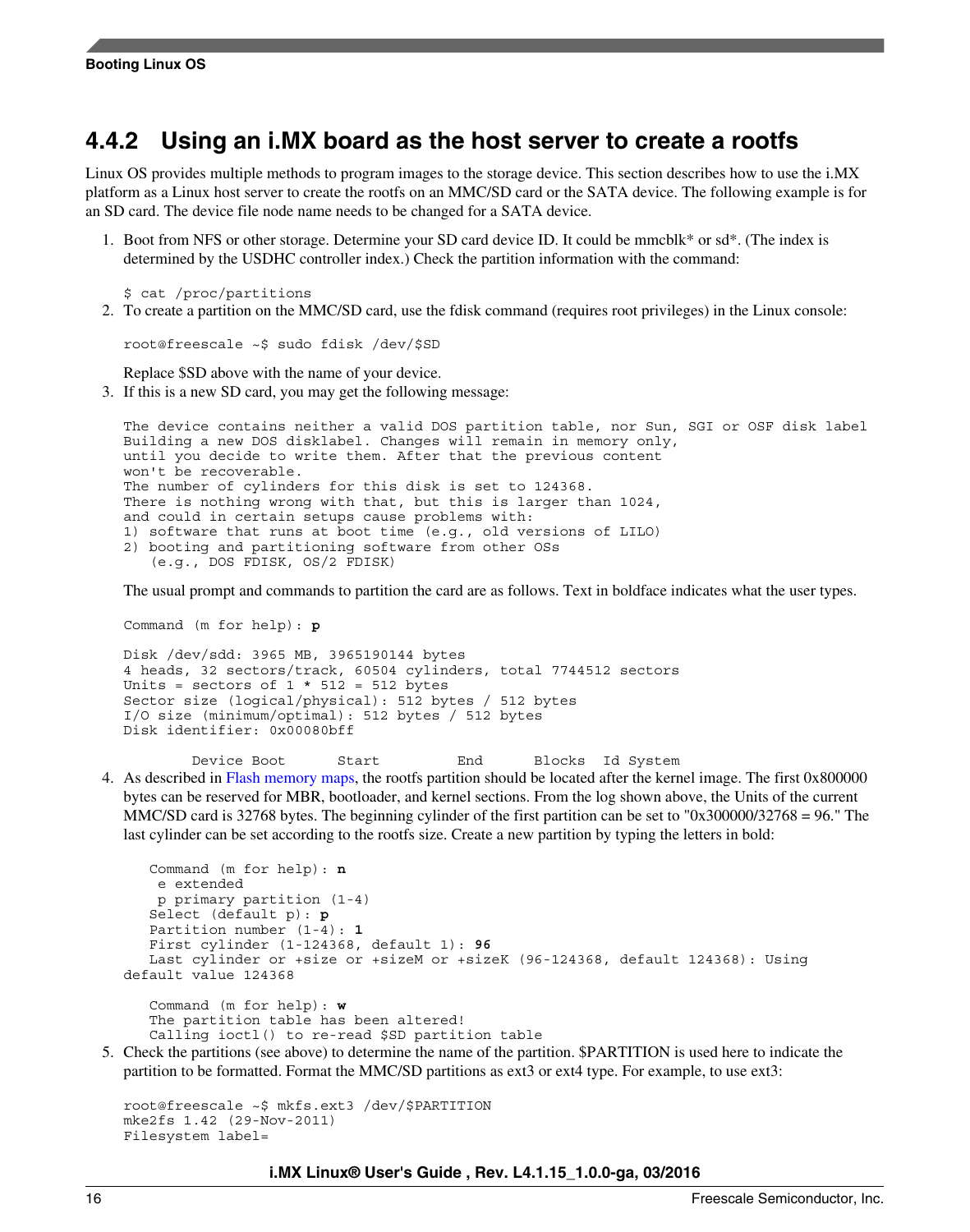OS type: Linux Block size=4096 (log=2) Fragment size=4096 (log=2) 248992 inodes, 994184 blocks 49709 blocks (5.00%) reserved for the super user First data block=0 Maximum filesystem blocks=1019215872 31 block groups 32768 blocks per group, 32768 fragments per group 8032 inodes per group Superblock backups stored on blocks: 32768, 98304, 163840, 229376, 294912, 819200, 884736 Writing inode tables: done Creating journal (16384 blocks): done Writing superblocks and filesystem accounting information: done This filesystem will be automatically checked every 20 mounts or 180 days, whichever comes first. Use tune2fs -c or -i to override.

6. Copy the rootfs contents to the MMC/SD card. The name may vary from the one used below. Check the directory for the rootfs desired. (Copy the \*.ext2 to NFS rootfs).

```
mkdir /mnt/tmpmnt
mount -t ext3 -o loop /fsl-image-gui-imx6qsabresd.ext3 /mnt/tmpmnt
cd /mnt
mkdir mmcblk0p1
mount -t ext3 /dev/$PARTITION /mnt/mmcblk0p1
cp -af /mnt/tmpmnt/* /mnt/mmcblk0p1/
umount /mnt/mmcblk0p1
umount /mnt/tmpmnt
```
- 7. Type sync to write the contents to MMC/SD.
- 8. Type poweroff to power down the system. Follow the instructions in [Running Linux OS on the target](#page-24-0) to boot the image from the MMC/SD card.

#### **NOTE**

By default, v2013.04 and later versions of U-Boot support loading the kernel image and DTB file from the SD/MMC vfat partition by using the fatload command. To use this feature, perform the following steps:

- 1. Format the first partition (for example 32M) of the SD/MMC card with vfat filesystem.
- 2. Copy zImage and the DTB file into the VFAT partition after you mount the VFAT partition into your host computer.
- 3. Make sure that the zImage and DTB file name are synchronized with the file name pointed to by the U-Boot environment variables: fdt\_file and image. Use the print command under U-Boot to display these two environment variables. For example:

print fdt\_file image

4. U-Boot loads the kernel image and the DTB file from your VFAT partition automatically when you boot from the SD/MMC card.

### **4.5 How to boot the i.MX boards**

When U-Boot is loaded onto one of the devices that support booting, the DIP switches can be used to boot from that device. The boot modes of the i.MX boards are controlled by the boot configuration DIP switches on the board. For help locating the boot configuration switches, see the quick start guide for the specific board as listed under References above.

The following sections list basic boot setup configurations. The tables below represent the DIP switch settings for the switch blocks on the specified boards. An X means that particular switch setting does not affect this action.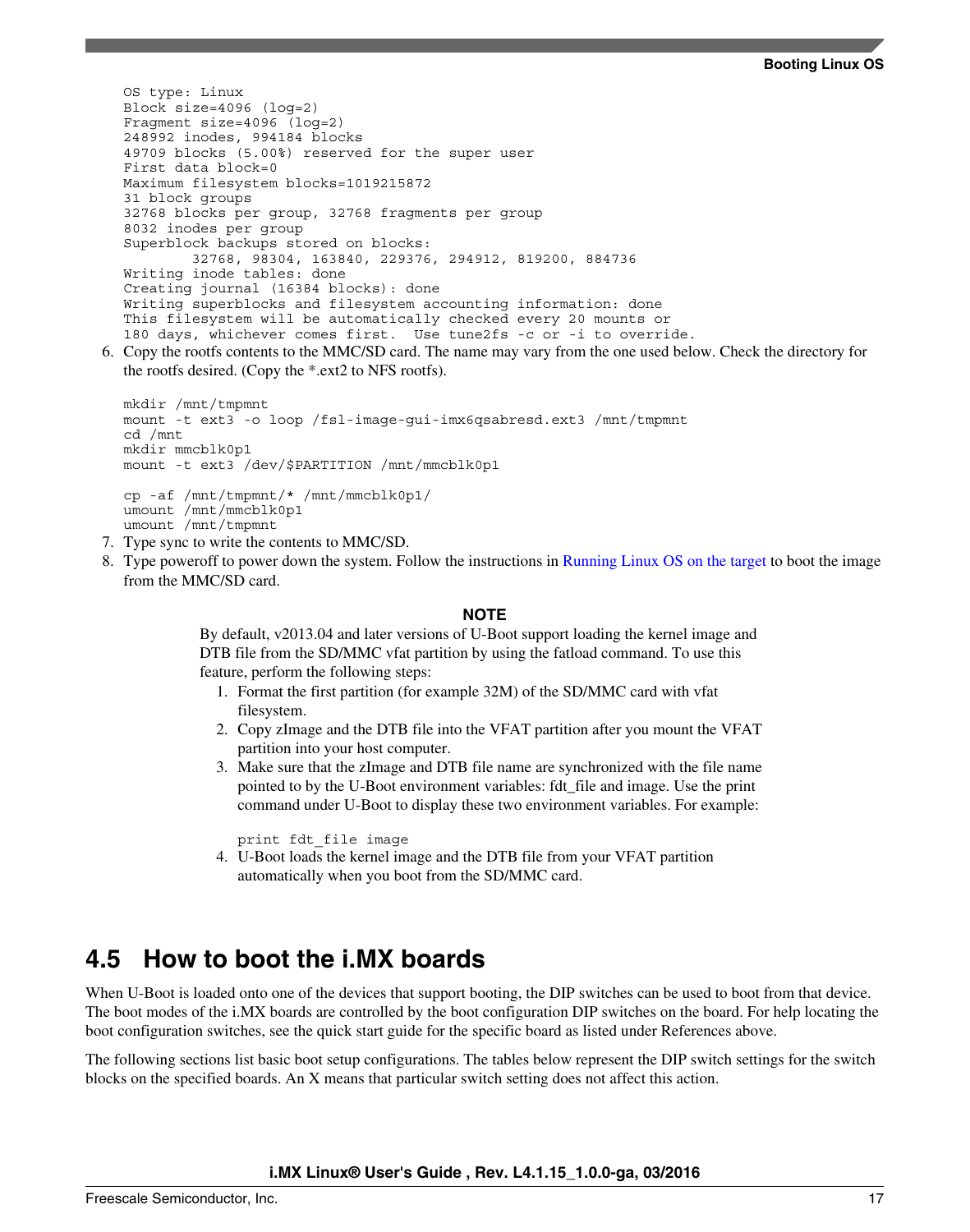#### **Booting Linux OS**

### **4.5.1 Booting from an SD card in slot SD1**

The following table shows the DIP switch settings for booting from the SD card slot labeled SD1 on the i.MX 7Dual SABRE-SD boards.

| <b>Switch</b> | D <sub>1</sub> | D <sub>2</sub> | D <sub>3</sub> | D <sub>4</sub> | D5         | D <sub>6</sub> | D7          | D <sub>8</sub> |
|---------------|----------------|----------------|----------------|----------------|------------|----------------|-------------|----------------|
| <b>SW2</b>    | <b>OFF</b>     | <b>OFF</b>     | ON             | <b>OFF</b>     | <b>OFF</b> | <b>IOFF</b>    | <b>IOFF</b> | <b>OFF</b>     |
| <b>SW3</b>    | ΟN             | <b>OFF</b>     |                |                |            |                |             |                |

**Table 2. Booting from SD1 on i.MX 7Dual SABRE-SD**

## **4.5.2 Booting from an SD card in slot SD2**

The SD card slot that is labeled SD2 indicates that this slot is connected to the uSDHC pin SD2 on the processor. Most boards label this slot as SD2. This slot is referred to as SD2 in this document.

#### **i.MX 6 SABRE-SD boards**

The following table shows the DIP switch settings for booting from the SD card slot labeled SD2 and J500 on the i.MX 6 SABRE-SD boards. The SD2 card slot is located beside the LVDS1 connection on the back of the board.

### **Table 3. Booting from SD2 (J500) on i.MX 6 SABRE-SD**

| <b>Switch</b>   | D1<br>. . | D <sub>0</sub><br>שט | D <sub>3</sub> | D <sub>4</sub> | D <sub>5</sub> | D <sub>6</sub> | n <sub>7</sub><br>י ש | D <sub>8</sub> |
|-----------------|-----------|----------------------|----------------|----------------|----------------|----------------|-----------------------|----------------|
| SW <sub>6</sub> | ON        | <b>OFF</b>           | <b>OFF</b>     | <b>OFF</b>     | <b>OFF</b>     | <b>IOFF</b>    | ON                    | <b>OFF</b>     |

#### **i.MX 6SoloLite boards**

The i.MX 6SoloLite boards have three SD card slots on the main board. The one on the end is labeled as the SD2 slot. The following table shows the DIP switch settings for booting from SD2.

| <b>Switch</b>   | D1         | D <sub>2</sub> | D <sub>3</sub>           | D4                       | D <sub>5</sub>           | D6                       | D7         | D <sub>8</sub>           |
|-----------------|------------|----------------|--------------------------|--------------------------|--------------------------|--------------------------|------------|--------------------------|
| SW <sub>3</sub> | <b>OFF</b> | ON             | <b>OFF</b>               | OFF                      | <b>OFF</b>               | OFF                      | OFF        | <b>OFF</b>               |
| <b>SW4</b>      | <b>OFF</b> | <b>OFF</b>     | ON                       | <b>OFF</b>               | ON                       | ON                       | OFF        | <b>OFF</b>               |
| SW5             | <b>OFF</b> | OFF            | <b>OFF</b>               | OFF                      | <b>OFF</b>               | OFF                      | <b>OFF</b> | <b>OFF</b>               |
| S <sub>1</sub>  | <b>OFF</b> | ON             | $\overline{\phantom{0}}$ | $\overline{\phantom{0}}$ | $\overline{\phantom{0}}$ | $\overline{\phantom{a}}$ |            | $\overline{\phantom{a}}$ |

**Table 4. Booting from SD2 on i.MX 6SoloLite**

The i.MX 6UltraLite EVK board has one TF card slot on the CPU board. This slot uses the USDHC2 controller. The following table shows the DIP switch settings for booting from the TF slot.

### **Table 5. Booting from TF on i.MX 6UltraLite**

| <b>Switch</b> | D1         | D <sub>2</sub> | D <sub>3</sub> | D4         |
|---------------|------------|----------------|----------------|------------|
| <b>SW601</b>  | <b>OFF</b> | <b>IOFF</b>    | ON             | <b>OFF</b> |
| <b>SW602</b>  | OΝ         | OFF            |                |            |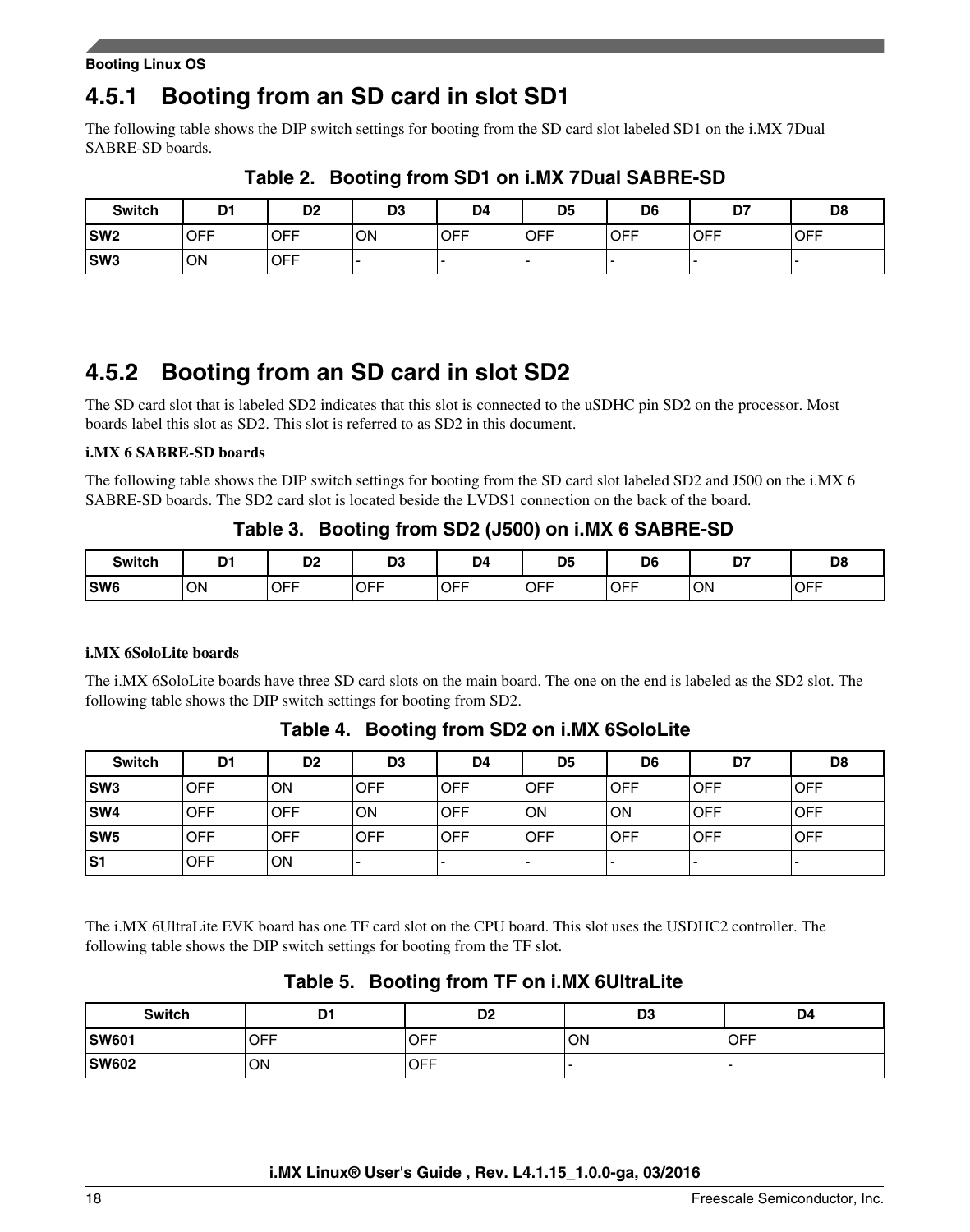## **4.5.3 Booting from an SD card in slot SD3**

The SD card slot that is labeled SD3 indicates that this slot is connected to the uSDHC pin SD3 on the processor. Most boards label this slot as SD3. This slot is referred to as SD3 in this document.

#### **i.MX 6 SABRE-AI boards**

The following table shows the DIP switch settings to boot from an SD card in slot SD3 on i.MX 6 SABRE-AI boards.

| Switch | D <sub>1</sub>       | D <sub>2</sub> | D <sub>3</sub> | D4         | D <sub>5</sub> | D <sub>6</sub> | D7 | D <sub>8</sub>           | D <sub>9</sub> | D <sub>10</sub>  |
|--------|----------------------|----------------|----------------|------------|----------------|----------------|----|--------------------------|----------------|------------------|
| S1     | $\cdot$<br>$\lambda$ | $\lambda$      | $\lambda$      | <b>OFF</b> | ON             | $\lambda$      |    | $\overline{\phantom{a}}$ | ↗              | $\check{ }$<br>⋀ |
| S2     | $\lambda$            | <b>OFF</b>     | ON             | <b>OFF</b> | -              |                |    |                          |                |                  |
| S3     | <b>IOFF</b>          | <b>OFF</b>     | ON             | <b>OFF</b> | -              |                |    |                          |                |                  |

**Table 6. Booting from an SD card in slot SD3 on i.MX 6 SABRE-AI boards**

#### **i.MX 6SoloX SABRE-AI boards**

The following table shows the DIP switch settings to boot from an SD card in slot SD3 on i.MX 6SoloX SABRE-AI boards.

#### **Table 7. Booting from an MMC card in Slot SD3 on i.MX 6SoloX SABRE-AI boards**

| <b>Switch</b> | D1         | D <sub>2</sub> | D <sub>3</sub> | D <sub>4</sub> | D <sub>5</sub> | D <sub>6</sub> | D7         | D <sub>8</sub> |  |
|---------------|------------|----------------|----------------|----------------|----------------|----------------|------------|----------------|--|
| lS4           | <b>OFF</b> | ΟN             | <b>OFF</b>     | $\lambda$      | <b>OFF</b>     | <b>OFF</b>     | ON         | <b>OFF</b>     |  |
| lS3           | ⌒          | <b>OFF</b>     | <b>OFF</b>     | <b>OFF</b>     | ON             | ON             | <b>OFF</b> | <b>OFF</b>     |  |
| S1l           | <b>OFF</b> | <b>OFF</b>     | ON             | <b>OFF</b>     |                |                |            |                |  |

#### **i.MX 6 SABRE-SD boards**

The following table shows the DIP switch settings for booting from SD3, also labeled as J507. The SD3 slot is located between the HDMI and UART ports.

#### **Table 8. Booting from an SD card in slot SD3 on i.MX 6 SABRE-SD boards**

| <b>Switch</b> | D <sub>1</sub> | D0<br>υ۷ | D <sub>0</sub><br>υJ | D4<br>. .  | D <sub>5</sub> | D <sub>6</sub> | n,<br>., | D <sub>8</sub> |
|---------------|----------------|----------|----------------------|------------|----------------|----------------|----------|----------------|
| SW6           | <b>OFF</b>     | ON       | <b>OFF</b>           | <b>OFF</b> | <b>OFF</b>     | <b>OFF</b>     | ON       | <b>OFF</b>     |

### **4.5.4 Booting from an SD card in slot SD4**

The following table describes the dip switch settings for booting from an SD card in slot SD4.

The SD4 slot is on the center of the edge of the SoloX board.

#### **Table 9. Booting from an SD card in slot SD4 on i.MX 6SoloX SABRE-SD**

| <b>Switch</b>    | n.         | D <sub>2</sub> | D <sub>3</sub> | D <sub>4</sub> | D <sub>5</sub> | D6          | D7          | D <sub>8</sub> |
|------------------|------------|----------------|----------------|----------------|----------------|-------------|-------------|----------------|
| SW <sub>10</sub> | <b>OFF</b> | <b>OFF</b>     | <b>OFF</b>     | <b>OFF</b>     | <b>OFF</b>     | <b>IOFF</b> | <b>OFF</b>  | <b>OFF</b>     |
| SW <sub>11</sub> | <b>OFF</b> | <b>OFF</b>     | ON             | <b>ON</b>      | ON             | <b>OFF</b>  | <b>IOFF</b> | <b>OFF</b>     |

*Table continues on the next page...*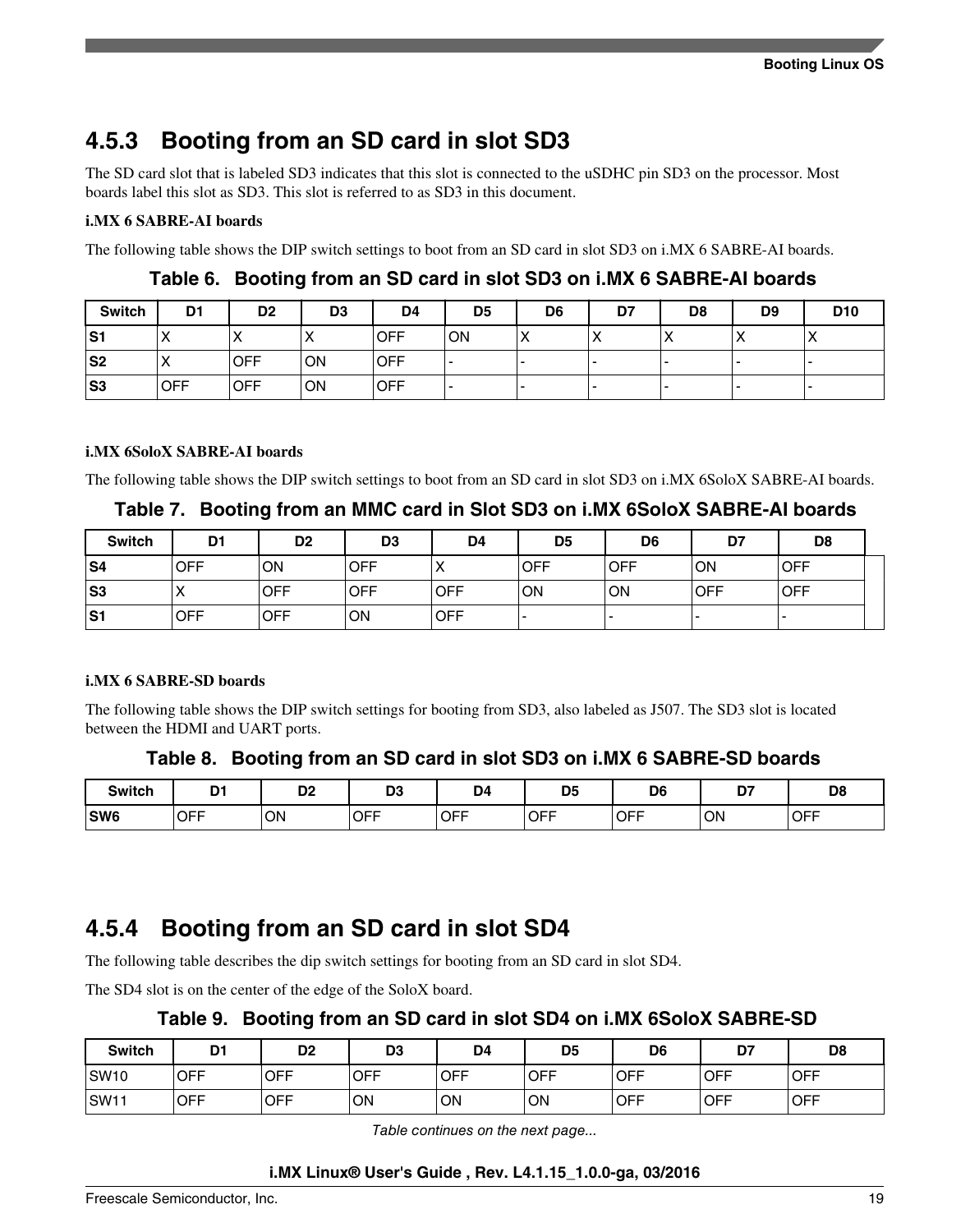**Table 9. Booting from an SD card in slot SD4 on i.MX 6SoloX SABRE-SD (continued)**

| <b>Switch</b>    | n.         | D <sub>2</sub> | D3         | D4   | D <sub>5</sub> | D <sub>6</sub> | --<br>יש   | D <sub>8</sub> |
|------------------|------------|----------------|------------|------|----------------|----------------|------------|----------------|
| SW <sub>12</sub> | <b>OFF</b> | <b>ON</b>      | <b>OFF</b> | ,OFF | <b>OFF</b>     | <b>OFF</b>     | <b>OFF</b> | <b>OFF</b>     |

### **Table 10. Booting from an MMC card in slot SD4 on i.MX 6SoloX SABRE-SD**

| <b>Switch</b>    | D <sub>1</sub> | D <sub>2</sub> | D <sub>3</sub> | D <sub>4</sub> | D5         | D <sub>6</sub> | D7         | D <sub>8</sub> |
|------------------|----------------|----------------|----------------|----------------|------------|----------------|------------|----------------|
| <b>SW10</b>      | <b>OFF</b>     | OFF            | <b>OFF</b>     | <b>OFF</b>     | <b>OFF</b> | <b>OFF</b>     | <b>OFF</b> | <b>OFF</b>     |
| SW <sub>11</sub> | <b>OFF</b>     | OFF            | ON             | ON             | OΝ         | <b>OFF</b>     | <b>OFF</b> | <b>OFF</b>     |
| SW <sub>12</sub> | <b>OFF</b>     | ON             | ON             | <b>OFF</b>     | <b>OFF</b> | <b>OFF</b>     | <b>OFF</b> | <b>OFF</b>     |

## **4.5.5 Booting from eMMC**

eMMC 4.4 is a chip permanently attached to the board that uses the SD4 pin connections from the i.MX 6 processor. For more information on switch settings, see table "MMC/eMMC Boot Fusemap" in the IC reference manual.

The i.MX 6SoloLite EVK requires a daughter card with the eMMC chip mounted on it. The following table shows the boot switch settings to boot from eMMC4.4 on i.MX 6SoloLite EVK.

### **Table 11. Booting from eMMC4.4 boot in 4 bit SDR mode on i.MX 6SoloLite EVK**

| <b>Switch</b>   | D1         | D <sub>2</sub> | D <sub>3</sub> | D <sub>4</sub> | D <sub>5</sub> | D <sub>6</sub> | D7               | D <sub>8</sub> |
|-----------------|------------|----------------|----------------|----------------|----------------|----------------|------------------|----------------|
| SW <sub>3</sub> | <b>OFF</b> | ON             | ON             | <b>OFF</b>     | <b>OFF</b>     | <b>IOFF</b>    | <b>IOFF</b>      | <b>OFF</b>     |
| SW <sub>4</sub> | <b>OFF</b> | <b>OFF</b>     | ON             | <b>OFF</b>     | ON             | <b>OFF</b>     | <sub>I</sub> OFF | <b>OFF</b>     |

The following table shows the boot switch settings to boot from eMMC4.4 (SDIN5C2-8G) on i.MX 6 SABRE-SD boards.

#### **Table 12. Booting from eMMC on i.MX 6 SABRE-SD boards**

| <b>Switch</b>   | m,<br>_ | D <sub>2</sub> | D <sub>3</sub> | D4  | <b>DE</b><br>IJJ | D <sub>6</sub> | D7<br>.<br>$\sim$ | D <sub>8</sub> |
|-----------------|---------|----------------|----------------|-----|------------------|----------------|-------------------|----------------|
| SW <sub>6</sub> | ON      | ON             | <b>OFF</b>     | 'ON | <b>OFF</b>       | ON             | 'ON               | <b>OFF</b>     |

## **4.5.6 Booting from SATA**

The following switch settings enable booting from SATA.

SATA booting is supported only by the i.MX 6Quad/6QuadPlus SABRE boards.

### **Table 13. Booting from SATA on i.MX 6 SABRE-SD boards**

| <b>Switch</b>   | D-1<br>-             | D <sub>o</sub><br>◡  | D <sub>3</sub>              | D <sub>4</sub>    | D <sub>5</sub><br>$\sim$ | D <sub>6</sub> | --<br>י ש  | D <sub>8</sub> |
|-----------------|----------------------|----------------------|-----------------------------|-------------------|--------------------------|----------------|------------|----------------|
| SW <sub>6</sub> | <b>OFF</b><br>$\sim$ | <b>OFF</b><br>$\sim$ | <b>OFF</b><br>$\sim$ $\sim$ | <b>OFF</b><br>$-$ | <sub>I</sub> OFF         | ON             | <b>OFF</b> | <b>OFF</b>     |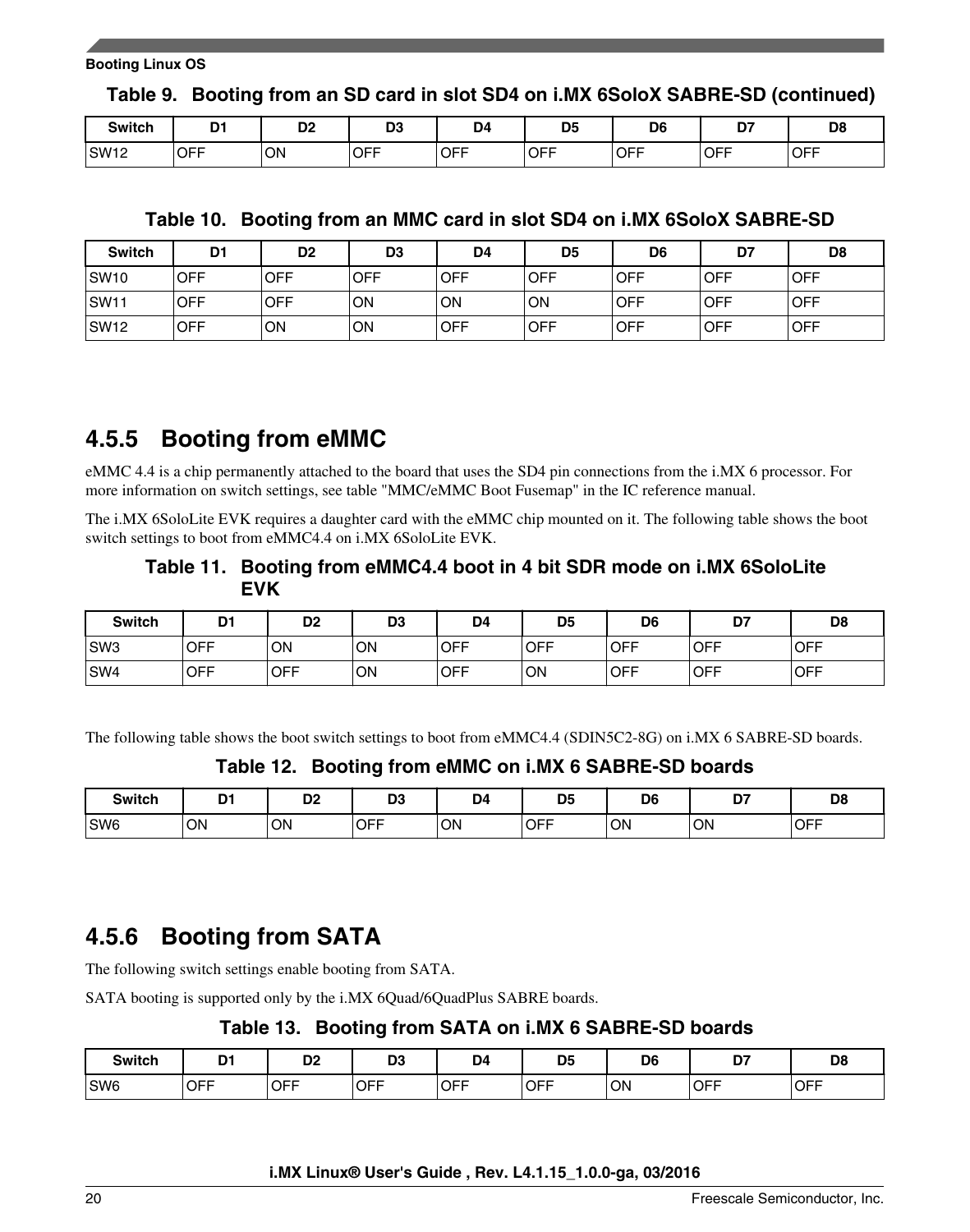## **4.5.7 Booting from NAND**

The following table shows the DIP switch settings needed to boot from NAND on i.MX 6 SABRE-AI boards.

| <b>Switch</b>  | D <sub>1</sub> | D <sub>2</sub> | D <sub>3</sub> | D <sub>4</sub> | D <sub>5</sub> | D <sub>6</sub> | D7         | D8         | D <sub>9</sub> | D <sub>10</sub> |
|----------------|----------------|----------------|----------------|----------------|----------------|----------------|------------|------------|----------------|-----------------|
| S1             | <b>OFF</b>     | <b>IOFF</b>    | <b>OFF</b>     | <b>ON</b>      | <b>IOFF</b>    | <b>OFF</b>     | <b>OFF</b> | <b>OFF</b> | <b>OFF</b>     | <b>OFF</b>      |
| S2             | <b>OFF</b>     | <b>OFF</b>     | <b>OFF</b>     | <b>ON</b>      | . .            |                | -          |            |                |                 |
| S <sub>3</sub> | <b>OFF</b>     | <b>OFF</b>     | ON             | <b>OFF</b>     | . .            |                |            |            |                |                 |

### **Table 14. Booting from NAND on i.MX 6 SABRE-AI**

The following table shows the DIP switch settings needed to boot from NAND for i.MX 6SoloX SABRE-AI boards.

**Table 15. Booting from NAND on i.MX 6 SoloX SABRE-AI**

| <b>Switch</b> | D <sub>1</sub> | D <sub>2</sub> | D <sub>3</sub> | D <sub>4</sub> | D <sub>5</sub> | D <sub>6</sub> | D7         | D <sub>8</sub> |  |
|---------------|----------------|----------------|----------------|----------------|----------------|----------------|------------|----------------|--|
| S4            | <b>OFF</b>     | <b>OFF</b>     | <b>OFF</b>     | <b>OFF</b>     | <b>OFF</b>     | <b>OFF</b>     | <b>OFF</b> | ON             |  |
| S3            | <b>OFF</b>     | <b>OFF</b>     | <b>OFF</b>     | <b>OFF</b>     | <b>OFF</b>     | <b>OFF</b>     | <b>OFF</b> | <b>OFF</b>     |  |
| S1            | <b>OFF</b>     | <b>OFF</b>     | ON             | <b>OFF</b>     |                |                |            | -              |  |

## **4.5.8 Booting from SPI-NOR**

Enable booting from SPI NOR on i.MX 6 SABRE-AI boards by placing a jumper on J3 between pins 2 and 3.

**Table 16. Booting from SPI-NOR on i.MX 6 SABRE-AI boards**

| <b>Switch</b>  | D <sub>1</sub>    | D <sub>2</sub> | D <sub>3</sub> | D <sub>4</sub> | D <sub>5</sub> | D <sub>6</sub> | D7         | D <sub>8</sub> | D <sub>9</sub> | D <sub>10</sub> |
|----------------|-------------------|----------------|----------------|----------------|----------------|----------------|------------|----------------|----------------|-----------------|
| S1             | $\checkmark$<br>⋏ | ∧              | $\lambda$      | $\lambda$      | ⌒              | 71             |            |                |                | $\lambda$       |
| S <sub>2</sub> | ON                | ON             | <b>OFF</b>     | <b>OFF</b>     | <b>OFF</b>     | <b>OFF</b>     | <b>OFF</b> | <b>OFF</b>     | <b>OFF</b>     | <b>OFF</b>      |
| S <sub>3</sub> | <b>OFF</b>        | <b>OFF</b>     | ON             | <b>OFF</b>     |                |                |            |                |                |                 |

**Table 17. Booting from SPI-NOR on i.MX 6SoloLite EVK**

| <b>Switch</b>   | D1             | D <sub>2</sub> | D <sub>3</sub> | D4         | D5             | D <sub>6</sub> | D7         | D <sub>8</sub> |
|-----------------|----------------|----------------|----------------|------------|----------------|----------------|------------|----------------|
| l Switch        | D <sub>1</sub> | D <sub>2</sub> | D <sub>3</sub> | D4         | D <sub>5</sub> | D <sub>6</sub> | D7.        | l D8           |
| SW3             | <b>OFF</b>     | <b>OFF</b>     | ON             | ON         | <b>OFF</b>     | <b>OFF</b>     | OFF        | OFF            |
| SW4             | <b>OFF</b>     | OFF            | OFF            | OFF        | <b>OFF</b>     | <b>OFF</b>     | <b>OFF</b> | OFF            |
| SW <sub>5</sub> | <b>OFF</b>     | <b>OFF</b>     | <b>OFF</b>     | <b>OFF</b> | ON             | <b>OFF</b>     | <b>OFF</b> | <b>OFF</b>     |

## **4.5.9 Booting from EIM (Parallel) NOR**

The following table shows the DIP switch settings to boot from NOR.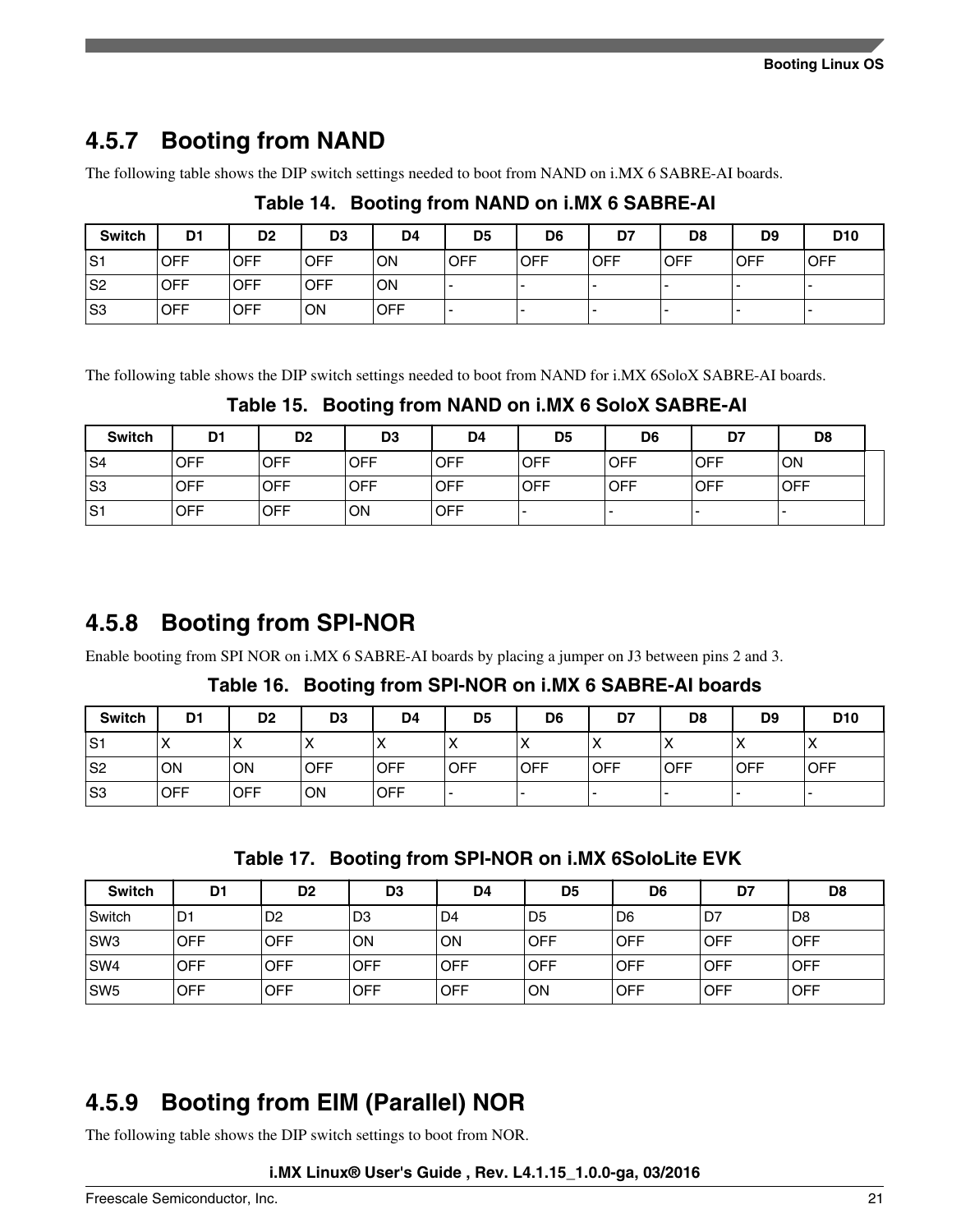<span id="page-21-0"></span>

| <b>Switch</b>  | D <sub>1</sub> | D <sub>2</sub> | D <sub>3</sub> | D <sub>4</sub> | D <sub>5</sub> | D <sub>6</sub> | D7                             | D <sub>8</sub> | D <sub>9</sub> | D <sub>10</sub> |
|----------------|----------------|----------------|----------------|----------------|----------------|----------------|--------------------------------|----------------|----------------|-----------------|
| S1             |                | ⌒              | $\lambda$      | <b>OFF</b>     | <b>OFF</b>     | ON             | $\boldsymbol{\mathsf{v}}$<br>⌒ |                | $\lambda$      | $\sqrt{ }$      |
| S <sub>2</sub> |                | <b>OFF</b>     | <b>OFF</b>     | <b>OFF</b>     | -              |                |                                |                |                |                 |
| S <sub>3</sub> | <b>OFF</b>     | <b>OFF</b>     | ON             | <b>OFF</b>     |                |                |                                |                |                |                 |

**Table 18. Booting From EIM NOR on i.MX 6 SABRE-AI boards**

#### **NOTE**

SPI and EIM NOR have pin conflicts on i.MX 6 SABRE-AI boards. Neither can be used for the same configuration. The default U-Boot configuration is set to SPI NOR.

## **4.5.10 Booting from QuadSPI**

The following tables list the DIP switch settings for booting from QuadSPI.

**Table 19. Booting from QuadSPI on i.MX 6SoloX SABRE-SD**

| <b>Switch</b> | D <sub>1</sub> | D <sub>2</sub> | D <sub>3</sub> | D4   | D <sub>5</sub> | D <sub>6</sub> | D7         | D8         |
|---------------|----------------|----------------|----------------|------|----------------|----------------|------------|------------|
| SW10          | <b>OFF</b>     | <b>OFF</b>     | OFF            | ⊦OFF | OFF            | OFF            | <b>OFF</b> | <b>OFF</b> |
| SW11          | OFF.           | <b>OFF</b>     | OFF            | OFF  | OFF            | <b>OFF</b>     | <b>OFF</b> | <b>OFF</b> |
| ISW12         | <b>OFF</b>     | <b>OFF</b>     | OFF            | ON   | ON             | <b>OFF</b>     | <b>OFF</b> | <b>OFF</b> |

**Table 20. Booting from QuadSPI on i.MX 6SoloX SABRE-AI**

| <b>Switch</b> | D <sub>1</sub> | D <sub>2</sub> | D <sub>3</sub> | D4         | D <sub>5</sub> | D <sub>6</sub> | D7         | D <sub>8</sub> |
|---------------|----------------|----------------|----------------|------------|----------------|----------------|------------|----------------|
| SW4           | <b>OFF</b>     | <b>OFF</b>     | <b>OFF</b>     | OFF        | ON             | <b>IOFF</b>    | <b>OFF</b> | <b>OFF</b>     |
| SW3           | <b>OFF</b>     | <b>OFF</b>     | <b>OFF</b>     | <b>OFF</b> | <b>OFF</b>     | <b>IOFF</b>    | <b>OFF</b> | <b>OFF</b>     |
| SW1           | <b>OFF</b>     | <b>OFF</b>     | <b>ON</b>      | <b>OFF</b> |                |                | -          | -              |

**Table 21. Booting from QuadSPI on i.MX 6UltraLite EVK**

| <b>Switch</b> | D1  | D <sub>2</sub> | D <sub>3</sub> | D4                |
|---------------|-----|----------------|----------------|-------------------|
| SW601         | OFF | <b>OFF</b>     | <b>OFF</b>     | $\overline{)$ OFF |
| SW602         | ON  | <b>OFF</b>     |                |                   |

## **4.5.11 Serial download mode for the Manufacturing Tool**

No dedicated boot DIP switches are reserved for serial download mode on i.MX 6 SABRE-SD and i.MX 6SoloLite boards. There are various ways to enter serial download mode. One way is to set the boot mode to boot from SD slot SD3 (set SW6 DIP switches 2 and 7 to **on**, and the rest are **off**). Do not insert the SD card into slot SD3, and power on the board. After the message "HID Compliant device" is displayed, the board enters serial download mode. Then insert the SD card into SD slot SD3. Another way to do this is to configure an invalid boot switch setting, such as setting all the DIP switches of SW6 to off.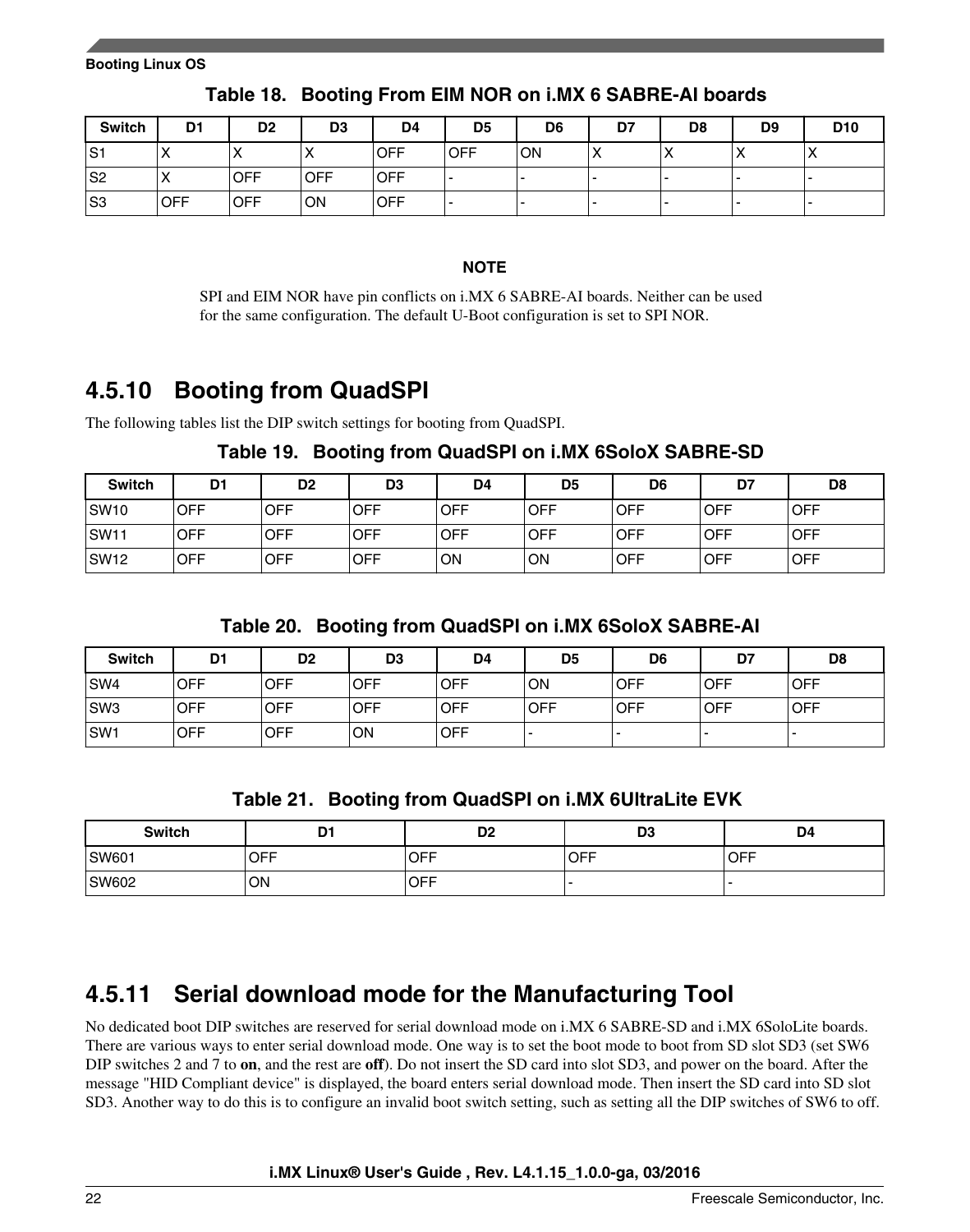#### **Table 22. Setup for the Manufacturing Tool on i.MX 6SoloLite EVK**

<span id="page-22-0"></span>

| <b>Switch</b> | (BOOT_MODE0)<br>D1 | D2 (BOOT_MODE1)   |
|---------------|--------------------|-------------------|
| S1:           | ON                 | $\overline{)$ OFF |

The following table shows the boot switch settings for i.MX 6 SABRE-AI boards, which are used to enter serial download mode for the Manufacturing Tool. If the boot image in the boot media is not validated, the system also enters the serial download mode.

#### **Table 23. Setup for the Manufacturing Tool on i.MX 6 SABRE-AI boards**

|       | $ -$         | --           | D.                                                            | Ю                    |
|-------|--------------|--------------|---------------------------------------------------------------|----------------------|
| _____ |              | ◡▵           | יש                                                            | $ -$                 |
| S3    | --<br>$\sim$ | ON<br>$\sim$ | ----<br>℩∟<br>◡┌<br>$\sim$ $\sim$ $\sim$ $\sim$ $\sim$ $\sim$ | . ––<br>ו⊢<br>$\sim$ |

#### **Table 24. Setup for Manufacturing Tool on i.MX 6UltraLite EVK board**

| <b>Switch</b> | . .<br>. .<br>_ | DC.<br>◡▵ |
|---------------|-----------------|-----------|
| SW602         | CET             | 'ON       |
| ____          | ◡┌┌             | $\sim$    |

### **4.6 Flash memory maps**

This section describes the software layout in memory on memory devices used on the i.MX boards.

This information is useful for understanding subsequent sections about image downloading and how the images are placed in memory.

The mtdparts directive can be used in the Linux boot command to specify memory mapping. The following example briefly describes how to use memory maps. Memory is allocated in the order of how it is listed. The dash (-) indicates the the rest of the memory.

```
mtdparts=[memory type designator]: [size]([name of partition]), [size]([name of partition]),-
([name of final partition])
```
### **4.6.1 MMC/SD/SATA memory map**

The MMC/SD/SATA memory scheme is different from the NAND and NOR flash, which are deployed in the BSP software. The MMC/SD/SATA must keep the first sector (512 bytes) as the Master Boot Record (MBR) in order to use MMC/SD as the rootfs.

Upon boot up, the MBR is executed to look up the partition table to determine which partition to use for booting. The bootloader should be after the MBR. The kernel image and rootfs may be stored at any address after the bootloader. By default, the the U-Boot boot arguments uses the first FAT partition for kernel and DTB, and the following ext3 partition for the root file system. Alternatively, users can store the kernel and the DTB in any raw memory area after the bootloader. The boot arguments must be updated to match any changed memory addresses.

The MBR can be generated through the fdisk command when creating partitions in MMC/SD cards on a Linux host server.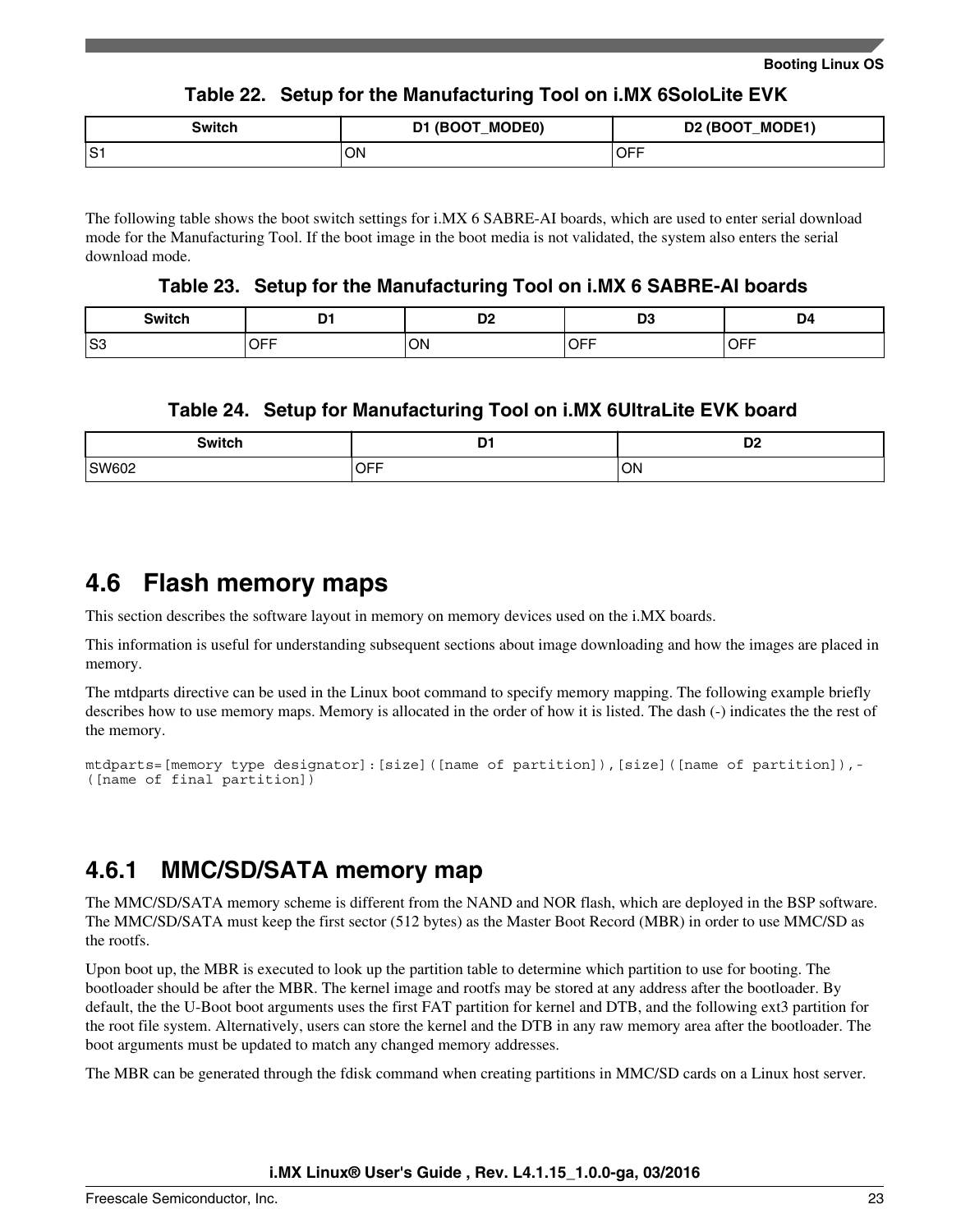#### **Booting Linux OS**

## **4.6.2 NAND flash memory map**

The NAND flash memory map is configured from the Linux kernel command line.

For example:

```
mtdparts=gpmi-nand:64m(boot),16m(kernel),16m(dtb),-(rootfs)
```
## **4.6.3 Parallel NOR flash memory map**

The default configuration contains only one parallel NOR partition. The parallel NOR device is generally 4 MB. U-Boot is loaded at the beginning of parallel NOR so that the device can boot from it. The default configuration is that on boot up, U-Boot loads the kernel, DTB, and root file system from the SD/MMC card into DDRAM. The end user can change the default settings according to their needs. More partitions can be added through the kernel command line. The memory type designator for the command below consists of the NOR address and the designator. This information can be found in the imx .dtsi device tree file in arch/arm/boot/dts. The following is an example of what might be added to the Linux boot command line:

```
mtdparts=8000000.nor:1m(uboot),-(rootfs)
```
The address for parallel NOR is 0x8000000 for i.MX 6 SABRE-AI.

## **4.6.4 SPI-NOR flash memory map**

The SPI-NOR flash memory can be configured using the Linux kernel command line.

U-Boot should be loaded at the 1 KB offset of the SPI-NOR memory, so that the device can boot from it. The default configuration is that on boot up, U-Boot loads the kernel, DTB, and root file system from the SD/MMC card into DDRAM. The end user can change the default settings according to their needs. More partitions can be added through the kernel command line. The following is an example of what might be added to the Linux boot command line:

```
mtdparts=spi32766.0:768k(uboot),8k(env),128k(dtb),-(kernel)
```
## **4.6.5 QuadSPI flash memory map**

The QuadSPI flash memory can be configured using the Linux kernel command line.

U-Boot is loaded at the beginning of the QuadSPI memory so that the device can boot from it. The default configuration is that on boot up, U-Boot loads the kernel, DTB, and root file system from the SD/MMC card into DDRAM. The end user can change the default settings according to their requirements. More partitions can be added through the kernel command line. The following is an example of what might be added to the Linux boot command line:

mtdparts=21e4000.qspi:1m(uboot),8m(kernel),1m(dtb),-(user)

U-Boot has the mapping below to help in accessing the QuadSPI flash in U-Boot for non-parallel mode.

| Device on hardware  | Device in U-Boot                                                                                             | Memory address in U-Boot | Remark |
|---------------------|--------------------------------------------------------------------------------------------------------------|--------------------------|--------|
| QuadSPI1 Port A CS0 | sf probe 0:0 on i.MX 6SoloX SABRE-AI<br>board and i.MX 7Dual SABRE-SD board<br>and i.MX 6UltraLite EVK board | 0x60000000               |        |

### **Table 25. U-Boot mapping for QuadSPI**

*Table continues on the next page...*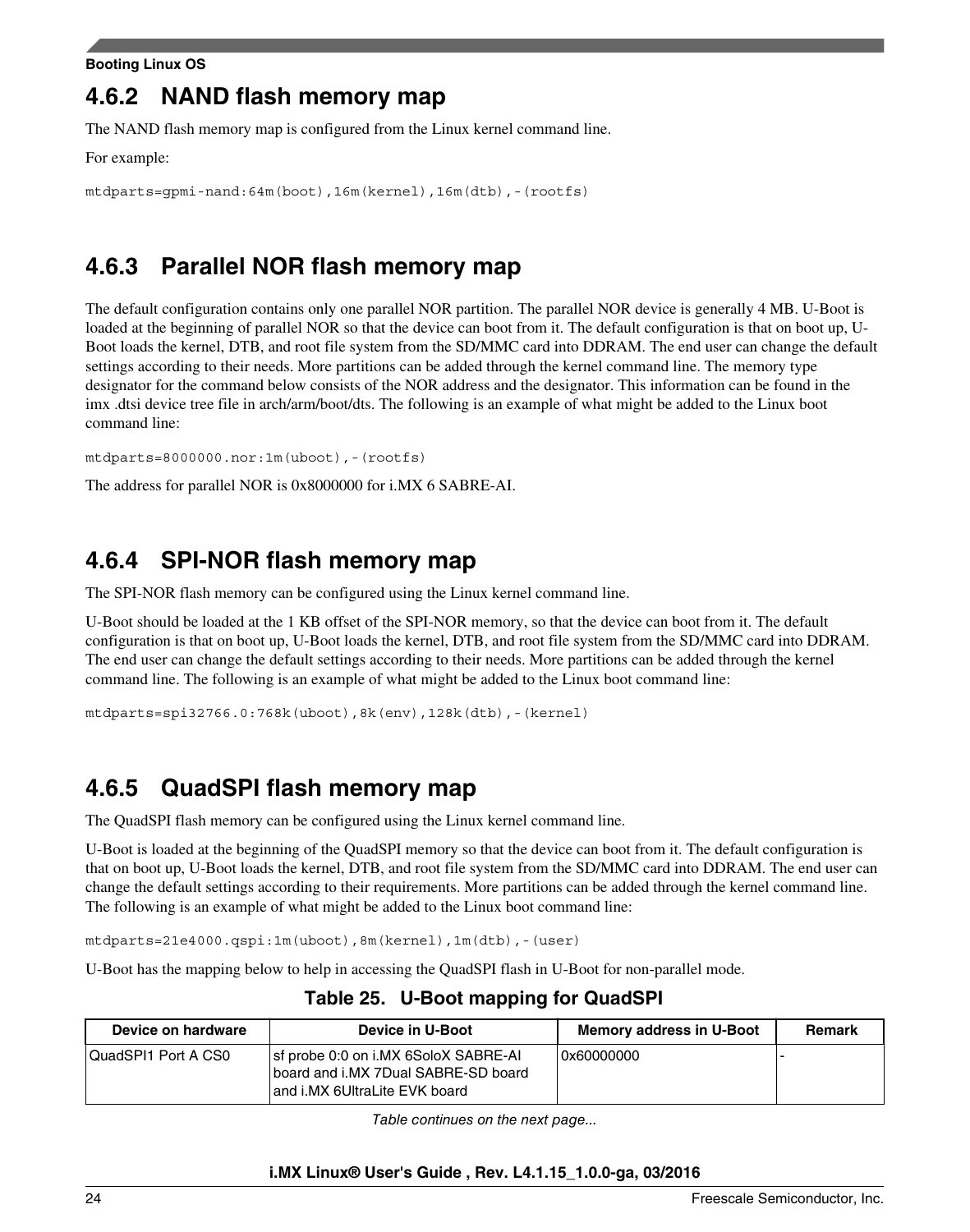<span id="page-24-0"></span>

| Device on hardware  | Device in U-Boot                               | Memory address in U-Boot | <b>Remark</b> |
|---------------------|------------------------------------------------|--------------------------|---------------|
| QuadSPI1 Port B CS0 | sf probe 1:0 on i.MX 6 SoloX SABRE-AI<br>board | 0x68000000               |               |
| QuadSPI2 Port A CS0 | sf probe 0:0 on i.MX 6SoloX SABRE-SD<br>board  | 0x70000000               |               |
| QuadSPI2 Port B CS0 | sf probe 1:0 on i.MX 6SoloX SABRE-SD<br>board  | 0x78000000               |               |

**Table 25. U-Boot mapping for QuadSPI (continued)**

### **4.7 Running Linux OS on the target**

This section explains how to run a Linux image on the target using U-Boot.

These instructions assume that you have downloaded the kernel image using the instructions in [Downloading images o](#page-10-0)r [Preparing an SD/MMC card to boot.](#page-6-0) If you have not set up your Serial Terminal, see [Basic Terminal Setup](#page-2-0).

The basic procedure for running Linux OS on an i.MX board is follows. This document uses a specific set of environment variable names to make it easier to describe the settings. Each type of setting is described in its own section as follows.

- 1. Power on the board.
- 2. When U-Boot comes up, set the environment variables specific to your machine and configuration. Common settings are described below and settings specific to a device are described in separate sections.
- 3. Save the environment setup:

U-Boot > saveenv 4. Run the boot command:

U-Boot > run bootcmd

The commands env default -f -a and saveenv can be used to return to the default environment.

#### **Specifying the console**

The console for debug and command-line control can be specified on the Linux boot command line. The SABRE-AI board uses ttymxc3, so it is not same for all boards. It is usually specified as follows, but the baudrate and the port can be modified. Therefore, for NFS, it might be ttymxc3.

U-Boot > setenv consoleinfo 'console=ttymxc0,115200'

#### **Specifying displays**

The display information can be specified on the Linux boot command line. It is not dependant on the source of the Linux image. If nothing is specified for the display, the settings in the device tree is used. Add \${displayinfo} to the environment macro containing bootargs. The specific parameters can be found in the *i.MX Linux® Release Notes* (IMXLXRN). The following are some examples of what these might look like.

- U-Boot > setenv displayinfo 'video=mxcfb0:dev=hdmi,1920x1080M@60,if=RGB24' for an HDMI display
- U-Boot > setenv displayinfo 'video=mxcfb1:dev=ldb video=mxcfb0:dev=hdmi, 1920x1080M@60,if=RGB24' for LVDS and HDMI dual displays
- U-Boot > setenv displayinfo 'video=mxcfb0:dev=lcd,if=RGB565' for an LCD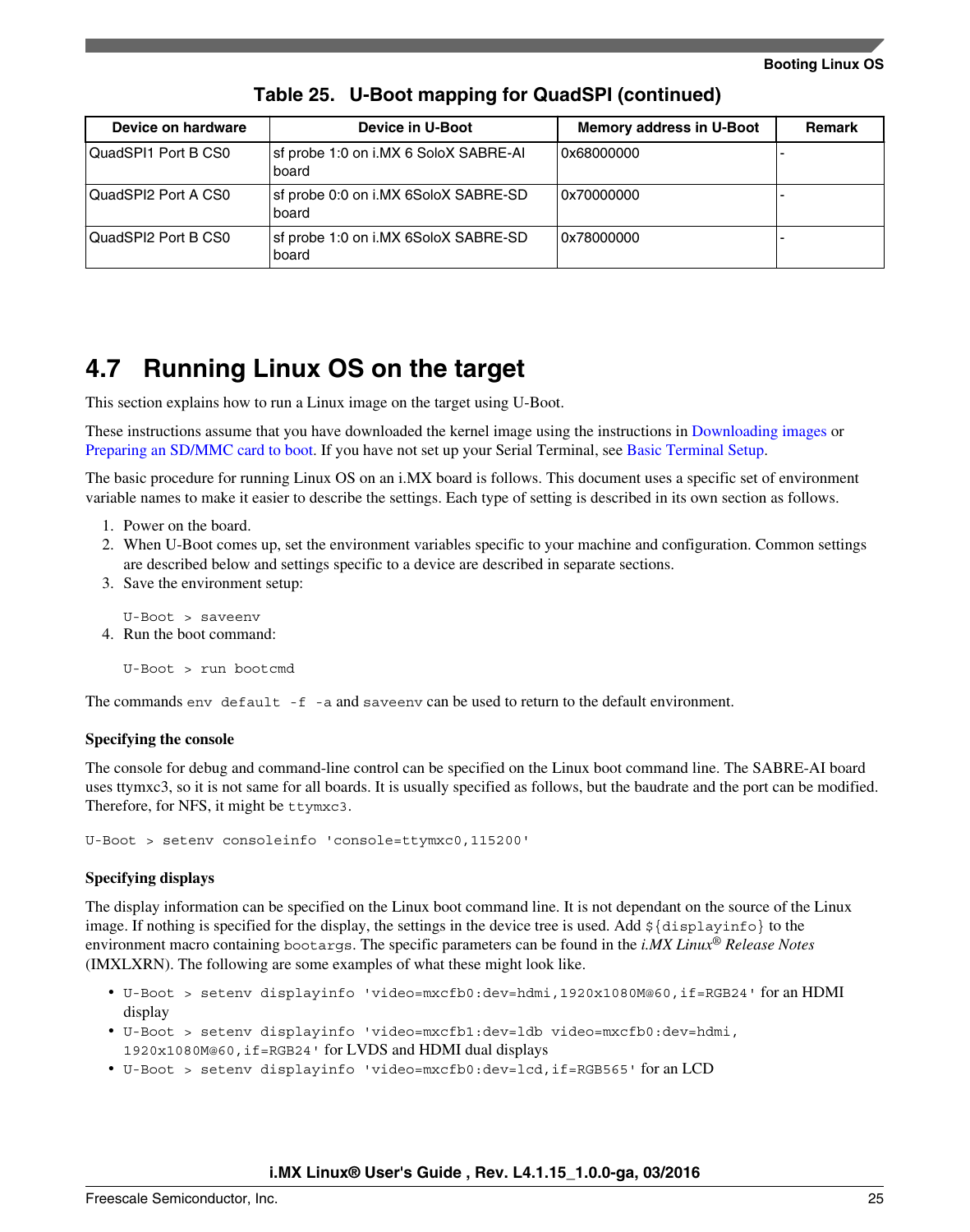#### **Booting Linux OS**

- U-Boot > setenv displayinfo 'video=mxcepdcfb:E060SCM,bpp=16 max17135:pass=2,vcom=-2030000' for an EPDC connection
- U-Boot > setenv displayinfo 'video=mxcfb0:mxcfb0:dev=lcd,if=RGB565 video=mxcfb1:dev=hdmi,1920x1080M@60,if=RGB24' for LCD and HDMI dual displays

#### **Specifying memory addresses**

The addresses in the memory where the kernel and device tree are loaded to do not change based on the device that runs Linux OS. The instructions in this chapter use the environment variables loadaddr and ftd\_addr to indicate these values. The following table shows what addresses are used on different i.MX boards.

| Variable | 6Quad,<br>6QuadPlus,<br>and 6DualLite<br><b>SABRE (AI</b><br>and SD) | <b>SoloLite</b> | <b>SoloX</b> | 7Dual<br><b>SABRE-SD</b> | 6UltraLite<br><b>EVK</b> | <b>Description</b>                                               |
|----------|----------------------------------------------------------------------|-----------------|--------------|--------------------------|--------------------------|------------------------------------------------------------------|
| loadaddr | 0x12000000                                                           | 0x80800000 l    | 0x80800000 l | 0x80800000               | 0x80800000               | Address in the memory the<br>kernel are loaded to                |
| fdt addr | 0x18000000                                                           | 0x83000000      | 0x83000000   | 0x83000000               | 0x83000000               | Address in the memory the<br>device tree code are copied<br>l to |

**Table 26. Board-specific default values**

In addition,  $fdt_f$ ile is used to specify the filename of the device tree file. The commands used to set the U-Boot environment variables are as follows:

U-Boot > setenv loadaddr 0x12000000 U-Boot > setenv fdt\_addr 0x18000000 U-Boot > setenv fdt\_file 'imx6q-sabresd.dtb'

#### **Specifying the location of the root file system**

The rootfs can be located on a device on the board or on NFS. The settings below show some options for specifying these.

- U-Boot > setenv rootfsinfo 'root=/dev/nfs ip=dhcp nfsroot=\${serverip}:\${nfsroot},v3,tcp'
- U-Boot > setenv rootfsinfo 'root=/dev/nfs ip=dhcp weim-nor nfsroot=\${serverip}:\$ {nfsroot},v3,tcp'
- U-Boot > setenv rootfsinfo 'ubi.mtd=3 root=ubi0:rootfs rootfstype=ubifs rootwait rw mtdparts=gpmi-nand:16m(boot),16m(kernel),16m(dtb),-(rootfs)'
- U-Boot > setenv rootfsinfo 'root=/dev/mmcblk0p2 rootwait rw'

#### **Special settings**

SoloLite, Solo and UltraLite can specify uart from osc on the command line to specify that the OSC clock rather than PLL3 should be used. This allows the system to enter low power mode.

```
U-Boot > setenv special 'uart_from_osc'
```
#### **Building the command line**

For clarification, this document groups the bootargs into one macro as follows:

U-Boot > setenv bootargsset 'setenv bootargs \${consoleinfo} \${rootfsinfo} \${displayinfo} \$ {special}'

The executed boot command then looks like as follows. Arguments vary by device.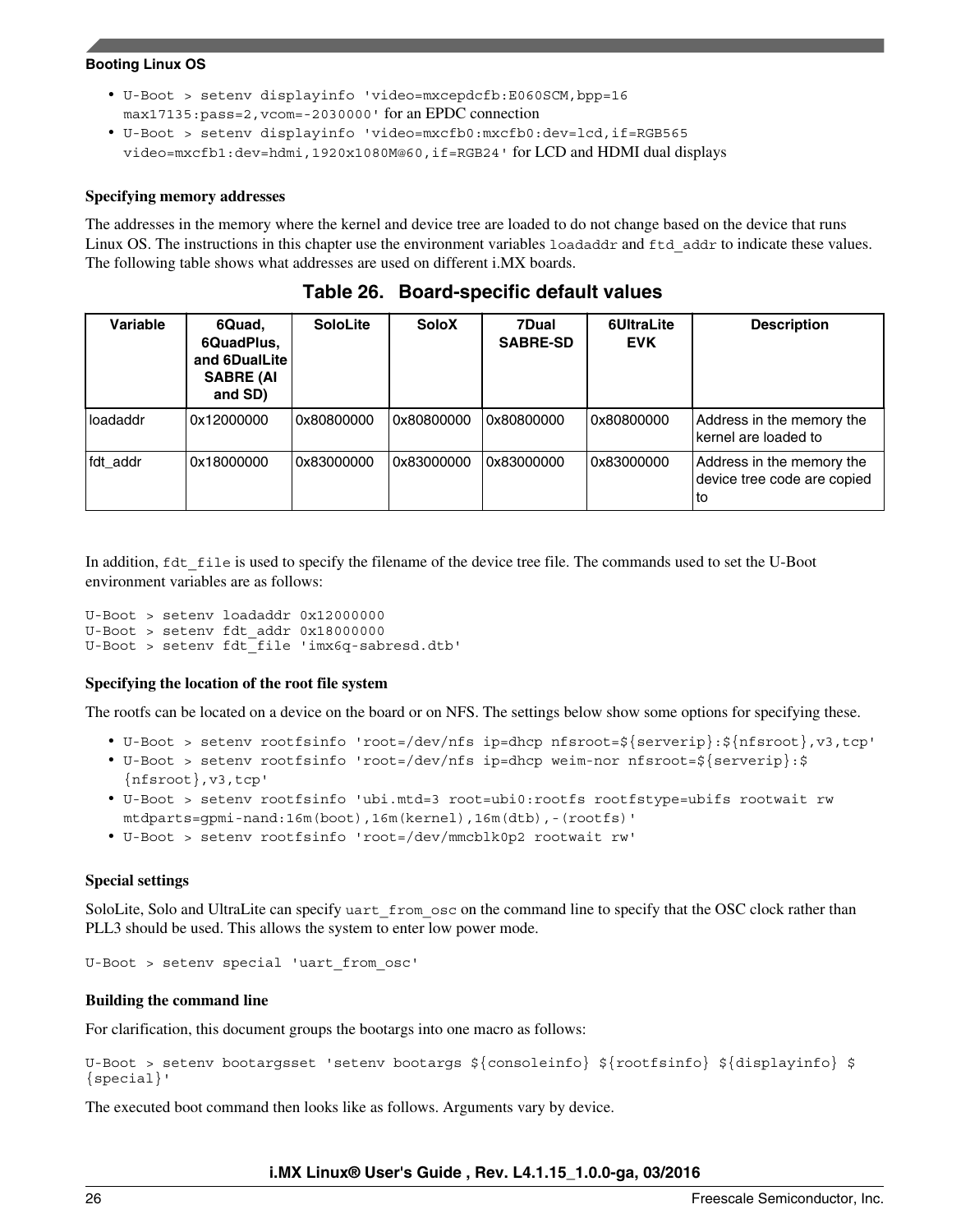U-Boot > setenv bootcmd 'run bootargsset; *{settings for device}*; bootz \${loadaddr} - \$ {fdt\_addr}'

### **4.7.1 Running Linux OS from MMC/SD**

This scenario assumes that the board is configured to boot U-Boot, that the Linux kernel image is named zImage and is stored on the SD card in an MSDOS FAT partition, and one or more device tree files are also stored in this partition. The rootfs is also stored on the SD/MMC card in another partition.

When U-Boot boots up, it detects the slot where it is booting from and automatically sets mendev and mentroot to use the rootfs on that SD card. In this scenario, the same SD card can be used to boot from any SD card slot on an i.MX 6 board, without changing any U-Boot settings. From the U-Boot command line, type boot to run Linux OS.

The following instructions can be used if the default settings are not desired.

Set mmcautodetect to "no" to turn off the automatic setting of the SD card slot in mmcdev and mmcroot. The U-Boot mmcdev is based on the soldered SD/MMC connections, so it varies depending on the board. The U-Boot mmc dev 0 is the lowest numbered SD slot present, 1 is the next, and so on. The Linux kernel, though, indexes all the uSDHC controllers whether they are present or not. The following table shows this mapping.

| <b>uSDHC</b> | mmcroot  |
|--------------|----------|
| uSDHC 1      | mmcblk0* |
| $ $ uSDHC 2  | mmcblk1* |
| uSDHC 3      | mmcblk2* |
| uSDHC 4      | mmcblk3* |

### **Table 27. Linux uSDHC relationships**

In the default configuration of the SD card, and the example here, U-Boot is at the 1024 byte offset before the first partition, partition 1 is the partition with the Linux kernel and device trees, and partition 2 is the rootfs.

#### **Setting up the environment variables**

For convenience, this document uses a standard set of variables to describe the information in the Linux command line. The values used here may be different for different machines or configurations. See the following table for some ideas on values. By default, U-Boot supports setting mmcdev and mmcroot automatically based on the uSDHC slot that we are booting from. This assumes zImage, the device tree file (DTB), and the rootfs are on the same SD/MMC card. To set these environment variables manually, set mmcautodetect to no to disable the feature.

The following is one way to set up the items needed to boot Linux OS.

```
U-Boot > setenv mmcpart 1
U-Boot > setenv loadfdt 'fatload mmc ${mmcdev}:${mmcpart} ${fdt_addr} ${fdt_file}'
U-Boot > setenv loadkernel 'fatload mmc ${mmcdev}:${mmcpart} ${loadaddr} zImage'
U-Boot > setenv bootcmd 'mmc dev ${mmcdev}; run loadkernel; run mmcargs; run loadfdt; bootz $
{loadadr} - ${fdt_d} - {fdt_ddr};
```
The descriptions of the variables used above are as follows:

- mmcpart This is the partition on the MMC/SD card containing the kernel image.
- mmcroot The location of the root file system on the MMC SD card along with directives for the boot command for the rootfs.

#### **NOTE**

The U-Boot environment on the pre-built SD card does not match this. It is more complex so that it can automatically deal with more variations. The example above is designed to be easier to understand and use manually.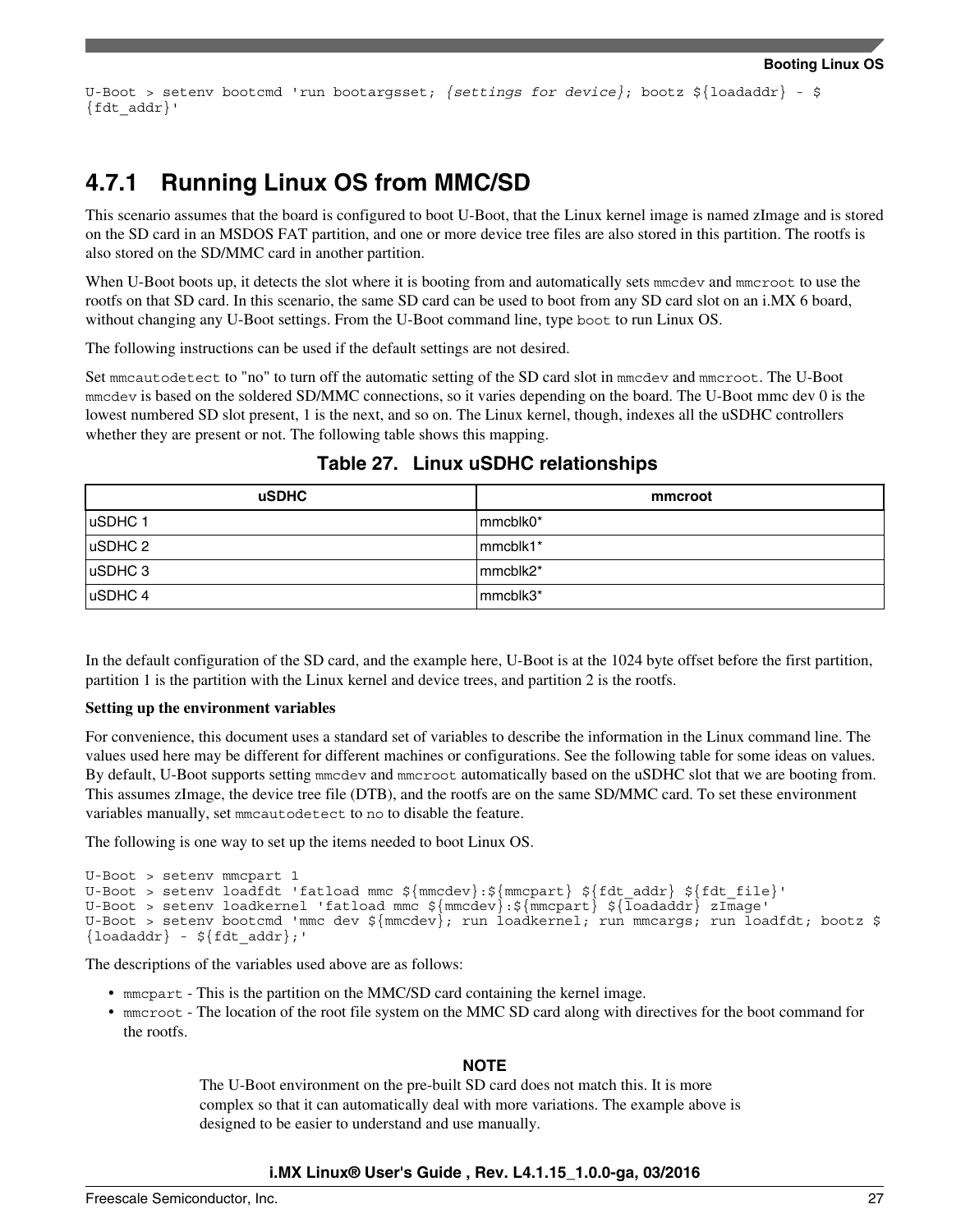#### **Booting Linux OS**

#### **Reading the kernel image from eMMC**

eMMC has user area, boot partition 1, and boot partition 2. To switch between the eMMC partitions, the user needs to use the command mmc dev [dev id] [partition id]. For example,

```
mmc dev 2 0 ---> user area
mmc dev 2 1 ---> boot partition 1
mmc dev 2 2 ---> boot partition 2
```
### **4.7.2 Running the image from NAND**

NAND can be found on i.MX 6 SABRE-AI boards.

Power up the board, and then enter the commands provided. The following settings may be used to boot the Linux system from NAND.

Assume that the kernel image starts from the address 0x1400000 byte (the block starting address is 0x800). The kernel image size is less than 0x400000 byte. The rootfs is located in /dev/mtd2.

```
U-Boot > setenv bootcmd 'run bootargsset; nand read ${loadaddr} 0x1000000 0x800000; nand 
read ${fdt_addr} 0x2000000 0x100000; bootz ${loadaddr} - ${fdt_addr}'
```
### **4.7.3 Running Linux OS from Parallel NOR**

Parallel NOR is available on i.MX 6 SABRE-AI boards. The following procedure can be used to boot the system from Parallel NOR.

- 1. Assume that the kernel image starts at address 0xc0000 bytes.
- 2. At the U-Boot prompt, set up these variables:

```
U-Boot > setenv bootcmd 'run bootargsset; cp.b 0x80c0000 ${loadaddr} 0x800000;cp.b 
0x80a0000 \frac{5}{fdt} addr} 0x20000;bootz \frac{5}{10a}daddr} - \frac{5}{fdt} addr} '
```
### **4.7.4 Running the Linux OS image from QuadSPI**

QuadSPI is available on i.MX 6SoloX SABRE-SD boards, i.MX 7Dual SABRE-SD boards, and i.MX 6UltraLite EVK boards. The following procedure may be used to boot the Linux system from QuadSPI NOR.

1. Assume that the kernel image starts from the address 0xA00000 byte and the DTB file starts from address 0x800000. 2. At the U-Boot prompt, set the following environment variables:

```
U-Boot > setenv bootcmd 'run bootargsset; sf probe; sf read ${loadaddr} 0xA00000 
0x2000; sf read ${fdt addr} 0x800000 0x800; bootz ${loadaddr} - ${fdt addr} '
```
### **4.7.5 Running the Linux image from NFS**

To boot from NFS, set the following environment variables at the U-Boot prompt:

```
U-Boot > setenv serverip 10.192.225.216
U-Boot > setenv image <your kernel zImage name on the TFTP server>
U-Boot > setenv fdt_file <your dtb image name on the TFTP server>
U-Boot > setenv rootfsinfo 'setenv bootargs ${bootargs} root=/dev/nfs ip=dhcp \
               nfsroot=${serverip}:/data/rootfs_home/rootfs_mx6,v3,tcp'
U-Boot > setenv bootcmd_net 'run rootfsinfo; dhcp ${image}; dhcp ${fdt_addr} \
```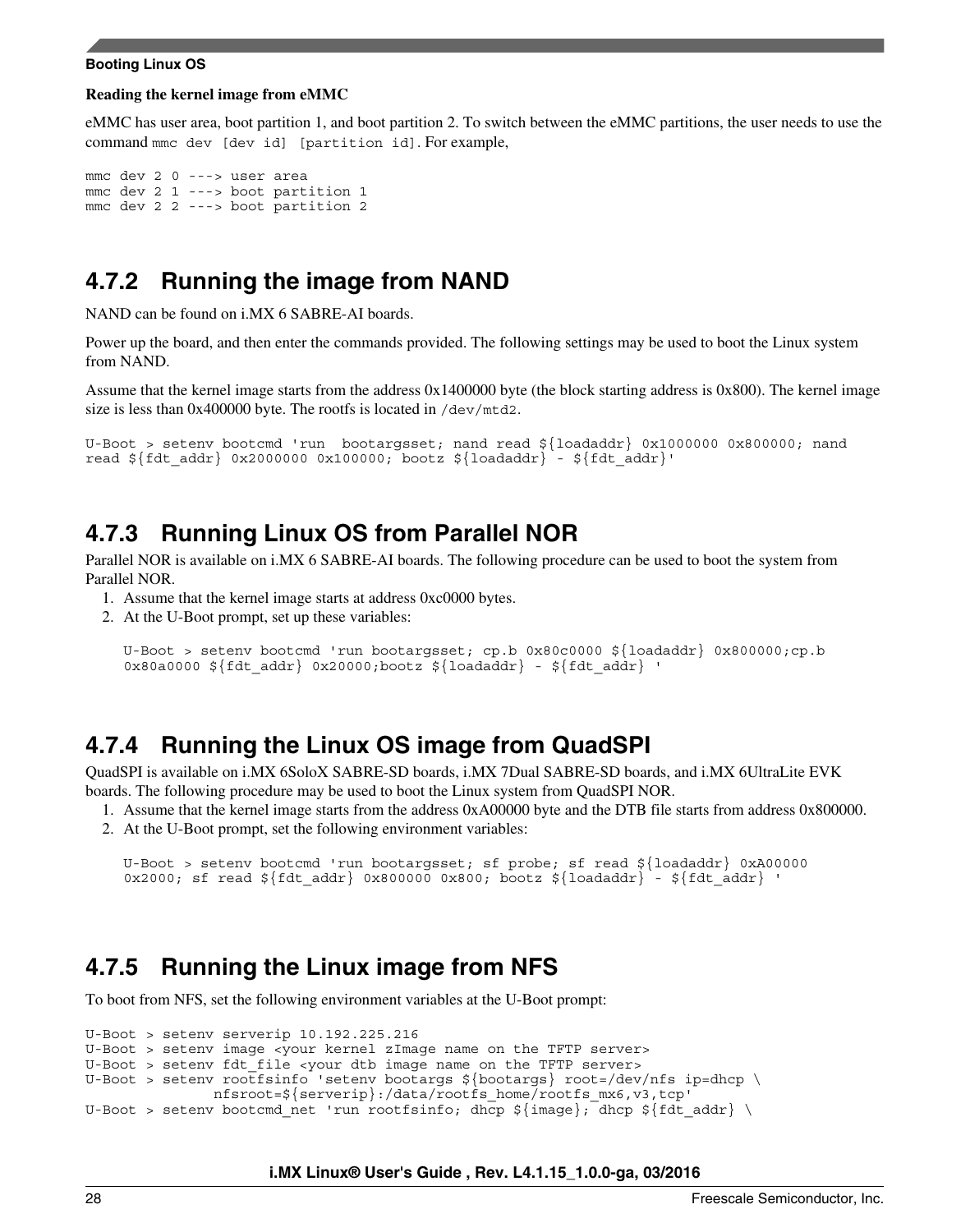```
${fdt file}; bootz ${loadaddr} - ${fdt addr}U-Boot > setenv bootcmd 'run bootcmd_net'
```
#### **NOTE**

If the MAC address has not been burned into the fuses, you must set the MAC address to use the network in U-Boot.

seteny ethaddr xx:xx:xx:xx:xx:xx

## **4.7.6 Running the ARM Cortex-M4 image**

On i.MX 6SoloX boards, there are two ways to boot ARM Cortex-M4 images in U-Boot:

- 1. ARM Cortex-M4 processor Normal Up (supported on i.MX 6SoloX SABRE-AI and SABRE-SD boards). Performed by running the U-Boot command. Requires:
	- a. U-Boot normal SD image if ARM Cortex®-A9 processor boots from the SD card. U-Boot normal QSPI image if ARM Cortex-A9 processor boots from the QSPI NOR flash.
	- b. Kernel DTB: imx6sx-sdb-m4.dtb for i.MX 6SoloX SABRE-SD board. imx6sx-sabreauto-m4.dtb for i.MX 6SoloX SABRE-AI board.
	- c. Have the ARM Cortex-M4 image burned. (NOR flash of QuadSPI2 PortB CS0 for i.MX 6SoloX SABRE-SD board. NOR flash of QuadSPI1 PortB CS0 for i.MX 6SoloX SABRE-AI board.)
- 2. ARM Cortex-M4 processor Fast Up (only supported on i.MX 6SoloX SABRE-SD boards). Initiated by U-Boot at a very early boot phase to meet the requirement of ARM Cortex-M4 processor booting in 50 ms. No U-Boot command is involved. Requires:
	- a. U-Boot ARM Cortex-M4 fast up image and ARM Cortex-A9 processor must boot from the QSPI2 NOR flash.
	- b. Kernel DTB: imx6sx-sdb-m4.dtb
	- c. Have the ARM Cortex-M4 image burned. (NOR flash of QuadSPI2 PortB CS0)

To facilitate the ARM Cortex-M4 processor Normal Up, a script has been added to the default U-Boot. The following steps may help users who need to run the Cortex-M4 processor Normal Up script.

- 1. Power on the board.
- 2. On the i.MX 6SoloX SABRE-SD board, assumed that the ARM Cortex-M4 image is at address 0x78000000 (NOR flash of QuadSPI2 PortB CS0). On the i.MX 6SoloX SABRE-AI board, assumed that the ARM Cortex-M4 image is at address 0x68000000 (NOR flash of QuadSPI1 PortB CS0).

At the U-Boot prompt:

U-Boot > run m4boot

Or users can perform the commands without depending on the script:

U-Boot > sf probe 1:0

For the i.MX 6SoloX SABRE-SD board:

 $U-$ Boot > bootaux  $0x78000000$ 

For the i.MX 6SoloX SABRE-AI board:

U-Boot > bootaux 0x68000000

#### **NOTE**

For how to add the MCC demo to the kernel and limit RAM available to kernel to use it, see Chapter 53 "i.MX 6 SoloX MultiCore Communication (MCC)" of the *i.MX Linux® Reference Manual* (IMXLXRM).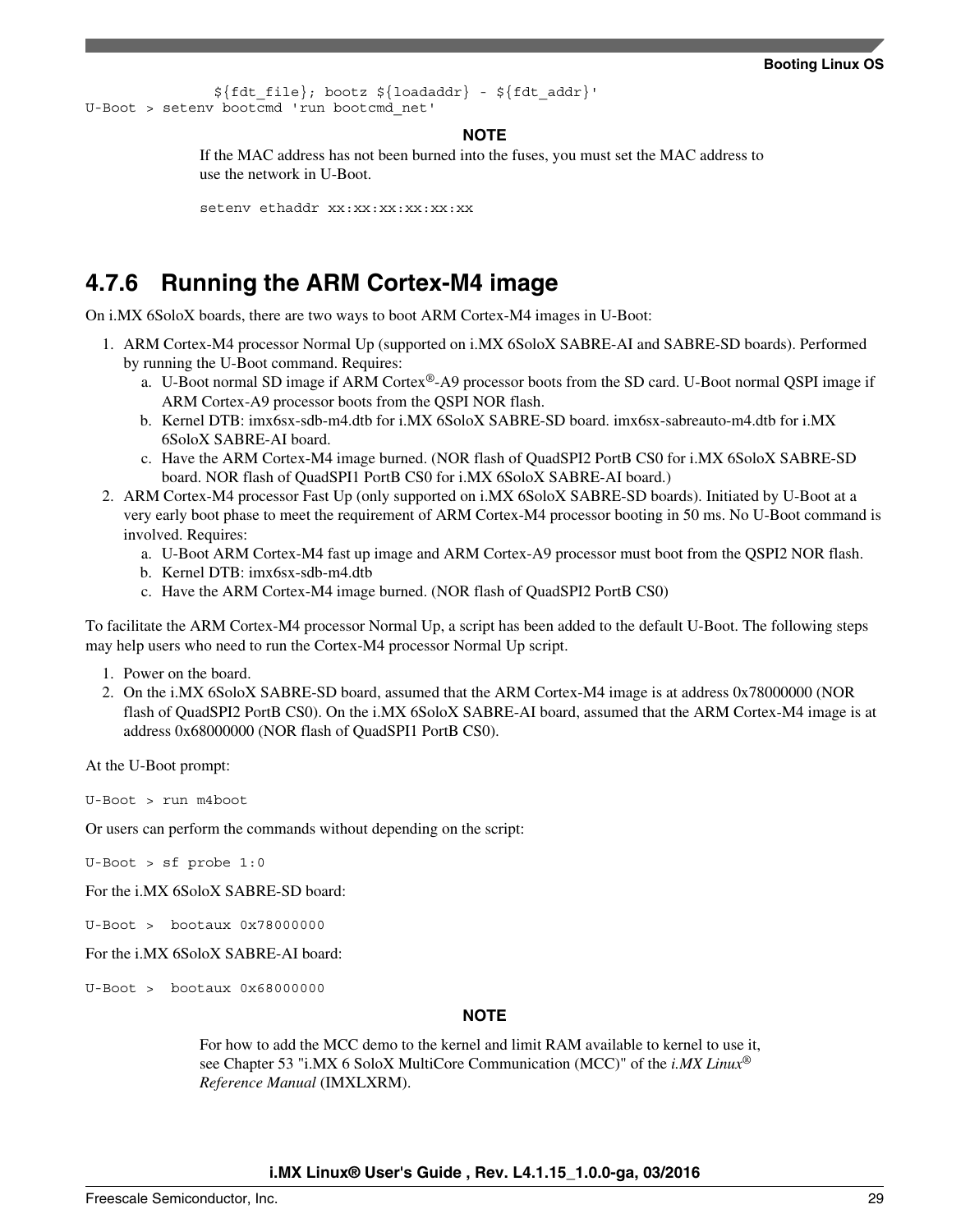## <span id="page-29-0"></span>**4.7.7 Linux OS login**

The default login username for the Freescale Linux OS is root with no password.

## **5 Enabling Solo Emulation**

Solo emulation can be enabled on the i.MX 6 SABRE-SD and i.MX 6 SABRE-AI boards. This is achieved by using a specific U-Boot configuration in the bootloader build process.

When this Solo emulation is enabled on the i.MX 6 SABRE platforms, the capabilities of the i.MX 6DualLite change to the following:

- One CPU enabled
- 32-bit data bus on DDR RAM
- 1 GB of RAM for i.MX 6DualLite SABRE-AI
- 512 MB of RAM for i.MX 6DualLite SABRE-SD

To build U-Boot for an i.MX 6Solo on an i.MX 6DualLite SABRE-SD card, use the following command:

MACHINE=imx6solosabresd bitbake u-boot-imx

To build U-Boot for an i.MX 6Solo on an i.MX 6DualLite SABRE-AI card, use the following command:

MACHINE=imx6solosabreauto bitbake u-boot-imx

## **6 Power Management**

The i.MX power management uses the standard Linux interface. Check the standard Linux power documentation for information on the standard commands. The *i.MX Linux® Reference Manual* (IMXLXRM) contains information on the power modes that are available and other Freescale-specific information in the power management section.

There are three main power management techniques on i.MX boards: suspend and resume commands, CPU frequency scaling, and bus frequency scaling. They are described in the following sections.

## **6.1 Suspend and resume**

The power state can be changed by setting the standard Linux state, /sys/power/state. The command used to set the power state into suspend mode, available from the command line, is echo mem > /sys/power/state. The value mem can be replaced by any of the valid power states, as described by the *i.MX Linux® Reference Manual* (IMXLXRM).

Use one of the following methods to wake up the system from suspend mode.

• The debug UART can be set as a wakeup source with:

echo enabled > /sys/class/tty/ttymxc0/power/wakeup

• RTC can be used to enter and exit from suspend mode by using the command:

/unit\_tests/rtcwakeup.out –m mem –s 10

This command indicates to sleep for 10 secs. This command automatically sets the power state to mem mode.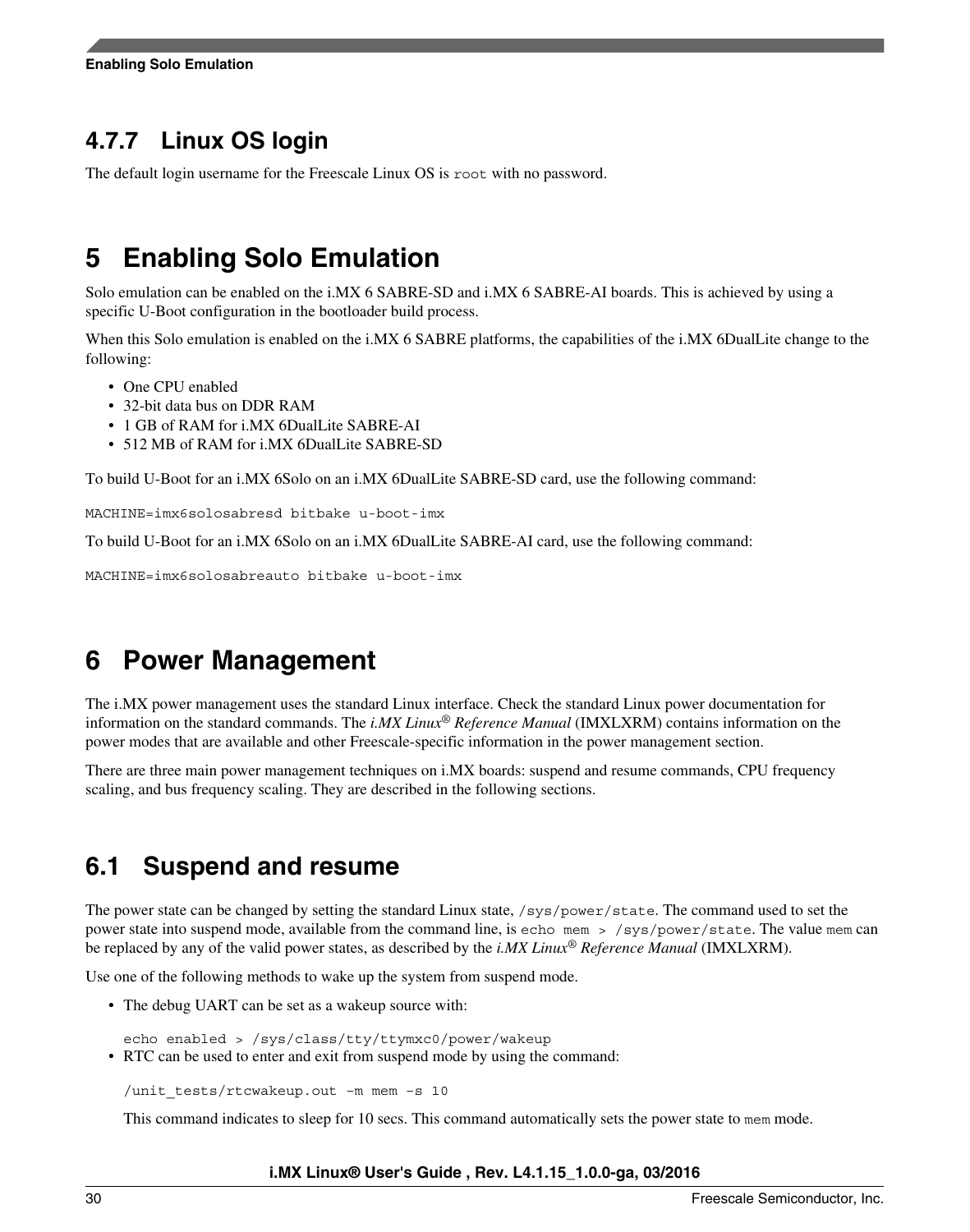## **6.2 CPU frequency scaling**

Scaling governors are used in the Linux kernel to set the CPU frequency. CPU frequencies can be scaled automatically depending on the system load either in response to ACPI events or manually by userspace programs. For more information about governors, read governors.txt from [www.kernel.org/doc/Documentation/cpu-freq/governors.txt](https://www.kernel.org/doc/Documentation/cpu-freq/governors.txt).

The following are some of the more frequently used commands:

These commands return information about the system and the current settings.

• The kernel is pre-configured to support only certain frequencies. The list of frequencies currently supported can be obtained from:

cat /sys/devices/system/cpu/cpu0/cpufreq/scaling\_available\_frequencies • To get the available scaling governors:

cat /sys/devices/system/cpu/\*/cpufreq/scaling\_available\_governors • To check the current CPU frequency:

cat /sys/devices/system/cpu/\*/cpufreq/cpuinfo\_cur\_freq

The frequency is displayed depending on the governor set.

• To check the maximum frequency:

cat /sys/devices/system/cpu/\*/cpufreq/cpuinfo\_max\_freq • To check the minimum frequency:

cat /sys/devices/system/cpu/\*/cpufreq/cpuinfo\_min\_freq

These commands set a constant CPU frequency:

• Use the maximum frequency:

echo performance > /sys/devices/system/cpu/cpu0/cpufreq/scaling\_governor • Use the current frequency to be the constant frequency:

echo userspace > /sys/devices/system/cpu/cpu0/cpufreq/scaling governor

• The following two commands set the scaling governor to a specified frequency, if that frequency is supported. If the frequency is not supported, the closest supported frequency is used:

echo userspace > /sys/devices/system/cpu/cpu0/cpufreq/scaling\_governor echo <frequency> > /sys/devices/system/cpu/cpu0/cpufreq/scaling\_setspeed

## **6.3 Bus frequency scaling**

The system automatically adjusts the bus frequency (DDR, AHB, etc.) for optimal performance based on the devices that are active.

The bus frequency driver is enabled by default. The following DDR frequencies are supported:

- Normal DDR frequency 528 MHz or 400 MHz
- Audio DDR frequency 50 MHz on i.MX 6Quad, i.MX 6DualLite, and i.MX 6SoloX; and 100 Mhz on i.MX 6SoloLite
- Low power idle DDR frequency 24 MHz
- Ultra Low power IDLE DDR frequency 1 MHz (only on i.MX 6SoloLite)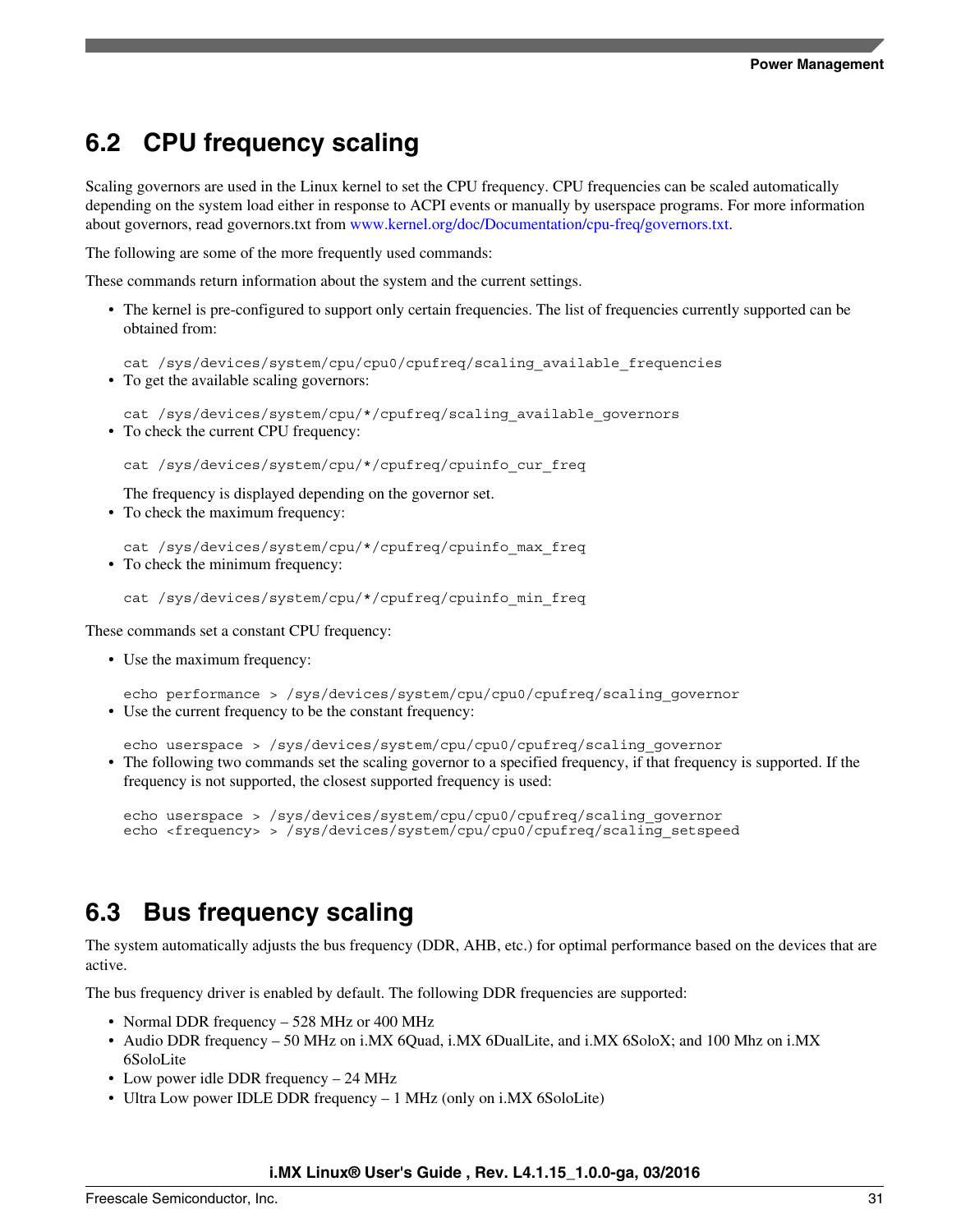<span id="page-31-0"></span>In order to enter a low power idle DDR frequency, ensure that all devices that require high DDR frequency are disabled. Most drivers do active clock management, but certain commands can be used to avoid waiting for timeouts to occur:

echo 1 > /sys/class/graphics/fb0/blank -> to blank the display (may need to blank fb1, fb2, and so on, if more than one display is active).

ifconfig eth0 down -> disables the Ethernet module. On i.MX 6SoloX, should also disable ethernet 1 (eth1).

On most systems, the chip enters low power IDLE mode after the above two commands are executed.

To manipulate bus frequency, use the following commands to achieve the results desired:

cat /sys/bus/platform/drivers/imx6\_busfreq/busfreq.[id]/enable -> displays the status of bus frequency.

echo 0 > /sys/bus/platform/drivers/imx6 busfreq/busfreq.[id]/enable -> disables bus frequency.

echo 1 > /sys/bus/platform/drivers/imx6 busfreq/busfreq.[id]/enable -> enables bus frequency.

The *i.MX Linux® Reference Manual* (IMXLXRM) has more information on the bus frequency in the chapter about DVFS.

## **7 Multimedia**

Freescale provides audio optimized software codecs, parsers, hardware acceleration units, and associated plugins. The Freescale provided GStreamer plugins access the Freescale multimedia libraries and hardware acceleration units. This chapter provides various multimedia use cases with GStreamer command line examples.

## **7.1 Freescale multimedia packages**

Due to license limitations, Freescale multimedia packages can be found in two locations:

- Standard packages: provided on the Freescale mirror.
- Limited access packages: provided on [nxp.com](http://www.nxp.com) with controlled access.

For details, see the *i.MX Release Notes* (IMXLXRN).

## **7.2 Building limited access packages**

Place the limited access package in the downloads directory and read the readme file in each package.

For example, README-microsoft in the package fslcodec-microsoft-\$version.tar.gz.

## **7.3 Multimedia use cases**

GStreamer is the default multimedia framework on Linux OS. The following sections provide examples of GStreamer commands to perform the specific functions indicated. The following table shows how this document refers to common functions and what the actual command is.

**Table 28. Command mapping**

| Variable                  | \$GSTL          | <b>SPLAYBIN</b> | <b>SGPLAY</b>  | <b>\$GSTINSPECT</b> |
|---------------------------|-----------------|-----------------|----------------|---------------------|
| GStreamer<br>$\checkmark$ | ∣ast-launch-1.0 | playbin         | gplay-1<br>1.U | ast-inspect-1.0     |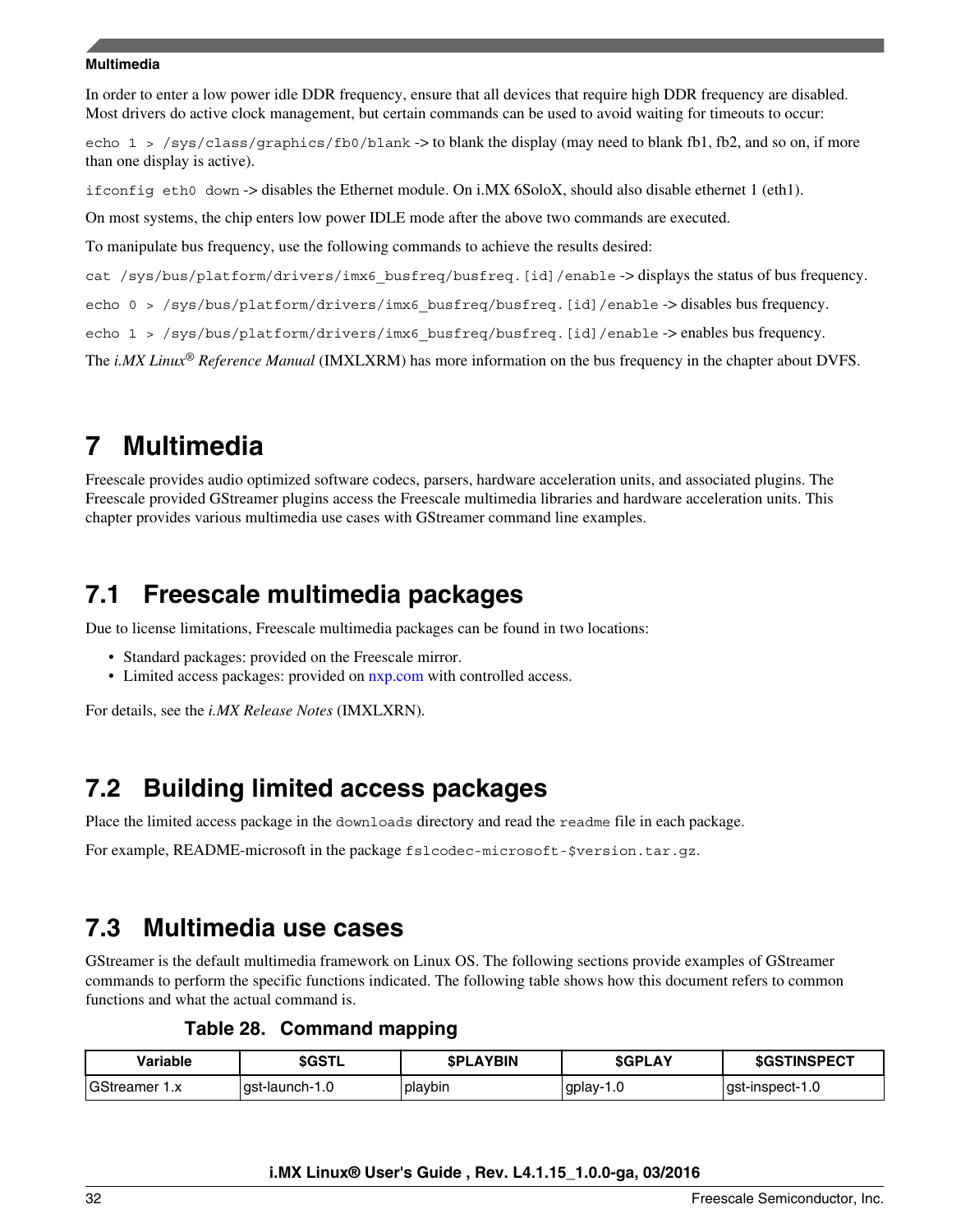One option is to set these as environment variables as shown in the following examples. You can use the full path to the command on your system.

```
export GSTL=gst-launch-1.0
export PLAYBIN=playbin
export GPLAY=gplay-1.0
export GSTINSPECT=gst-inspect-1.0
```
In this document, variables are often used to describe the command parameters that have multiple options. These variables are of the format \$description where the type of values that can be used are described. The possible options can be found in the Section about Multimedia in the *i.MX Linux® Release Notes* (IMXLXRN) for Freescale-specific options, or at ["gstreamer.freedesktop.org/](http://gstreamer.freedesktop.org/) for the community options.

The GStreamer command line pipes the input through various plugins. Each plugin section of the command line is marked by an excalmatory mark (!). Each plugin can have arguments of its own that appear on the command line after the plugin name and before the next excalmatory mark (!). Use \$GSTINSPECT \$plugin to get information on a plugin and what arguments it can use.

Square brackets ([ ]) indicate optional parts of the command line.

### **7.3.1 Playback use cases**

Playbacks include the following:

- Audio-only playback
- Video-only playback
- Audio/Video file playback
- Other methods for playback

### **7.3.1.1 Audio-only playback**

An audio-only playback command uses this format:

```
$GSTL filesrc location=$clip_name [typefind=true] ! [$id3parse] ! queue ! 
$audio parser plugins
     ! $audio decoder plugin ! $audio sink plugin
```
If the file to be played contains an ID3 header, use the ID3 parser. If the file does not have an ID3 header, this has no effect.

This example plays an MP3 file.

\$GSTL filesrc location=test.mp3 ! id3demux ! queue ! mpegaudioparse ! beepdec ! pulsesink

### **7.3.1.2 Video-only playback**

\$GSTL filesrc location=test.video typefind=true

- ! \$capsfilter ! \$demuxer plugin ! queue max-size-time=0
- ! \$video decoder plugin ! \$video sink plugin

An MP4 video file playback might look like this:

```
$GSTL filesrc location=test.mp4 typefind=true 
      ! video/quicktime ! aiurdemux ! queue max-size-time=0
      ! vpudec ! overlaysink
```
### **7.3.1.3 Audio/Video file playback**

A command to play a video file with audio might look like this: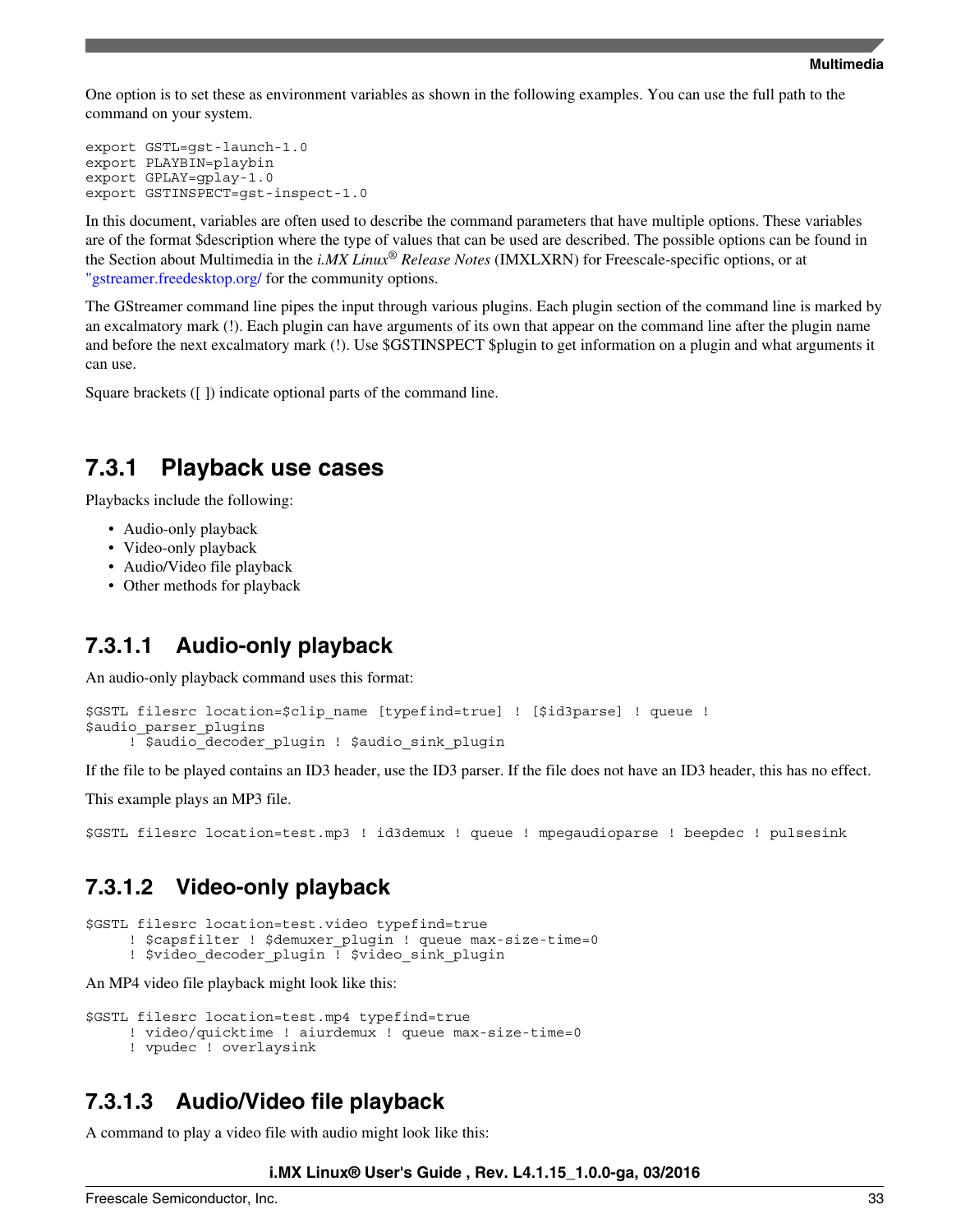```
$GSTL filesrc location=test_file typefind=true ! $capsfilter 
     ! $demuxer plugin name=demux demux.
     ! queue max-size-buffers=0 max-size-time=0 ! $video decoder plugin
      ! $video_sink_plugin demux. 
     ! queue max-size-buffers=0 max-size-time=0 ! $audio decoder plugin
      ! $audio_sink_plugin
```
An example of this for an AVI file is as follows:

For the plattforms without VPU hardware, \$video\_deocder\_plugin could be a software decoder plugin like avdec\_h264.

### **7.3.1.4 Multichannel audio playback**

For the multichannel audio playback settings to be used when pulseaudio is enabled, see [Pulseaudio input/output settings](#page-41-0).

### **7.3.1.5 Other methods for playback**

You can use the \$PLAYBIN plugin or the Freescale \$GPLAY command line player for media file playback.

```
$GSTL $PLAYBIN uri=file:///mnt/sdcard/test.avi
$GPLAY /mnt/sdcard/test.avi
```
### **7.3.1.6 Video playback to multiple displays**

Video playback to multiple displays can be supported by a video sink plugin.

This use case requires that the system boots in multiple-display mode (dual/triple/four, the number of displays supported is determined by the SOC and the BSP). For how to configure the system to boot in this mode, see the *i.MX 6 BSP Porting Guide* (IMX6BSPPG).

To configure the video sink plugin for multidisplay mode, see [Overlaysink usage](#page-42-0) later in this document.

### **7.3.1.6.1 Playing different videos on different displays**

The command line to play two videos on different displays might look like this:

```
$GSTL $PLAYBIN uri=file:///$file1 playbin uri=file:///$file2 video-sink="overlaysink 
     display-master=false display-slave=true"
```
### **7.3.1.6.2 Routing the same video to different displays**

A video can be displayed on multiple displays with a command as follows:

\$GSTL \$PLAYBIN uri=file:///\$filename video-sink="overlaysink display-slave=true"

### **7.3.1.6.3 Multiple videos overlay**

The overlaysink plugin provide support for compositing multiple videos together and rendering them to the same display. The result might look like the following image.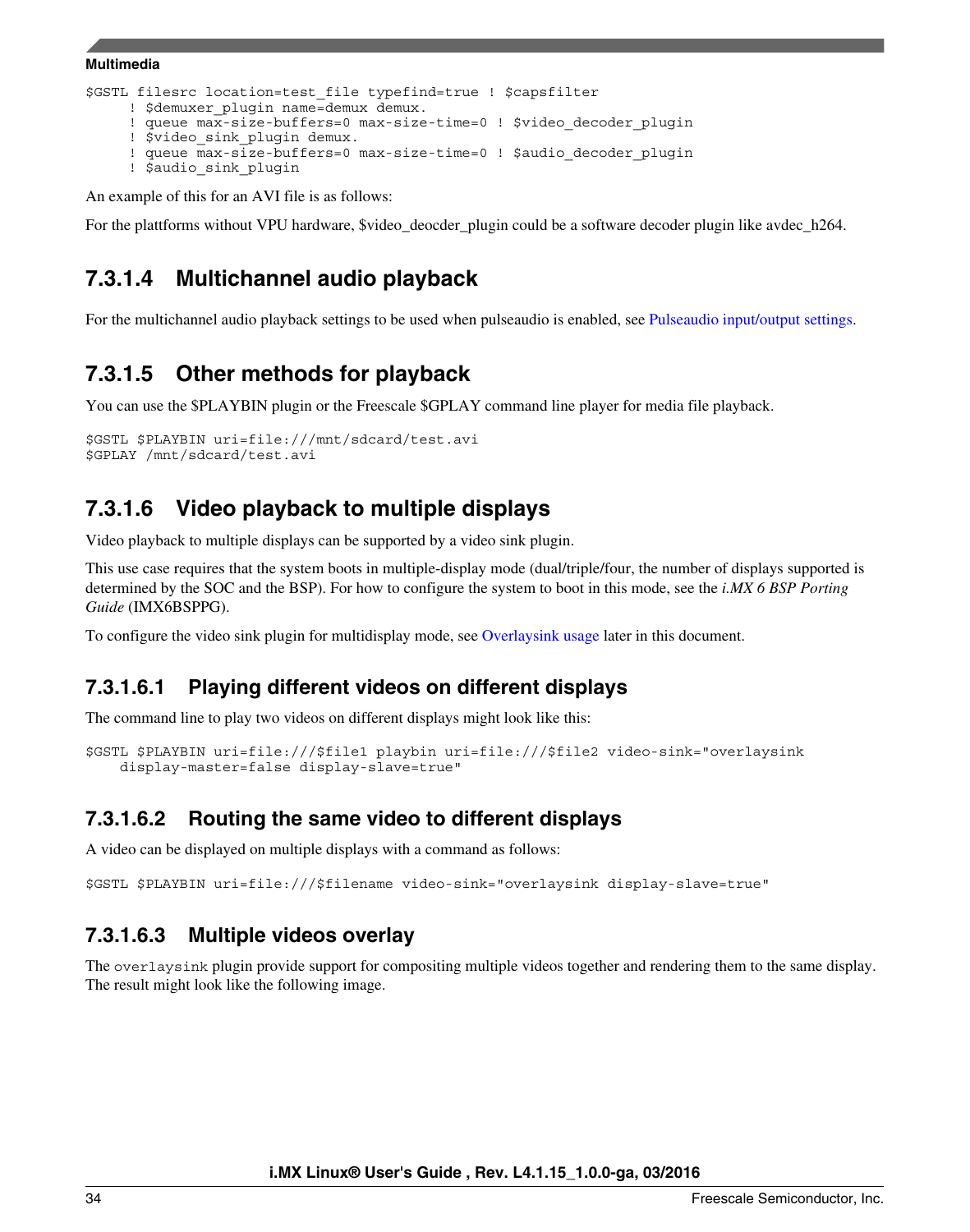

#### **Figure 3. Multiple video overlay**

```
gst-launch-1.0 playbin uri=file://$FILE1 
     video-sink="overlaysink overlay-width=512 overlay-height=384" 
     playbin uri=file://$FILE2 flags=0x41 
     video-sink="overlaysink overlay-left=512 overlay-width=512 overlay-height=384" 
     playbin uri=file://$FILE3 flags=0x41 
     video-sink="overlaysink overlay-top=384 overlay-width=512 overlay-height=384" 
    playbin uri=file://$FILE4 flags=0x41 
    video-sink="overlaysink overlay-left=512 overlay-top=384 overlay-width=512 
     overlay-height=384"
     playbin uri=file://$FILE5 flags=0x41 
     video-sink="overlaysink overlay-left=352 overlay-top=264 overlay-width=320 
     overlay-height=240 zorder=1"
```
### **7.3.2 Audio encoding**

Here are some examples for MP3 encoding.

```
$GSTL filesrc location=test.wav ! wavparse ! imxmp3enc bitrate=48 quality=1 
      ! filesink location=output.mp3
```
### **7.3.3 Video encoding**

Video encoding requires VPU hardware, so this command will only work on a SOC with a VPU.

\$GSTL filesrc location=test.yuv

```
 ! videoparse format=2 witdh=$WIDTH height=$HEIGHT framerate=30/1
```
- ! vpuenc\_xxx ! \$MUXER ! filesink location=\$output
- The target encoder codec type could be MPEG4, H263, H264, or MJPEG.
- The vpuenc\_xxx can be vpuenc\_mpeg4, vpuenc\_h263, vpuenc\_h264, and vpuenc\_jpeg.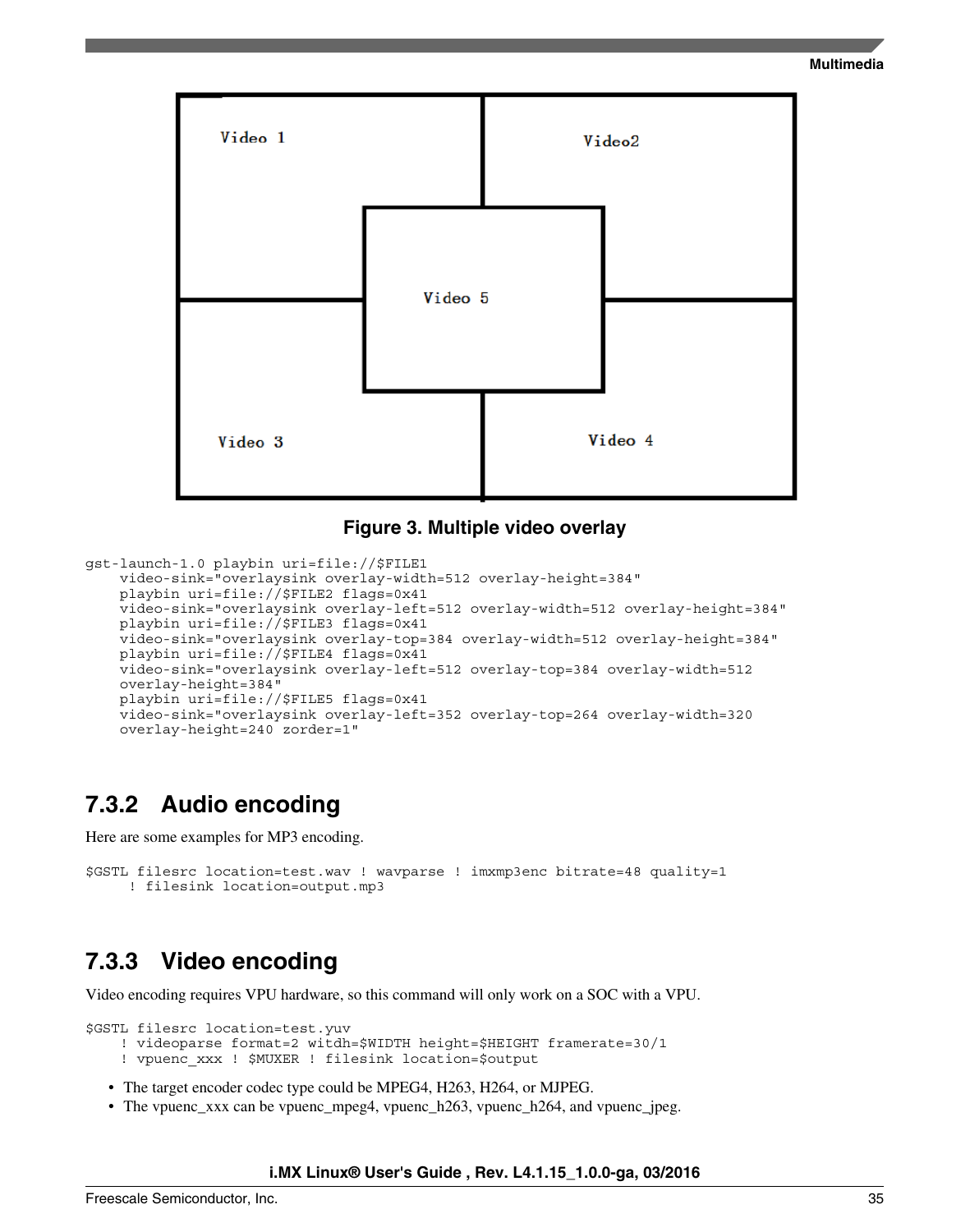- The \$MUXER can be set to qtmux, matroskamux, mp4mux, avimux, or flvmux.
- Different muxers support different encoded codec types. Use \$GSTINSPECT \$MUXER to see the capabilities of the muxer to be used.

### **7.3.4 Transcoding**

Transcoding is converting a file from one video encoding to another.

```
$GSTL filesrc location=$filename typefind=true ! $capsfilter ! aiurdemux
! vpudec ! imxvideoconvert_ipu ! $CAPS1 ! vpuenc_xxx ! matroskamux ! filesink 
location=720p.mkv
```
capsfilter is the container's mime type. CAPS1 is the target video resolution, and the vpuenc\_xxx can be vpuenc\_mpeg4, vpuenc\_h263, vpuenc\_h264, and vpuenc\_jpeg..

For example:

```
gst-launch-1.0 filesrc location=$FILE.mp4 typefind=true ! video/quicktime ! aiurdemux ! 
vpudec ! imxvideoconvert_ipu ! video/x-raw,format=NV12,width=1280,height=720 ! vpuenc_h263 ! 
matroskamux ! filesink location=$FILE.mkv
```
### **7.3.5 Audio recording**

The following examples show how to make an MP3 or WMA audio recording.

• MP3 recording

•

```
$GSTL pulsesrc num-buffers=$NUMBER blocksize=$SIZE ! imxmp3enc
      ! filesink location=output.mp3
```
#### **NOTE**

The recording duration is calculated as \$NUMBER \* \$SIZE \* 8 / (samplerate \* channel \* bit width).

Thus, to record 10 seconds of a stereo channel sample with a 44.1K sample rate and a 16 bit width, use the following command:

\$GSTL alsasrc num-buffers=430 blocksize=4096 ! imxmp3enc ! filesink location=output.mp3

### **7.3.6 Video recording**

Video recording is done using the camera input, so this activity only applies to platforms with a camera. Different cameras need to be set with different capture modes for special resolutions. See Chapter "Supporting the i.MX 6Dual/6Quad/6Solo/ 6DualLite Camera Sensor with CSI" in the *i.MX BSP Porting Guide* (IMXBSPPG).

Use the \$GSTINSPECT command to obtain more information about the codec property.

An example of recording might look like this:

```
$GSTL imxv4l2src device=$DEVICE num-buffers=300 ! $INPUT_CAPS ! queue ! vpuenc_h264
     ! $ $MUXER ! filesink location=output.$EXTENSION
```
• \$DEVICE could be set to /dev/video, /dev/video0, or /dev/video1 according to the system video input device.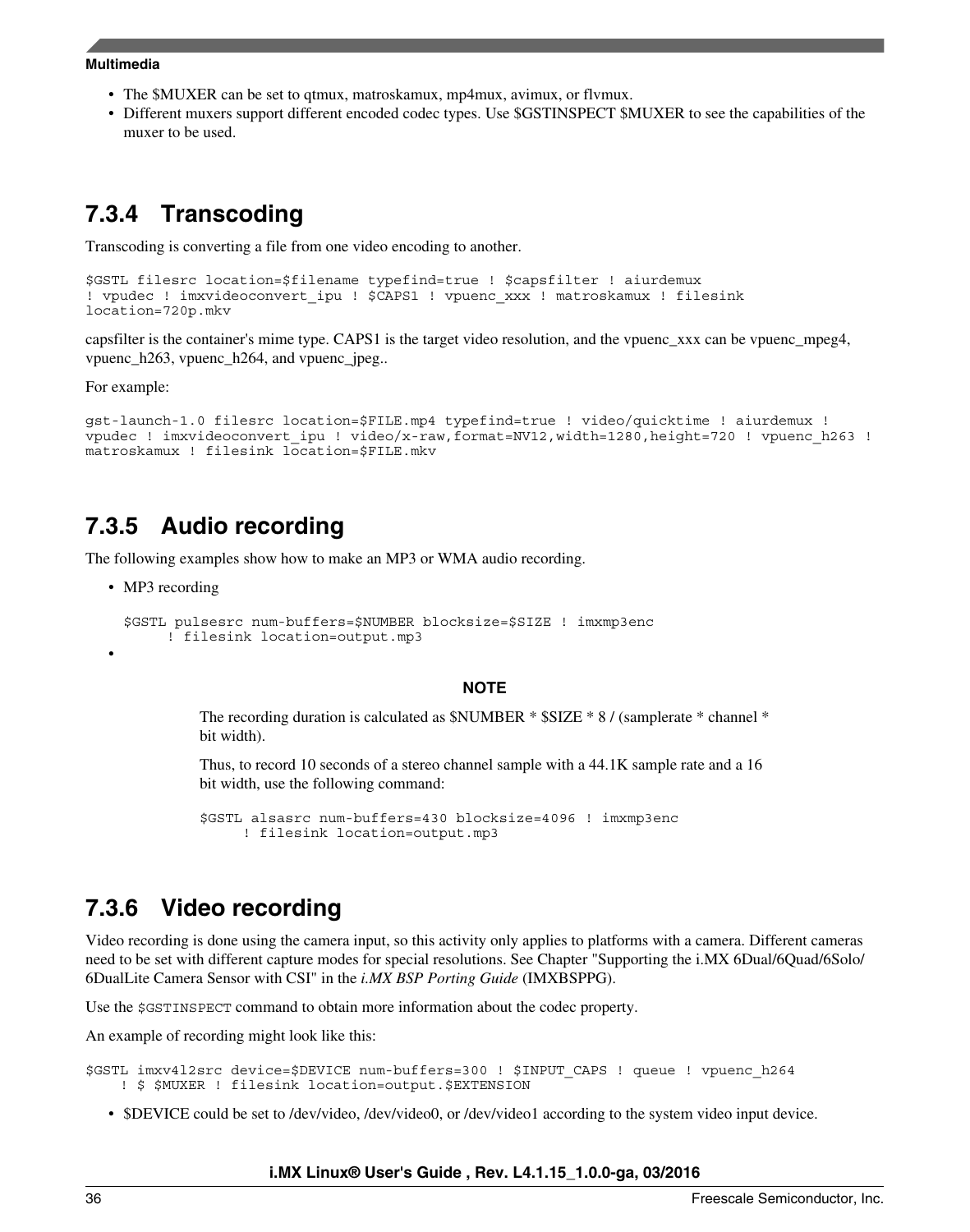- \$INPUT CAPS should be set to 'video/xraw,format=(string)NV12,width=1920,height=1080,framerate=(fraction)30/1'.
- \$MUXER can be set as to qtmux, matroskamux, mp4mux, avimux, or flymux.
- **\$EXTENSION** is filename extension according to the muxer type.

### **7.3.7 Audio/Video recording**

A command used to record audio and video together might look like this:

```
$GSTL –e imxv4l2src device=$DEVICE ! $INPUT_CAPS ! queue ! vpuenc_h264 ! queue 
     ! mux. pulsesrc ! 'audio/x-raw, rate=44100, channels=2' ! imxmp3enc ! queue 
   ! mux. $MUXER name=mux ! filesink location= output.$EXTENSION
```
- \$INPUT\_CAPS should be set to 'video/x-raw, format=(string)NV12, width=1920, height=1080, framerate=(fraction)30/1'.
- \$MUXER can be set as to qtmux, matroskamux, mp4mux, avimux, or flymux.

Common parameters are as follws:

- -e indicates to send EOS when the user presses **Ctrl+C** to avoid output corruption.
- **SEXTENSION** is the filename extension according to the multiplexer type.

### **7.3.8 Camera preview**

This example displays what the camera sees. It is only available on platforms with a camera.

```
$GSTL imxv4l2src ! 'video/x-raw, format=(string)$FORMAT, 
      width=$WIDTH, height=$HEIGHT, framerate=(fraction)30/1' 
      ! imxv4l2sink
```
Camera preview example:

```
$GSTL imxv4l2src device=/dev/video1 ! 'video/x-raw,
      format=(string)UYVY,width=640,height=480,framerate=(fraction)30/1'
      ! imxv4l2sink
```
Parameter comments:

- Get the camera support format and resolution using gst-inspect-1.0 imxv4l2src.
- Set caps filter according to the camera's supported capabilities if the user needs other format or resolution.
- Ensure that the right caps filter has been set, which also needs to be supported by imxv4l2sink.

### **7.3.9 Recording the TV-in source**

The TV-in source plugin gets video frames from the TV decoder. It is based on the V4l2 capture interface. A command line example is follows:

gst-launch-1.0 imxv4l2src ! imxv4l2sink

#### **NOTE**

The TV decoder is ADV7180. It supports NTSC and PAL TV mode. The output video frame is interlaced, so the sink plugin needs to enable deinterlace. The default value of imxv4l2sink deinterface is True.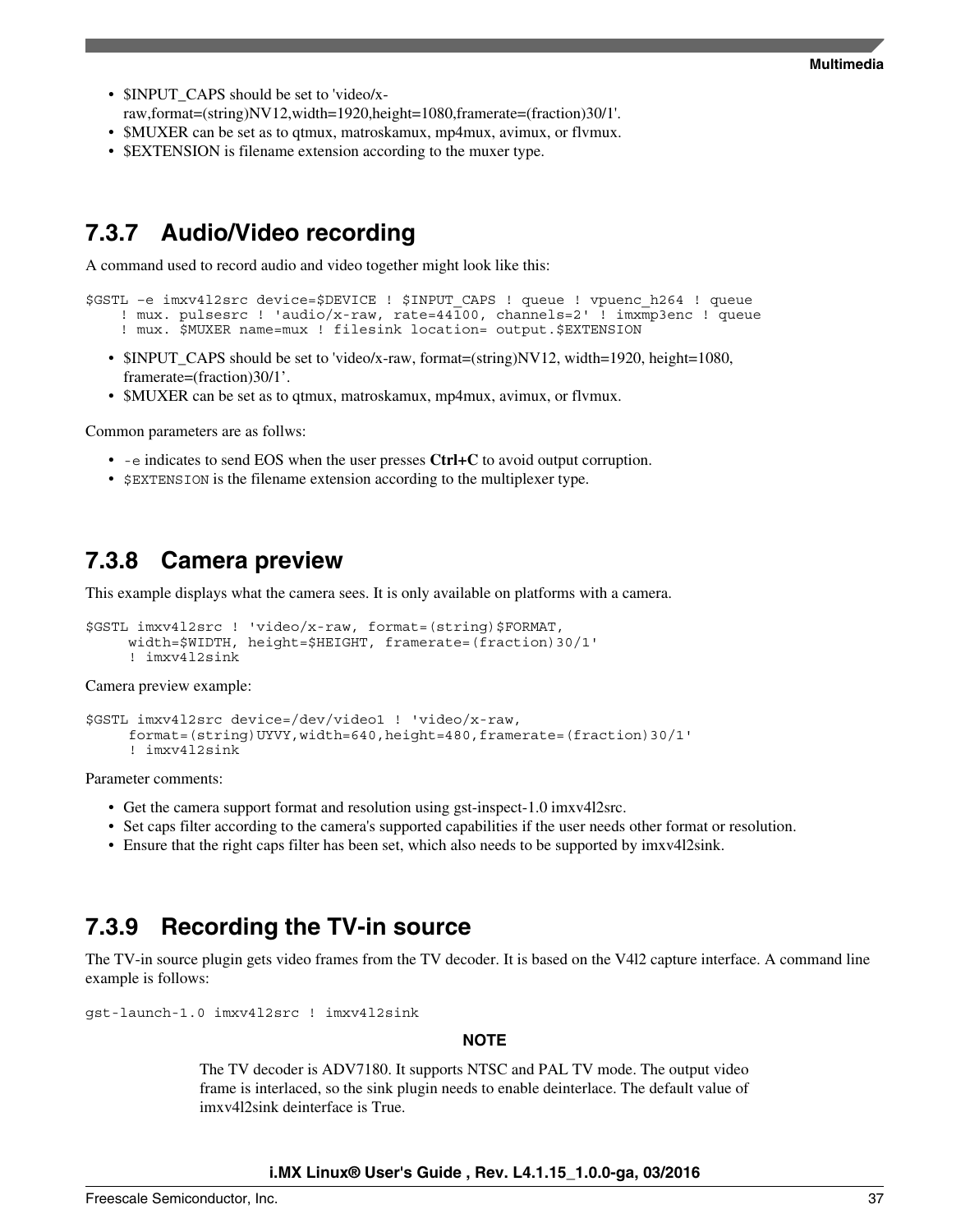### **7.3.10 Web camera**

The following command line is an example of how to record and transfer web camera input.

```
$GSTL imxv4l2src device=/dev/video1 ! vpuenc_h264 ! rtph264pay ! udpsink host=$HOST_IP
```
HOST\_IP is the IP/multicast group to send the packets to.

This command line is an example of how to receive and display web camera input.

\$GSTL udpsrc ! application/x-rtp ! rtph264depay ! vpudec ! imxv4l2sink

## **7.3.11 HTTP streaming**

The HTTP streaming includes the following:

• Manual pipeline

```
$GSTL souphttpsrc location= http://SERVER/test.avi ! typefind 
      ! aiurdemux name=demux demux. ! queue max-size-buffers=0 max-size-time=0
     ! vpudec ! $video sink plugin demux. ! queue max-size-buffers=0 max-size-time=0
      ! beepdec ! $audio_sink_plugin
```
• PLAYBIN

```
$GSTL $PLAYBIN uri=http://SERVER/test.avi
```
• GPLAY

```
$GPLAY http://SERVER/test.avi
```
### **7.3.12 Real Time Streaming Protocol (RTSP) playback**

You can use the following command to see the GStreamer RTP depacketize plugins:

```
$GSTINSPECT | grep depay
```
RTSP streams can be played with a manual pipline or by using playbin. The format of the commands is as follows.

• Manual pipeline

```
$GSTL rtspsrc location=$RTSP_URI name=source 
       ! queue ! $video_rtp_depacketize_plugin ! $vpu_dec ! $video_sink_plugin source.
       ! queue ! $audio rtp depacketize plugin ! $audio parse plugin ! beepdec !
 $audio sink plugin
• PLAYBIN
```

```
$GSTL $PLAYBIN uri=$RTSP_URI
```
Two properties of rtspsrc that are useful for RTSP streaming are:

- **Latency**: This is the extra added latency of the pipeline, with the default value of 200 ms. If you need low-latency RTSP streaming playback, you can set this property to a smaller value.
- **Buffer-mode**: This property is used to control the buffering algorithm in use. It includes four modes:
	- None: Outgoing timestamps are calculated directly from the RTP timestamps, not good for real-time applications.
	- Slave: Calculates the skew between the sender and receiver and produces smoothed adjusted outgoing timestamps, good for low latency communications.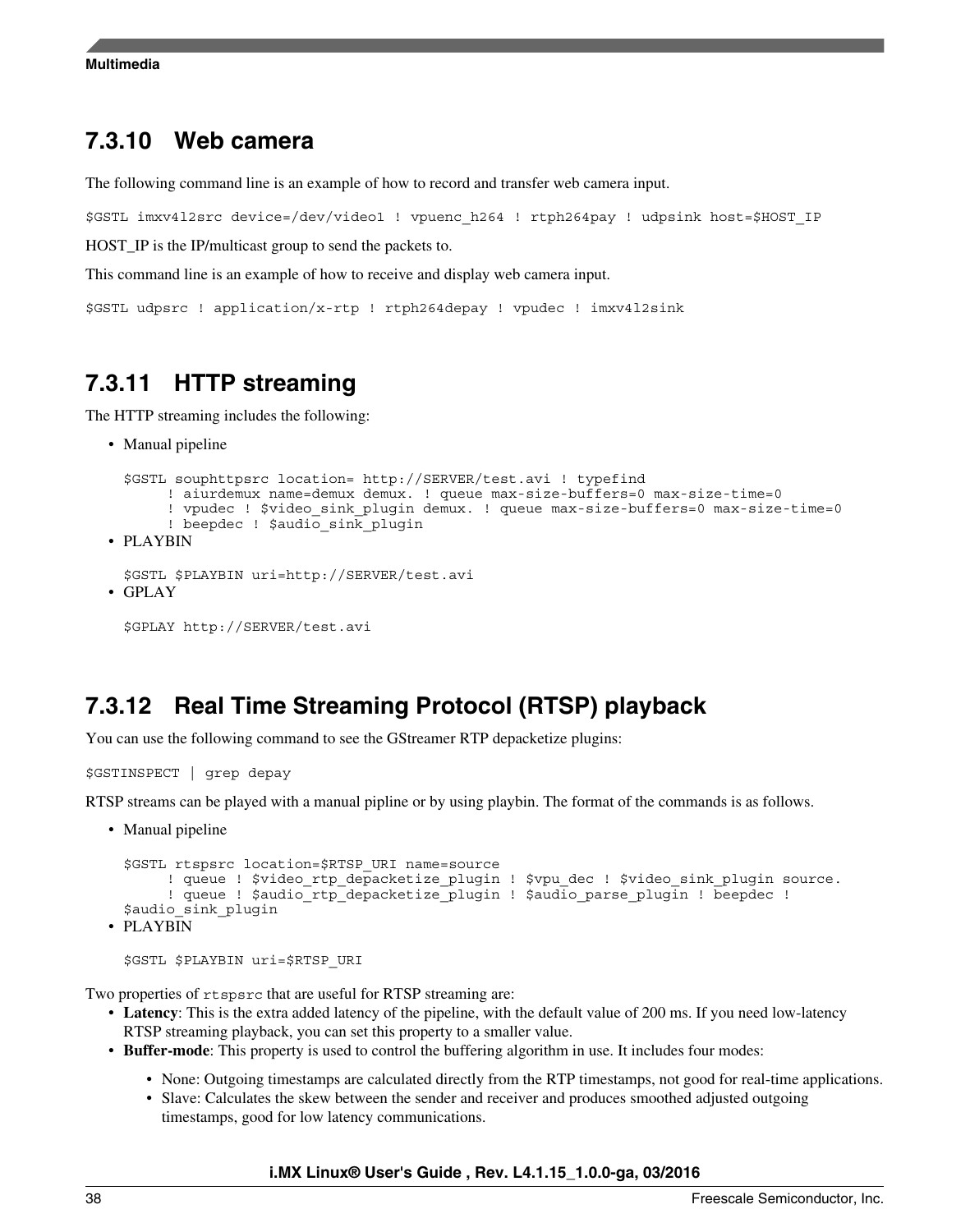- Buffer: Buffer packets between low and high watermarks, good for streaming communication.
- Auto: Chooses the three modes above depending on the stream. This is the default setting.

If you need to pause or resume the RTSP streaming playback, you need to use a buffer-mode of slave or none for rtspsrc, as in buffer-mode=buffer. After resuming, the timestamp is forced to start from 0, and this will cause buffers to be dropped after resuming.

Manual pipeline example:

```
$GSTL rtspsrc location=rtsp://10.192.241.11:8554/test name=source
      ! queue ! rtph264depay ! vpudec ! overlaysink source.
      ! queue ! rtpmp4gdepay ! aacparse ! beepdec ! pulsesink
```
Playback will not exit automatically in GStreamer 1.x, if buffer-mode is set to buffer in the rtpsrc plugin.

### **7.3.13 RTP/UDP MPEGTS streaming**

There are some points to keep in mind when doing RTP/UDP MPEGTS Streaming:

- The source file that the UDP/RTP server sends must be in TS format.
- Start the server one second earlier than the time client starts.
- Two properties of aiurdemux that are useful for UDP/RTP TS streaming are:

**streaming-latency**: This is the extra added latency of the pipeline, and the default value is 400 ms. This value is designed for the situation when the client starts first. If the value is too small, the whole pipeline may not run due to lack of audio or video buffers. In that situation, you should cancel the current command and restart the pipeline. If the value is too large, you will need to wait for a long time to see the video after starting the server.

**low\_latency\_tolerance:** This value is a range that total latency can jitter around streaming-latency. This property is disabled by default. When the user sets this value, the maximum latency is (streaming-latency  $+$ low\_latency\_tolerance).

The UDP MPEGTS Streaming command line format looks like this:

```
$GSTL udpsrc do-timestamp=false uri=$UDP_URI caps="video/mpegts"
     ! aiurdemux streaming latency=400 name=d d. ! queue ! $vpu dec
     ! queue ! $video render sink sync=true d. ! queue ! beepdec ! $audio sink plugin
sync=true 
$GSTL udpsrc do-timestamp=false uri=udp://10.192.241.255:10000 caps="video/mpegts" 
     ! aiurdemux streaming latency=400 name=d d. ! queue ! vpudec
```
! queue ! overlaysink sync=true d. ! queue ! beepdec ! pulsesink sync=true

The format for a RTP MPEGTS streaming command is covered as follows:

```
$GSTL udpsrc do-timestamp=false uri=$RTP_URI caps="application/x-rtp"
     ! rtpmp2tdepay ! aiurdemux streaming latency=400 name=d d. ! queue ! $vpu dec
     ! queue ! $video_render_sink sync=true d. ! queue ! beepdec ! $audio_sink_plugin
sync=true
```
\$GSTL udpsrc do-timestamp=false uri=udp://10.192.241.255:10000 caps="application/x-rtp"

- ! rtpmp2tdepay ! aiurdemux streaming\_latency=400 name=d d.
- ! queue ! vpudec ! queue ! overlaysink sync=true d. ! queue ! beepdec
- ! pulsesink sync=true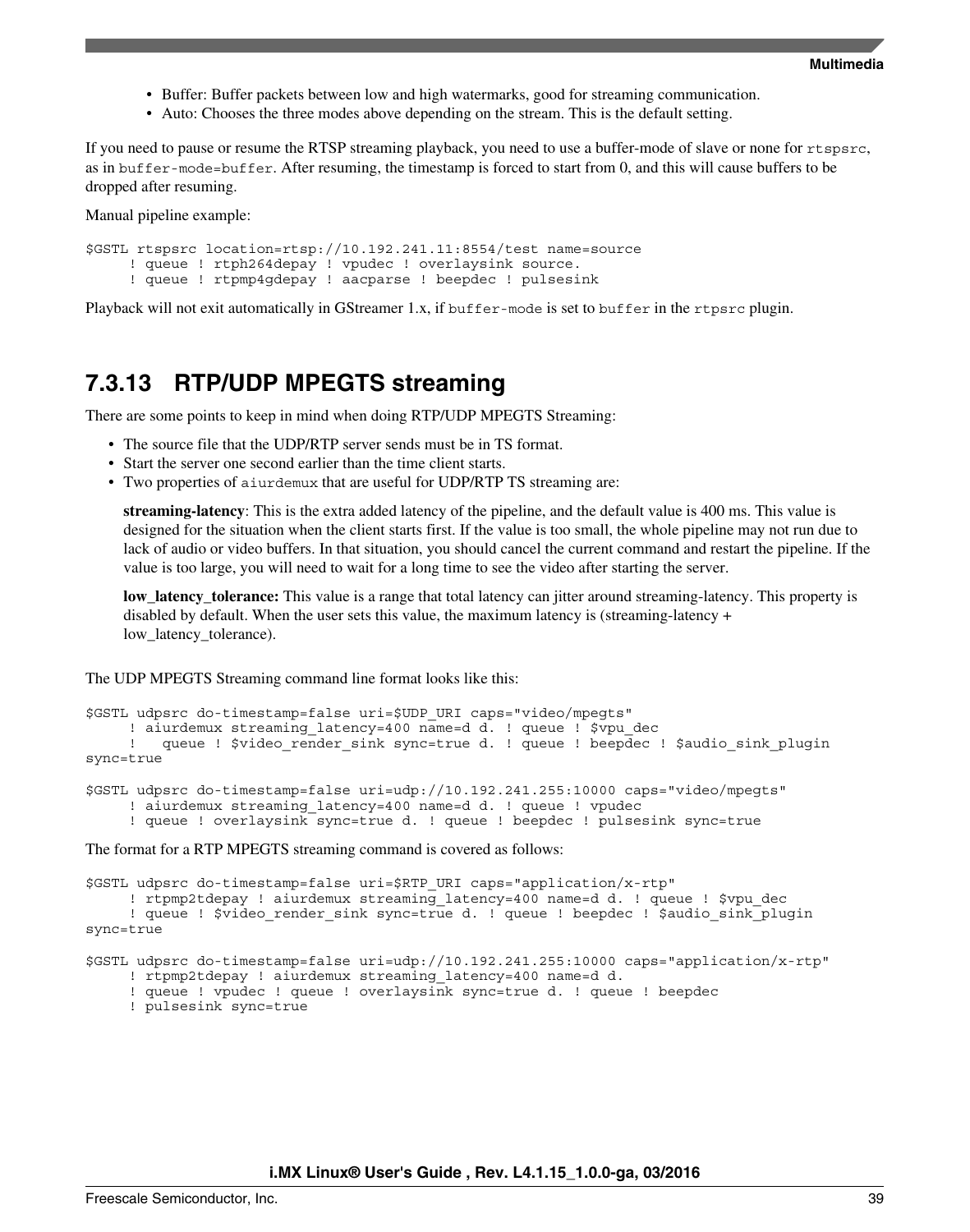## **7.3.14 RTSP streaming server**

The RTSP streaming server use case is based on the open source gst-rtsp-server package. It uses the Freescale aiurdemux plugin to demultiplex the file to audio or video elementary streams and to send them out through RTP. You can start the RTSP streaming server on one board, and play it on another board with the RTSP streaming playback commands.

The gst-rtsp-server package is not installed by default in the Yocto Project release. You can follow these steps to build and install it.

1. Enable the layer meta-openembedded/meta-multimedia:

Add the line BBLAYERS  $+=$  " $\frac{5}{8}$ SPDIR}/sources/meta-openembedded/meta-multimedia" to the configuration file \$yocto\_root/build/conf/bblayers.conf.

2. Include gst-rtsp-server into the image build:

Add the line IMAGE\_INSTALL\_append  $+=$  "gst-rtsp-server" to the configuration file \$yocto\_root/build/ conf/local.conf.

- 3. Run bitbake for your image to build with gst-rstp-server.
- 4. You can find the test-uri binary in the folder:

\$yocto\_root/build/tmp/work/cortexa9hf-vfp-neon-poky-linux-gnueabi/gst-rtsp-server/\$version/gst-rtsp-server-\$version/ build/ examples/.libs/

5. Flash the image.

Copy test-uri into /usr/bin in the rootfs on your board and assign execute permission to it.

Some information on running the tool is as follows:

• Command:

test-uri \$RTSP\_URI

For example:

test-uri file:///home/root/temp/TestSource/mp4/1.mp4

• Server address:

rtsp://\$SERVER\_IP:8554/test

For example:

rtsp://10.192.241.106:8554/test • Client operations supported are Play, Stop, Pause, Resume, and Seek.

### **7.3.15 Video conversion**

There are three video conversion plugins, imxvideoconvert\_ipu, imxvideoconvert\_g2d, and imxvideoconvert\_pxp. All of them can be used to perform video color space conversion, resize, and rotate. imxvideoconvert\_ipu can also be used to perform video deinterlacing. They can be used to connect before ximagesink to enable the video rendering on X Windows or used in transcoding to change video size, rotation, or deinterlacing.

Use gst-inspect-1.0 to get each convertor's capability and supported input and output formats. Note that imxvideoconvert g2d can only performance color space converting to RGB space.

**CSC**

```
gst-launch-1.0 videotestsrc ! video/x-raw,format=NV12 ! imxvideoconvert_{xxx} ! video/x-
raw,format=RGB16 ! ximagesink display=:0
```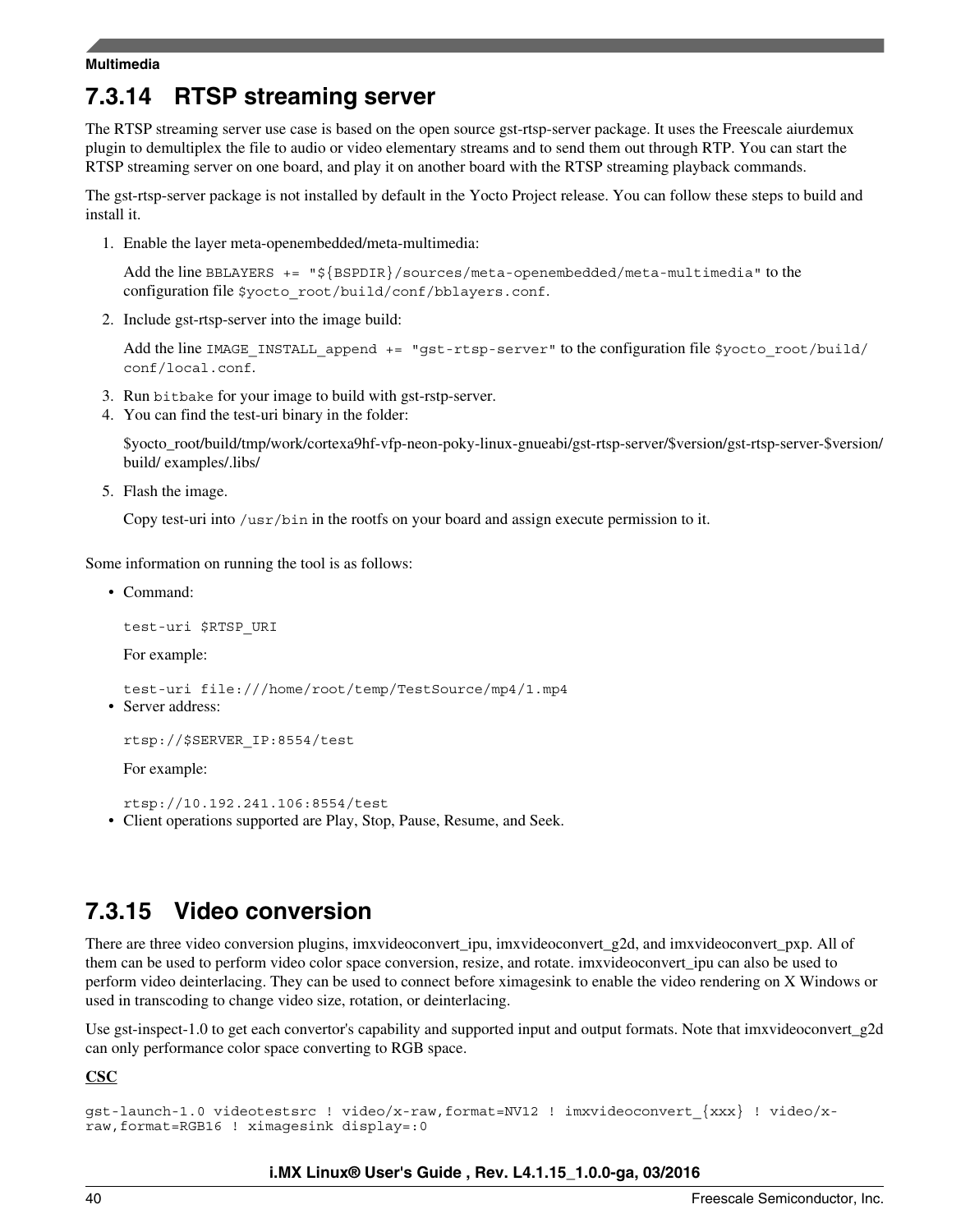#### **Resize**

```
gst-launch-1.0 videotestsrc ! video/x-raw,format=NV12,width=800,height=600 ! 
imxvideoconvert_{xxx} ! video/x-raw, width=640, height=480 ! ximagesink display=:0
```
#### **Rotate**

```
gst-launch-1.0 videotestsrc ! imxvideoconvert_{xxx} rotation=2 ! ximagesink display=:0
```
#### **Deinterlacing**

```
gst-launch-1.0 playbin uri=file://$FILE video-sink="imxvideoconvert_ipu deinterlace=3 ! 
ximagesink display=:0 sync=false"
```
#### **Transcoding**

```
gst-launch-1.0 filesrc location=$FILE.mp4 typefind=true ! video/quicktime ! aiurdemux ! 
vpudec ! imxvideoconvert ipu ! video/x-raw,format=NV12,width=1280,height=720 ! vpuenc h263 !
avimux ! filesink location=$FILE.avi
```
#### **Combination**

It is possible to combine CSC, resize, rotate, and deinterlace at one time. Both of imxvideoconvert\_ipu and imxvideoconvert\_g2d can be used at the same time in a pipeline. The following is an example:

```
gst-launch-1.0 videotestsrc ! video/x-raw,format=I420,width=1280,height=800,interlace-
mode=interleaved ! imxvideoconvert_ipu rotation=2 deinterlace=3 ! video/x-
raw,format=NV12,width=800,height=600 ! vpuenc_h264 ! vpudec ! imxvideoconvert_g2d 
rotation=3 ! video/x-raw,format=RGB16,width=640,height=480 ! ximagesink sync=false display=:0
```
### **7.3.16 Video composition**

There are three video compositor elements: imxcompositor\_ipu, imxcompositor\_g2d, and imxcompositor\_pxp. Each of them uses corresponding hardware to accelerate video composition. They can be used to composite multiple videos into one. The video position, size, and rotation can be specified while composition. Video color space conversion is also performed automatically if input and output video are not same. Each video can be set an alpha and z-order value to get alpha blending and video blending sequence.

Note that imxcompositor\_g2d only can output RGB color space format. Use gst-inspect-1.0 to get more detailed information, including the supported input and output video format.

• Composite two videos into one.

```
gst-launch-1.0 imxcompositor_{xxx} name=comp sink_1::xpos=160 sink_1::ypos=120 ! 
 overlaysink videotestsrc ! comp.sink_0 videotestsrc ! comp.sink_1
• Composite two videos into one with red background color.
```

```
gst-launch-1.0 imxcompositor_{xxx} background=0x000000FF name=comp sink_1::xpos=160 
sink 1::ypos=120 ! overlaysink videotestsrc ! comp.sink 0 videotestsrc ! comp.sink 1
```
• Composite two videos into one with CSC, resize, and rotate.

```
gst-launch-1.0 imxcompositor_{xxx} name=comp sink_0::width=640 sink_0::height=480
       sink_1::xpos=160 sink_1::ypos=120 sink_1::width=640 sink_1::height=480 
sink_1::rotate=1 !
       video/x-raw,format=RGB16 ! overlaysink videotestsrc !
       video/x-raw,format=NV12,width=320,height=240 ! comp.sink_0 videotestsrc !
       video/x-raw,format=I420,width=320,height=240 ! comp.sink_1
```
• Composite three videos into one with CSC, resize, rotate, alpha, z-order, and keep aspect ratio.

```
gst-launch-1.0 imxcompositor_{xxx} name=comp sink_0::width=640 sink_0::height=480
      sink 0::alpha=0.5 sink 0::z-order=3 sink 1::alpha=0.8 sink 1::z-order=2sink_1::xpos=160
      sink 1::ypos=120 sink 1::width=640 sink 1::height=480 sink 1::rotate=1
sink_2::xpos=320
```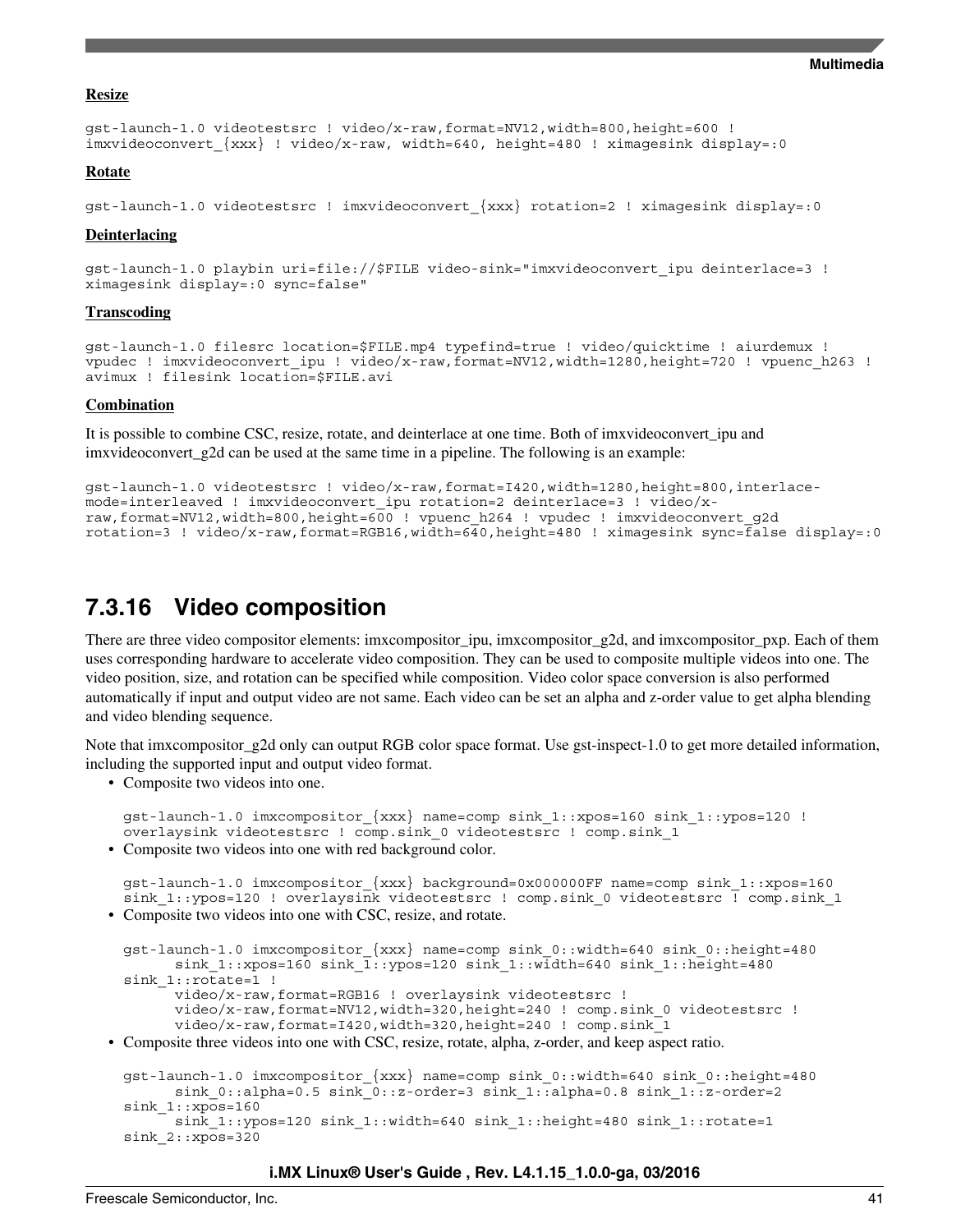```
sink 2::ypos=240 sink 2::width=500 sink 2::height=500 sink 2::alpha=0.6
 sink_2::keep-ratio=true ! video/x-raw,format=RGB16 ! overlaysink videotestsrc !
 video/x-raw,format=NV12,width=320,height=240 ! comp.sink_0 videotestsrc !
 video/x-raw,format=I420,width=320,height=240 ! comp.sink_1 videotestsrc !
 video/x-raw,format=RGB16,width=320,height=240 ! comp.sink_2
```
### **7.4 Pulseaudio input/output settings**

If pulseaudio is installed in the rootfs, the pulseaudio input/output settings may need to be set. Pulse audio is only available for the X11 back-end Yocto Project rootfs.

#### **Audio output settings**

Use the pactl command to list all the available audio sinks:

\$ pactl list sinks

A list of available audio sinks are displayed:

```
Sink #0
         State: SUSPENDED
         Name: alsa_output.platform-soc-audio.1.analog-stereo
         Description: sgtl5000-audio Analog Stereo
 ...
 ...
Sink #1
         State: SUSPENDED
         Name: alsa_output.platform-soc-audio.4.analog-stereo
         Description: imx-hdmi-soc Analog Stereo
 ...
    ...
```
Use the pacmd command to set the default audio sink according to the sink number in the list shown above:

\$ pacmd set-default-sink \$sink-number

\$sink-number could be 0 or 1 in the example above.

After setting the default sink, use the command below to verify the audio path:

```
$ gst-launch audiotestsrc ! pulsesink
```
#### **Audio input settings**

Use the pactl command to list all the available audio sources:

```
$ pactl list sources
```
A list of available audio sources are displayed:

```
Source #0
           State: SUSPENDED
           Name: alsa_output.platform-soc-audio.1.analog-stereo.monitor
           Description: Monitor of sgtl5000-audio Analog Stereo
    ...
    ...
Source #1
           State: SUSPENDED
           Name: alsa_input.platform-soc-audio.1.analog-stereo
           Description: sgtl5000-audio Analog Stereo ...
    ...
 ...
```
Use the pacmd command to set the default audio source according to the source number in the list shown above: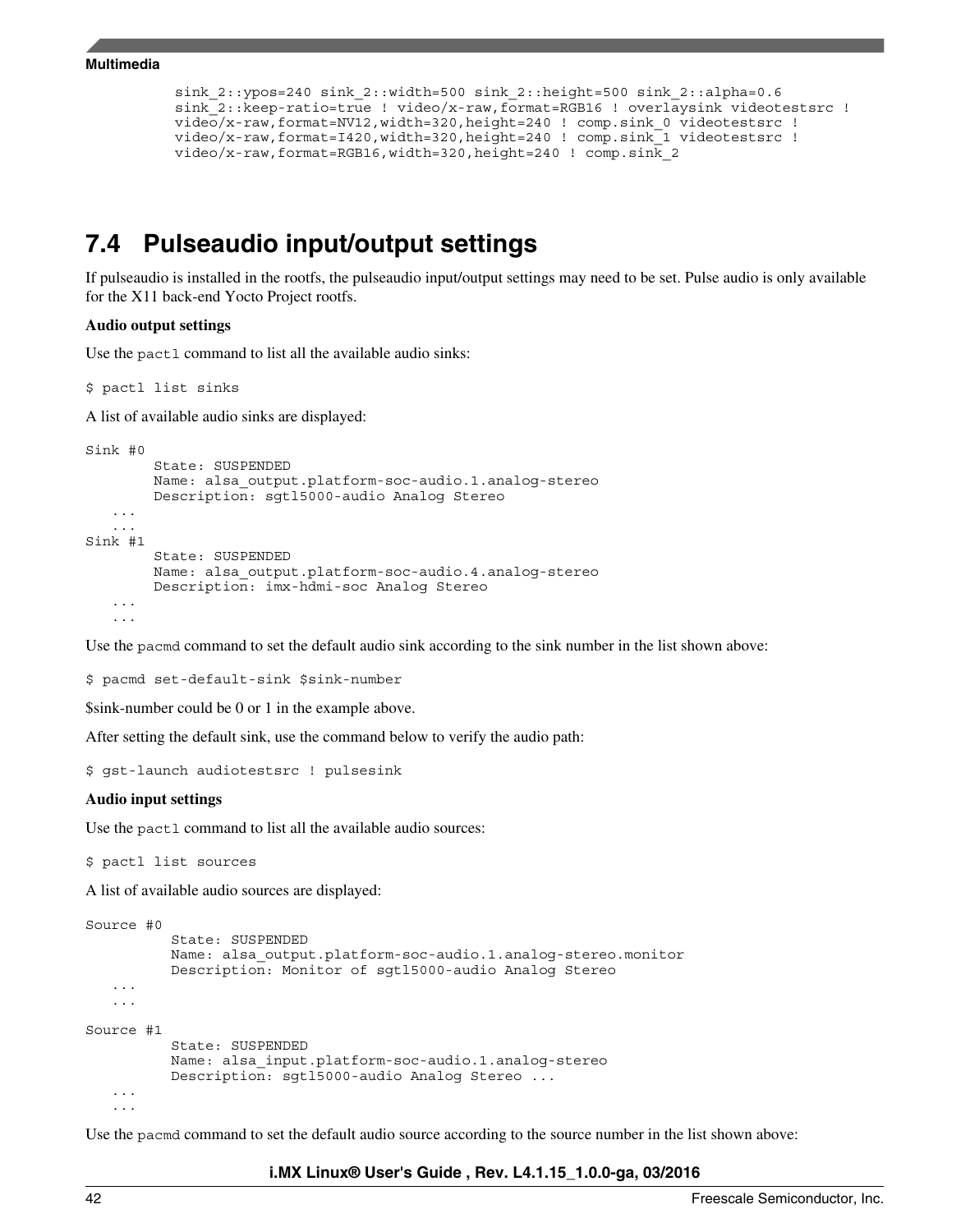<span id="page-42-0"></span>\$ pacmd set-default-source \$sink-number

\$sink-number could be 0 or 1 in the example above. If record and playback at the same time is not needed, there is no need to set the monitor mode.

The pulseaudio I/O path setting status can be checked with:

\$ pactl stat

#### **Multichannel output support settings**

For those boards that need to output multiple channels, these are the steps needed to enable the multichannel output profile: 1. Use the pacmd command to list the available cards:

\$ pacmd list-cards

The available sound cards and the profiles supported are listed.

```
2 card(s) available.
     index: 0
        name: <alsa card.platform-sound-cs42888.34>
         driver: <module-alsa-card.c>
         owner module: 6
         properties:
                 alsa.card = "0"
                 alsa.card_name = "cs42888-audio"
         ...
         ...
         profiles:
                  input:analog-mono: Analog Mono Input (priority 1, available: unknown)
                  input:analog-stereo: Analog Stereo Input (priority 60, available: 
unknown)
         ...
 ...
     active profile: <output:analog-stereo+input:analog-stereo> 
         ...
         ...
```
2. Use the pacmd command to set the profile for particular features.

\$ pacmd set-card-profile \$CARD \$PROFILE

\$CARD is the card name listed by pacmd list-cards (e.g., alsa\_card.platform-sound-cs42888.34 in the example above), and \$PROFILE is the profile name. These are also listed by pamcd list-cards. (e.g., output:analogsurround-51 in the example above).

3. After setting the card profile, use \$ pactl list sinks and \$pacmd set-default-sink \$sink-number to set the default sink.

## **7.5 Overlaysink usage**

The overlaysink plugin is based on the GPU. It provides two main functions for video rendering:

- Video Overlay: composites multiple video playbacks into the same display.
- Multiple Display: shows videos to multiple displays, up to four displays.

overlaysink uses a configuration file to set the display device parameters, located in /usr/share. For i.MX 6Quald/ 6DualLite, the configuration file name is imx\_6q\_display\_config. For i.MX 6SoloX/6SoloLite, the configuration file name is imx 6sx display config.

The configuration syntax is:

**[Display Name]**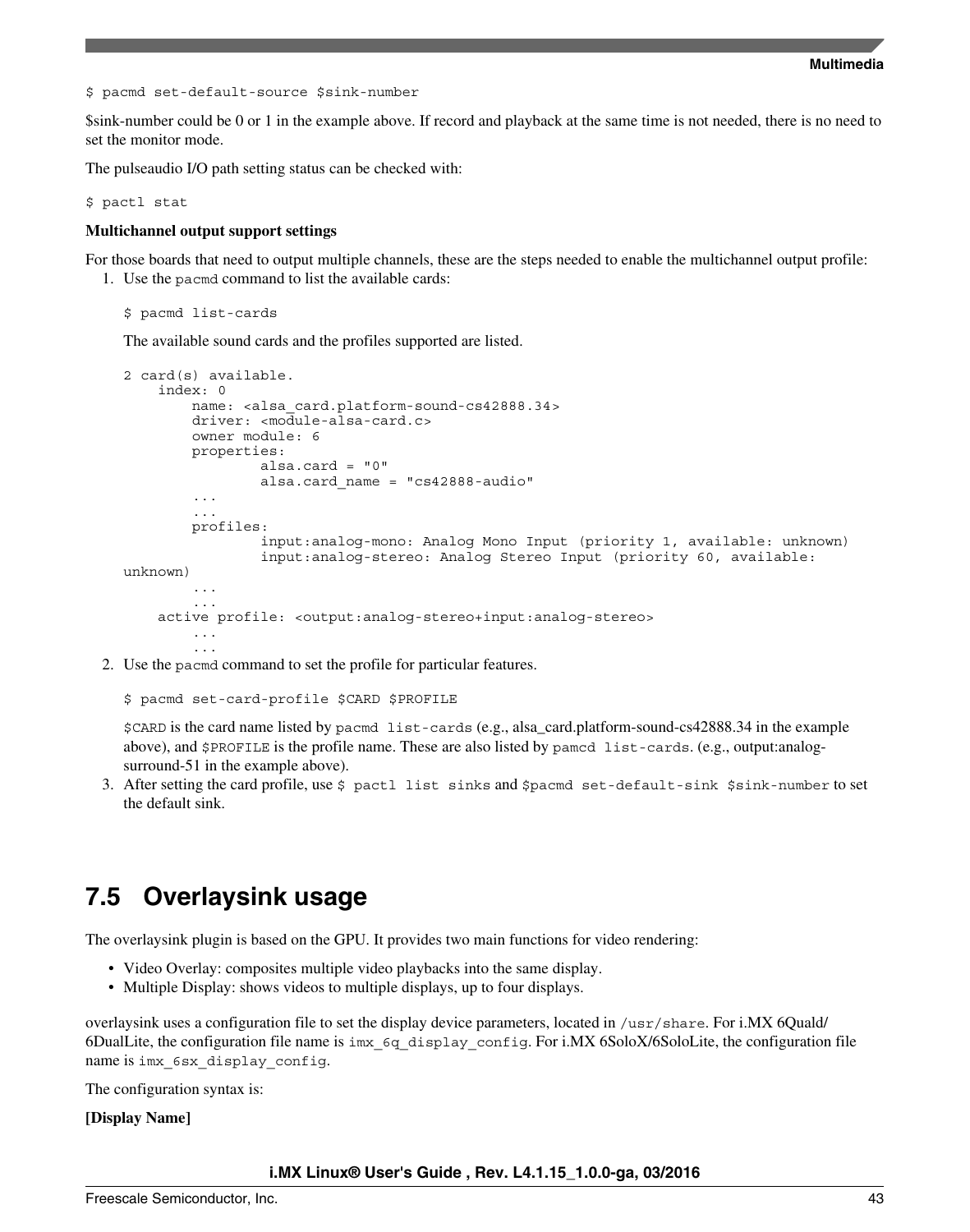Mandatory. Specify the display name, used in overlaysink property display-x to enable the x display.

#### **device**

Mandatory. Specify the display device (v4l2 output) name, such as /dev/video17.

#### **fmt**

Optional. Specify the display device color format, set "RGBP" for RGB565 16 bit display or "RGBx" for RGB8888 32 bit display. The default is "RGBP".

#### **width**

Optional. Specify the width of the display, and the default is the screen width.

#### **height**

Optional. Specify the height of the display, and the default is the screen height.

#### **alpha**

Optional. Specify the global alpha value, the value range is 0-255, and the default is 0.

#### **color\_key**

Optional. Specify the color key value, and the default is disabled.

The following is an example of the display configuration for dual display mode, LVDS(master) + HDMI(slave).

```
# LVDS display 
[master] 
device = /dev/video17 
fmt = RGBPwidth = 1024 
height = 768alpha = 0# HDMI display 
[slave] 
device = /dev/video18 
fmt = RGBPwidth = 1920 
height = 1080
```
## **7.6 Installing gstreamer1.0-libav into rootfs**

The following steps show how to install gstreamer1.0-libav into a rootfs image.

1. Add the following lines into the configuration file conf/local.conf.

```
IMAGE_INSTALL_append = " gstreamer1.0-libav" 
  LICENSE_FLAGS_WHITELIST = "commercial"
2. Build gstreamer1.0-libav.
```

```
$ bitbake gstreamer1.0-libav
3. Build the rootfs image.
```
\$ bitbake \$image\_name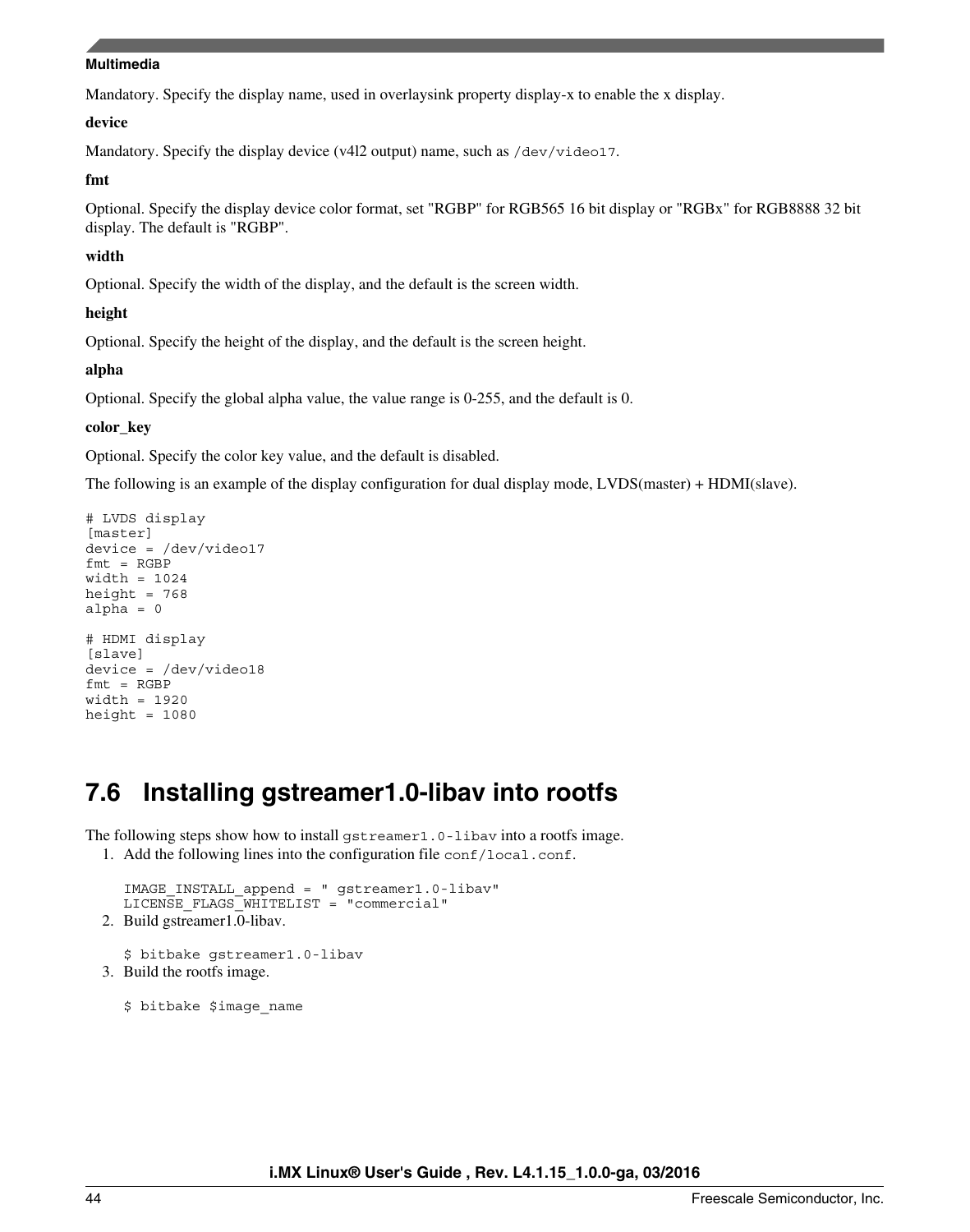## <span id="page-44-0"></span>**8 Graphics**

There are a number of graphics tools, tests, and example programs that are built and installed in the Linux rootfs. There will be some variation on what is included based on the build and packages selected, the board, and the backend specified. This section describes some of them.

The kernel module version of graphics used on the system can be found by running the following command on the board:

dmesg | grep Galcore

The user-side GPU drivers version of graphics can be displayed using the following command on the board:

grep VERSION /usr/lib/libGAL\*

When reporting problems with graphics, this version number is needed.

## **8.1 fsl-gpu-sdk**

This graphics package contains source for several graphics examples for OpenGLES 2.0 and OpenGLES 3.0 apis for X11, Framebuffer, and XWayland graphical backends. These applications show that the graphics acceleration is working for different APIs. The package includes samples, demo code, and documentation for working with the i.MX 6 family of graphic cores. More details about this SDK are in the *i.MX 6 Graphics User's Guide*. This SDK is only supported for hardware that has OpenGLES hardware acceleration.

## **8.2 G2D-fsl-samples**

G2D Application Programming Interface (API) is designed to make it easy to use and understand the 2D BLT functions. It allows the user to implement customized applications with simple interfaces. It is hardware and platform independent when using 2D graphics.

G2D API supports the following features and more:

- Simple BLT operation from source to destination
- Alpha blend for source and destination with Porter-Duff rules
- High-performance memory copy from source to destination
- Up-scaling and down-scaling from source to destination
- 90/180/270 degree rotation from source to destination
- Horizontal and vertical flip from source to destination
- Enhanced visual quality with dither for pixel precision-loss
- High performance memory clear for destination
- Pixel-level cropping for source surface
- Global alpha blend for source only
- Asynchronous mode and synchronization
- Contiguous memory allocator
- VG engine

The G2D API document includes the detailed interface description and sample code for reference. The API is designed with C-Style code and can be used in both C and C++ applications.

- g2d
	- g2d\_test
	- Overlay Test
		- g2d overlay test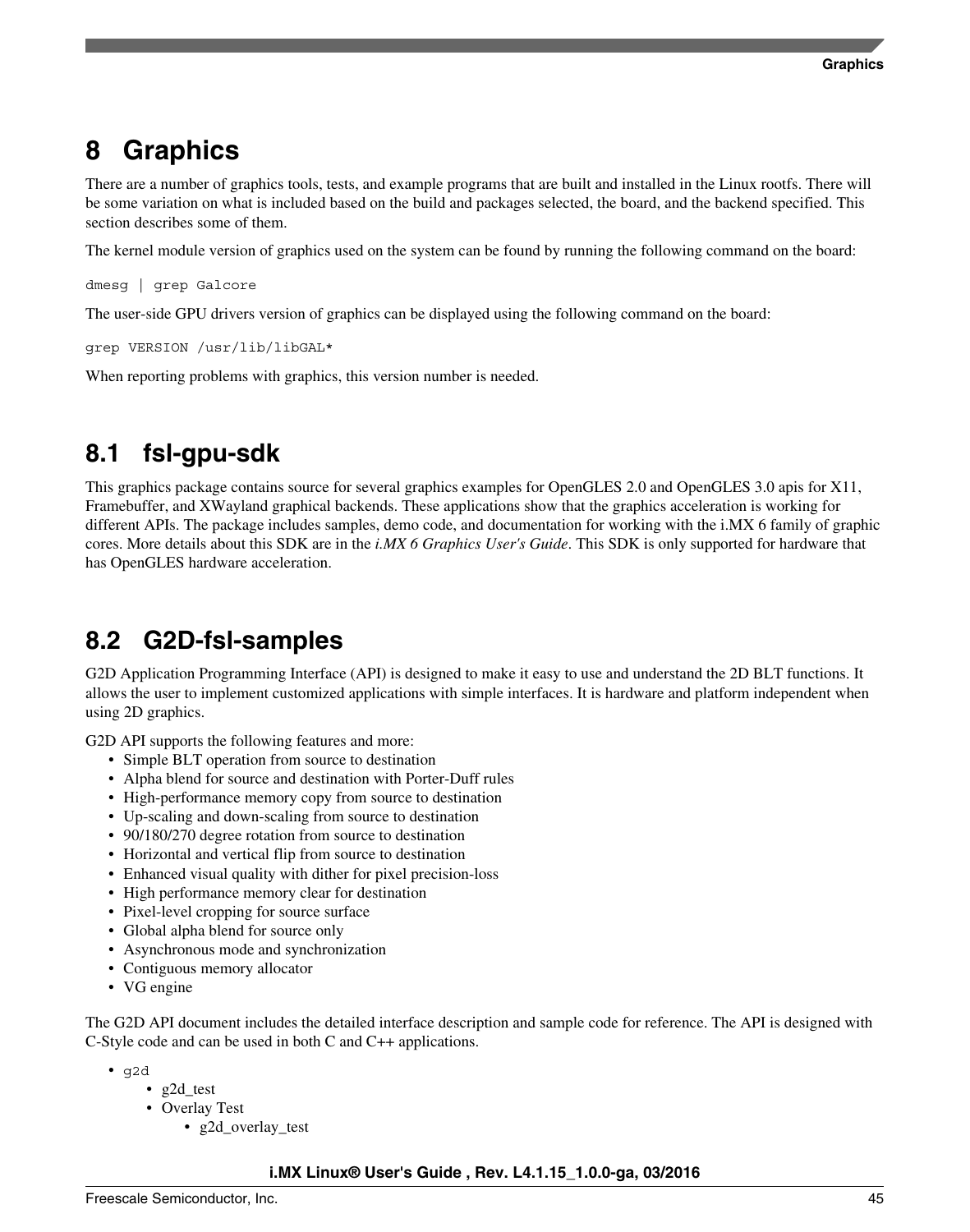## **8.3 viv\_samples**

The directory viv samples is found under /opt. It contains binary samples for OpenGL ES 1.1/2.0, OpenVG 1.1, and HAL tests.

The following are the basic sanity tests, which could help to make sure that the system is configured correctly.

- cl11: This contains unit tests and FFT samples for OpenCL 1.1 Embedded Profile. OpenCL is implemented on the i.MX 6Quad and i.MX 6DualLite boards.
- es20: This contains tests for Open GLES 2.0.
	- vv\_launcher
		- coverflow.sh
		- vv\_launcher
- hal: This contains a variety of 2D unit tests.
	- tvui
	- unit test
- tiger: A simple OpenVG application with a rotating tiger head. This is to demonstrate OpenVG.
- vdk: Contains sanity tests for OpenGL ES 1.1 and OpenGL ES 2.0.

The tiger and vdk tests show that hardware acceleration is being used. They will not run without it.

- UnitTest
	- clinfo
	- loadstore
	- math
	- threadwalker
	- test\_vivante
		- functions\_and\_kernels
		- illegal\_vector\_sizes
		- initializers
		- multi\_dimensional\_arrays
		- reserved\_data\_types
		- structs\_and\_enums
		- unions
		- unsupported\_extensions

• fft

## **8.4 Qt 5**

Qt 5 is built into the Linux image in the Yocto Project environment with the command bitkake fsl-image-qt5.

To run the Qt 5 examples on the board, the platform and input plugin need to be specified. Different backends require different graphics plugins, as shown in the following table.

### **Table 29. Graphics plugins for backends**

| <b>Backend</b>  | <b>Graphics</b> |
|-----------------|-----------------|
| l FB            | $ $ eglfs       |
| XWayland        | wayland-egl     |
| X <sub>11</sub> | xcb             |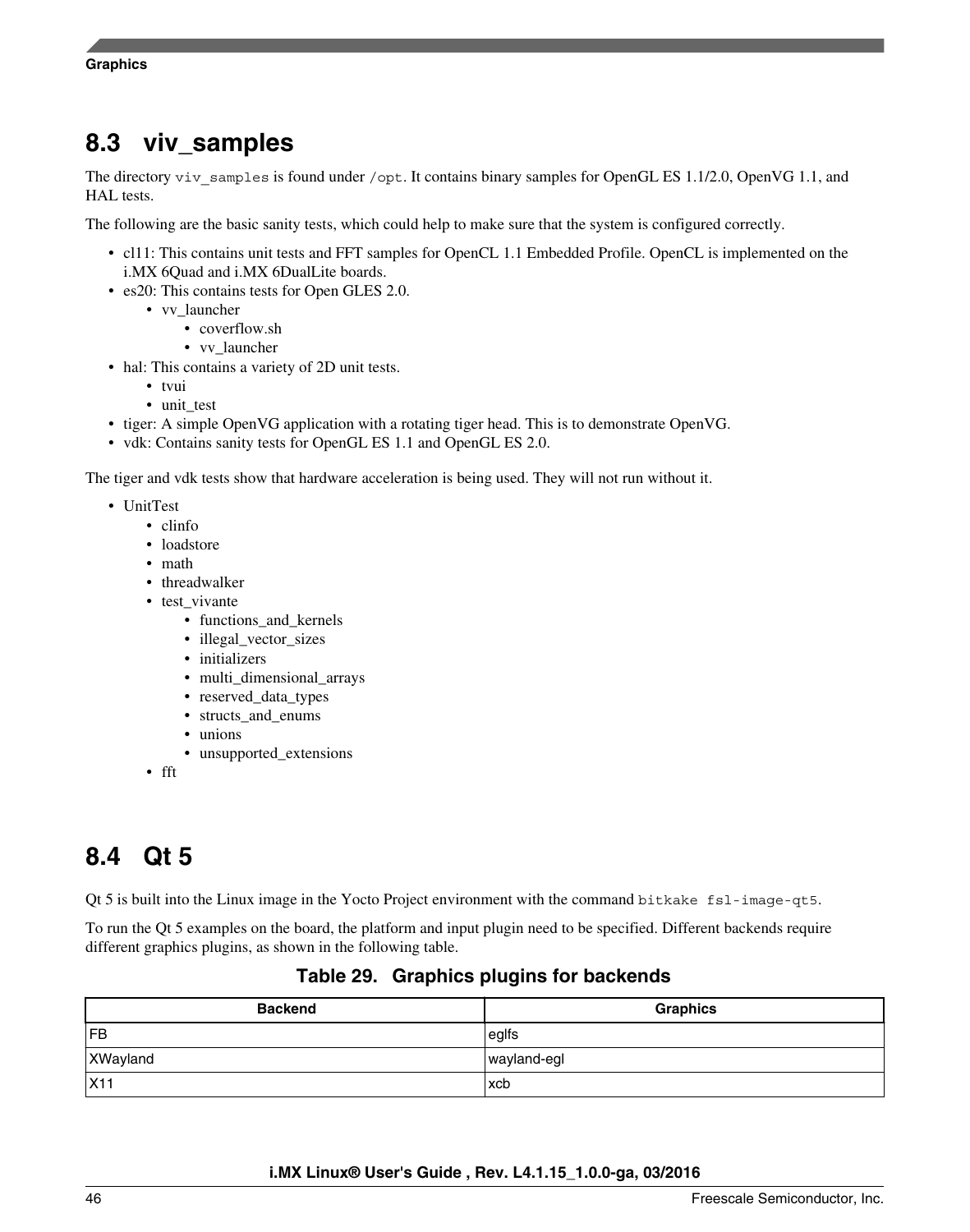<span id="page-46-0"></span>DirectFB is not yet supported.

It is often useful to specifically set the display variable and allow access to the X server. The commands below will do that. Check the xhost man page for additional ways to use that command. These commands often fix the problem that causes the "Could not connect to display" error message.

export DISPLAY=:0.0 xhost +

The command lines for some of the Qt 5 sample applications are as follows. For XWayland, it sometimes helps to add - fullscreen to the command line. The Qt 5 desktop may contain links to these examples.

- Qt5 CinematicExperience -platform \${GRAPHICS} -plugin evdevtouch:/dev/input/event0
- /usr/share/qt5nmapcarousedemo-1.0/Qt5\_NMap\_CarouselDemo -platform \${GRAPHICS} -plugin evdevtouch:/dev/input/event0
- /usr/bin/qt5/qmlscene -platform \${GRAPHICS} -plugin evdevtouch:/dev/input/event0 /usr/ share/qt5ledscreen-1.0/example\_hello.qml
- /usr/bin/qt5/qmlscene -platform \${GRAPHICS} -plugin evdevtouch:/dev/input/event0 /usr/ share/qt5ledscreen-1.0/example\_billboard.qml
- /usr/bin/qt5/qmlscene -platform \${GRAPHICS} -plugin evdevtouch:/dev/input/event0 /usr/ share/qt5ledscreen-1.0/example\_combo.qml

Some examples must be run from a particular directory. The first column in the following table shows the directory and the second column shows the command to run in that directory. The examples are usually installed in /usr/share.

| <b>Directory</b>      | Command                                                                   |
|-----------------------|---------------------------------------------------------------------------|
| qt5everywheredemo-1.0 | ./QtDemo -platform \${GRAPHICS} -plugin evdevtouch:/dev/input/event0      |
| dtpatientcare-1.0     | ./patientcare -platform \${GRAPHICS} -plugin evdevtouch:/dev/input/event0 |
| atsmarthome-1.0       | ./smarthome -platform \${GRAPHICS} -plugin evdevtouch:/dev/input/event0   |
| quitbattery-1.0.0     | ./QUItBattery -platform \${GRAPHICS} -plugin evdevtouch:/dev/input/event0 |

#### **Table 30. Example directories and command lines**

## **9 Security**

Using the Freescale CryptoDev security driver causes the system to run much faster than without it.

The CAAM drivers are accelerated through the CryptoDev interface. The openssl command can be used to show the system speed without CryptoDev .

openssl speed -evp aes-128-cbc -engine cryptodev

An example of the key portion of the output is as follows. Library load errors may occur but they can be ignored.

```
Doing aes-128-cbc for 3s on 16 size blocks: 4177732 aes-128-cbc's in 2.99s
Doing aes-128-cbc for 3s on 64 size blocks: 1149097 aes-128-cbc's in 3.01s
Doing aes-128-cbc for 3s on 256 size blocks: 297714 aes-128-cbc's in 3.00s
Doing aes-128-cbc for 3s on 1024 size blocks: 75118 aes-128-cbc's in 3.00s
Doing aes-128-cbc for 3s on 8192 size blocks: 9414 aes-128-cbc's in 3.00s
```
Start CryptoDev and run the openssl command again. This time you should be able to see that the timeing values show the accelerated values. As the block sizes increase, the elapsed time decreases.

modprobe cryptodev openssl speed -evp aes-128-cbc -engine cryptodev

Here is an example of the accelerated output: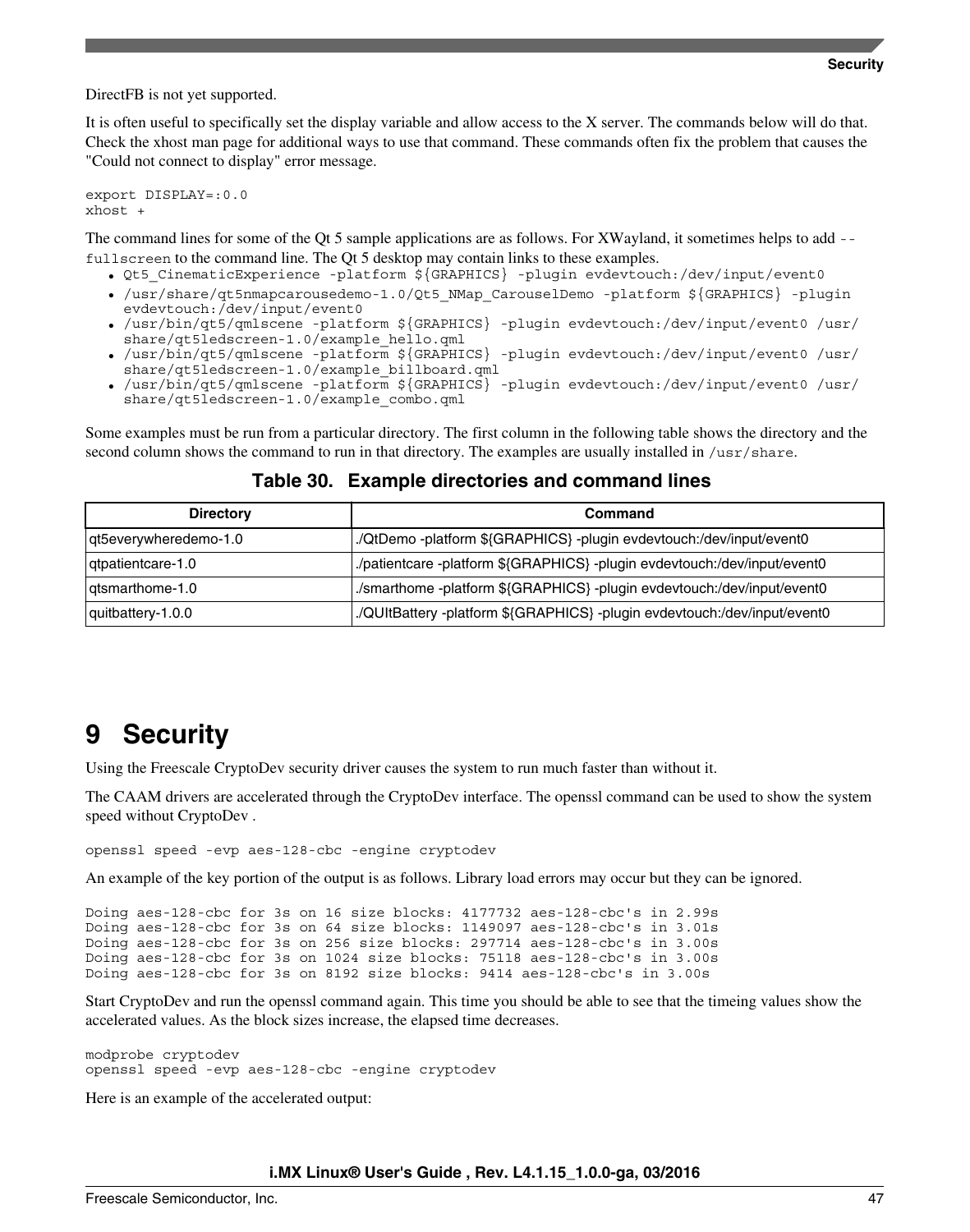```
Doing aes-128-cbc for 3s on 16 size blocks: 36915 aes-128-cbc's in 0.10s
Doing aes-128-cbc for 3s on 64 size blocks: 34651 aes-128-cbc's in 0.05s
Doing aes-128-cbc for 3s on 256 size blocks: 25926 aes-128-cbc's in 0.10s
Doing aes-128-cbc for 3s on 1024 size blocks: 20274 aes-128-cbc's in 0.04s
Doing aes-128-cbc for 3s on 8192 size blocks: 5656 aes-128-cbc's in 0.02s
```
## **10 Connectivity**

This section describes the connectivity for Bluetooth wireless technology and Wi-Fi.

• Bluetooth support works best with a USB dongle with either BlueZ4 or BlueZ5. For this release, BlueZ5 is default. To switch between BlueZ4 and BlueZ5, it requires a clean build and changes in local.conf. BlueZ4 and BlueZ5 both use different tools. More information about these tools is in the readme-bluez.txt file in the meta-fsl-bsp-release layer. Bluetooth wireless technology is enabled in the default kernel configuration. To disable Bluetooth wireless technology, run the following command:

```
bitbake linux-imx -c menuconfig
```
Then, disable Bluetooth wireless technology. Bluetooth wireless technology works with a USB dongle.

• Broadcom Wi-Fi and Bluetooth wireless technology support require the Broadcom firmware package download of fslbcmdhd\_[version].tar.gz from freescale.com. The Broadcom device drivers are integrated into the kernel but to function require the firmware package download and integration.

## **11 Revision History**

This table provides the revision history.

| Table 31. |  |  | <b>Revision History</b> |
|-----------|--|--|-------------------------|
|-----------|--|--|-------------------------|

| <b>Revision number</b> | Date    | <b>Substantive changes</b> |
|------------------------|---------|----------------------------|
| 1.0.0-ga<br>L4.1.15    | 03/2016 | Initial release            |